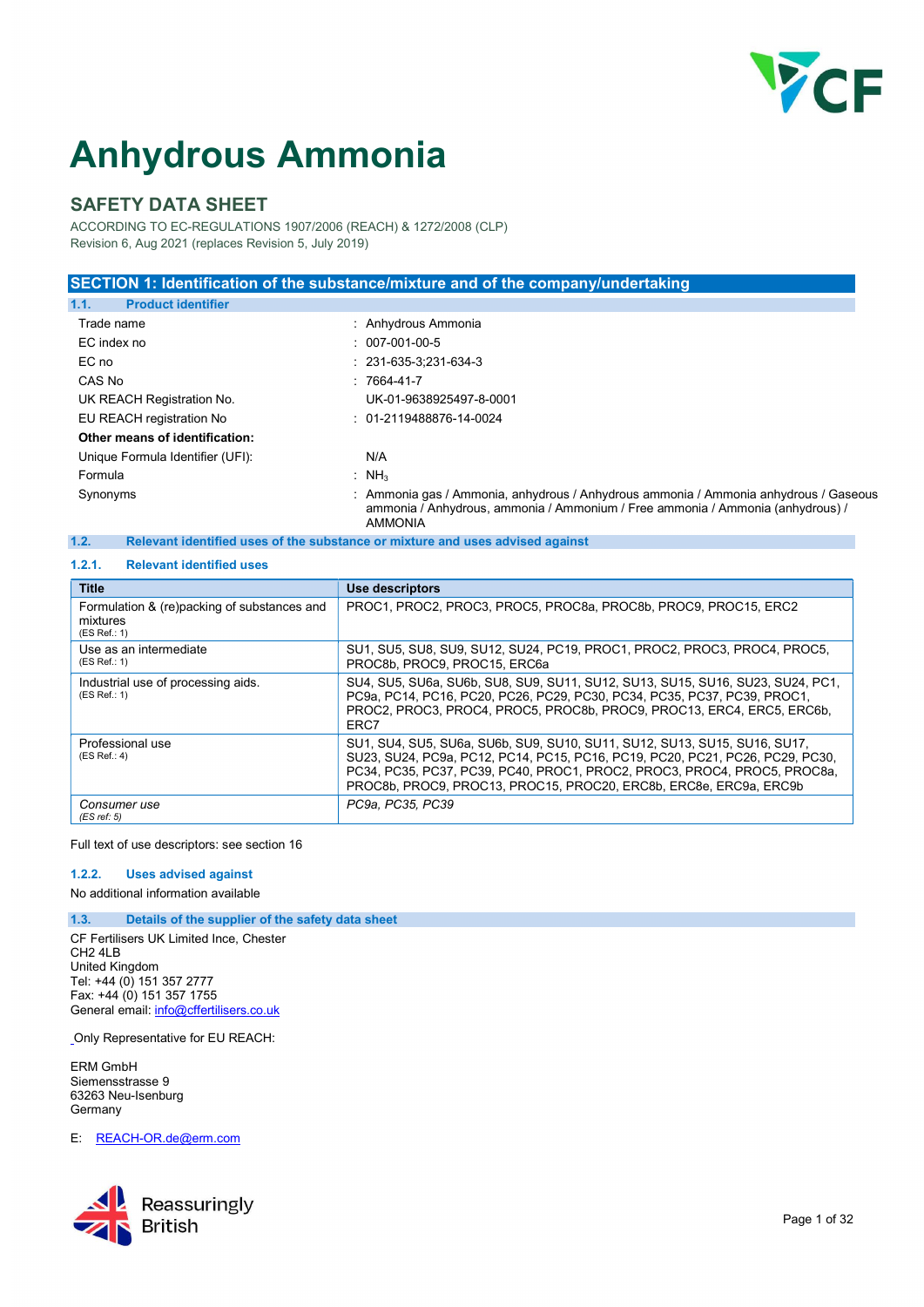

#### 1.4. Emergency telephone number

Emergency number : +44 (0)1642 542824 (24 hours) (Liquids.sds@cffertilisers.co.uk)

# **SECTION 2: Hazards identification**

| <u>ULUTIVIN 4. Hazarus tuttiitiinvalivil</u>                            |                  |  |
|-------------------------------------------------------------------------|------------------|--|
| <b>Classification of the substance or mixture</b><br>2.1.               |                  |  |
| Classification according to Regulation (EC) No. 1272/2008 [CLP]         |                  |  |
| Flammable gases, Category 2                                             | H <sub>221</sub> |  |
| Gases under pressure: Compressed gas                                    | H <sub>280</sub> |  |
| Acute toxicity (inhalation:gas) Category 3                              | H331             |  |
| Skin corrosion/irritation Category 1B                                   | H314             |  |
| Hazardous to the aguatic environment — Aguatic Acute, Category 1        | H400             |  |
| Hazardous to the aguatic environment – Aguatic Chronic, Category 2 H411 |                  |  |
|                                                                         |                  |  |

Full text of H statements : see section 16

Adverse physicochemical, human health and environmental effects No additional information available

| 2.2.<br><b>Label elements</b>                              |                                                                                                                                                                                                                                                                                                                                                                                                                             |
|------------------------------------------------------------|-----------------------------------------------------------------------------------------------------------------------------------------------------------------------------------------------------------------------------------------------------------------------------------------------------------------------------------------------------------------------------------------------------------------------------|
| Labelling according to Regulation (EC) No. 1272/2008 [CLP] |                                                                                                                                                                                                                                                                                                                                                                                                                             |
| Hazard pictograms (CLP)                                    | GHS05<br>GHS06<br>GHS09<br>GHS04                                                                                                                                                                                                                                                                                                                                                                                            |
| Signal word (CLP)                                          | : Danger                                                                                                                                                                                                                                                                                                                                                                                                                    |
| Hazard statements (CLP)                                    | H221 - Flammable gas<br>H280 - Contains gas under pressure; may explode if heated<br>H314 - Causes severe skin burns and eye damage<br>H331 - Toxic if inhaled<br>H400 - Very toxic to aquatic life                                                                                                                                                                                                                         |
|                                                            | H411 – Toxic to aquatic life with long lasting effects.                                                                                                                                                                                                                                                                                                                                                                     |
| Precautionary statements (CLP)                             | P210 - Keep away from heat, hot surfaces, sparks, open flames and other ignition sources. No<br>smoking<br>P260 - Do not breathe dust/fume/gas/mist/vapours/spray<br>P264 - Wash hands, forearms and face thoroughly after handling<br>P271 - Use only outdoors or in a well-ventilated area<br>P273 - Avoid release to the environment<br>P280 - Wear protective gloves/protective clothing/eye protection/face protection |
|                                                            | P301 + P330 + P331 - IF SWALLOWED: rinse mouth. Do NOT induce vomiting.                                                                                                                                                                                                                                                                                                                                                     |
|                                                            | P303 + P361 + P353 - IF ON SKIN (or hair): Remove/Take off immediately all contaminated<br>clothing. Rinse skin with water/shower                                                                                                                                                                                                                                                                                           |
|                                                            | P304 + P340 - IF INHALED: Remove victim to fresh air and keep at rest in a position<br>comfortable for breathing.                                                                                                                                                                                                                                                                                                           |
|                                                            | P305 + P351 + P338 - IF IN EYES: Rinse cautiously with water for several minutes. Remove<br>contact lenses, if present and easy to do. Continue rinsing.                                                                                                                                                                                                                                                                    |
|                                                            | P310 - Immediately call a POISON CENTER or doctor/physician                                                                                                                                                                                                                                                                                                                                                                 |
|                                                            | P363 - Wash contaminated clothing before reuse.                                                                                                                                                                                                                                                                                                                                                                             |
|                                                            | P377 - Leaking gas fire: Do not extinguish, unless leak can be stopped safely.                                                                                                                                                                                                                                                                                                                                              |
|                                                            | P381 - Eliminate all ignition sources if safe to do so.                                                                                                                                                                                                                                                                                                                                                                     |
|                                                            | P391 - Collect spillage.                                                                                                                                                                                                                                                                                                                                                                                                    |
|                                                            | P403 + P233 - Store in a well-ventilated place. Keep container tightly closed.                                                                                                                                                                                                                                                                                                                                              |
|                                                            | P405 - Store locked up.                                                                                                                                                                                                                                                                                                                                                                                                     |
|                                                            | P410 + P403 - Protect from sunlight. Store in a well-ventilated place.                                                                                                                                                                                                                                                                                                                                                      |
|                                                            | P501 - Dispose of contents/container to a licensed waste contractor.                                                                                                                                                                                                                                                                                                                                                        |

2.3. Other hazards

No additional information available

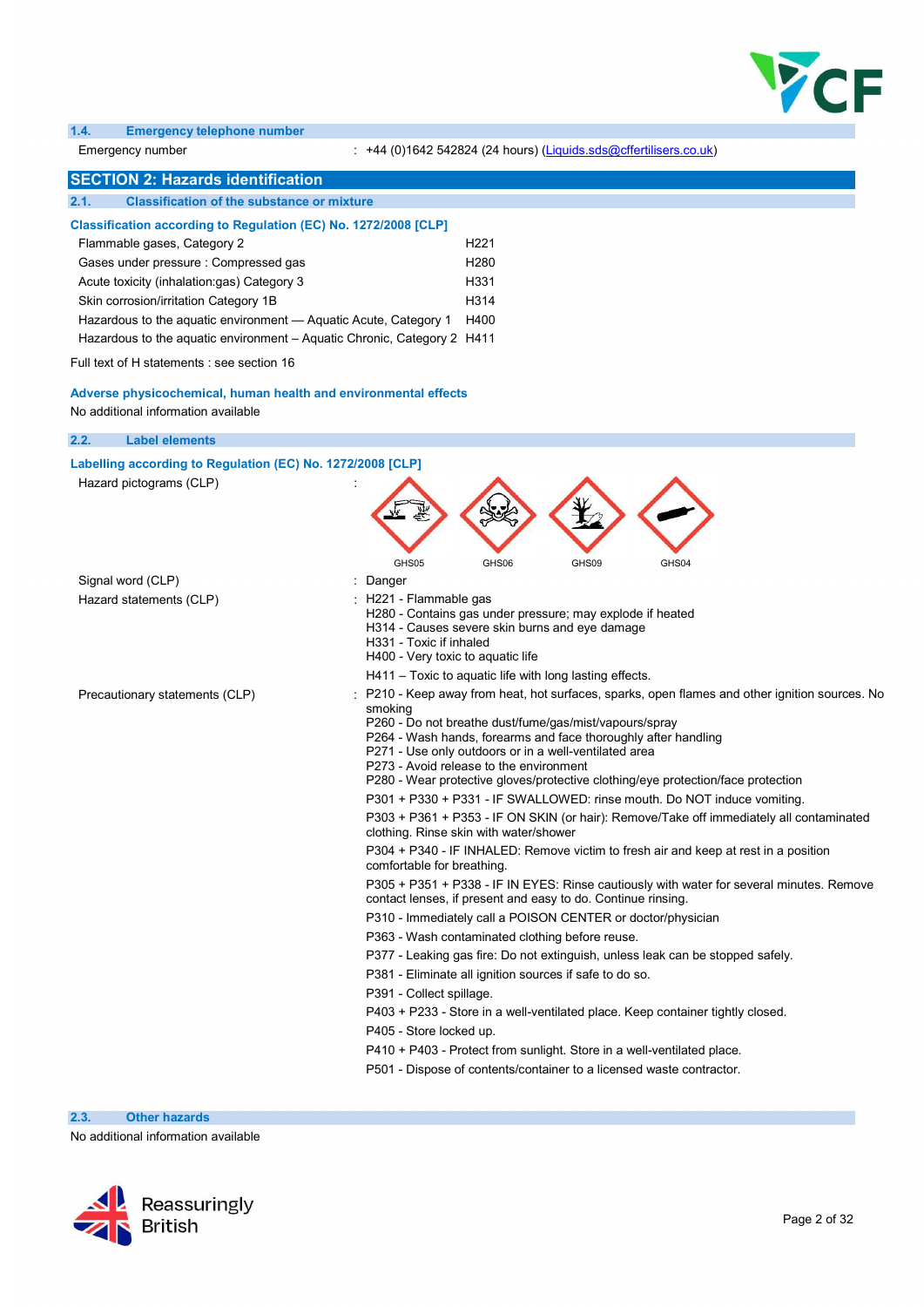

# SECTION 3: Composition/information on ingredients

#### 3.1. Substance

| <b>Name</b>       | <b>Product identifier</b>                                                                                           | $\%$ | <b>Classification according to</b><br><b>Regulation (EC) No.</b><br>1272/2008 [CLP]                                                                            |
|-------------------|---------------------------------------------------------------------------------------------------------------------|------|----------------------------------------------------------------------------------------------------------------------------------------------------------------|
| Anhydrous Ammonia | (CAS No) 7664-41-7<br>(EC no) 231-635-3;231-634-3<br>(EC index no) 007-001-00-5<br>(REACH-no) 01-2119488876-14-0024 | 100  | Flam. Gas 2, H221<br>Compressed gas, H280<br>Acute Tox. 3 (Inhalation:gas),<br>H331<br>Skin Corr. 1B, H314<br>Aquatic Acute 1, H400<br>Aquatic Chronic 2, H411 |

#### Full text of H-statements: see section 16

| 3.2. | <b>Mixture</b>                                              |                                                                                                                                                                                                                                    |
|------|-------------------------------------------------------------|------------------------------------------------------------------------------------------------------------------------------------------------------------------------------------------------------------------------------------|
|      | Not applicable                                              |                                                                                                                                                                                                                                    |
|      | <b>SECTION 4: First aid measures</b>                        |                                                                                                                                                                                                                                    |
| 4.1. | <b>Description of first aid measures</b>                    |                                                                                                                                                                                                                                    |
|      | First-aid measures after inhalation                         | : Remove victim to fresh air and keep at rest in a position comfortable for breathing. Get<br>immediate medical advice/attention                                                                                                   |
|      | First-aid measures after skin contact                       | : Rinse with plenty of water. Do not remove clothing (since it may stick to the skin). Immediately<br>call a POISON CENTER or doctor/physician.                                                                                    |
|      | First-aid measures after eye contact                        | : In case of contact with eyes flush immediately with plenty of flowing water for 10 to 15 minutes<br>holding eyelids apart and consult an ophthalmologist. Remove contact lenses, if present and<br>easy to do. Continue rinsing. |
|      | First-aid measures after ingestion                          | : Rinse mouth immediately and drink plenty of water. Do NOT induce vomiting.                                                                                                                                                       |
| 4.2. | Most important symptoms and effects, both acute and delayed |                                                                                                                                                                                                                                    |
|      | Symptoms/injuries after inhalation                          | : Vapours are irritating to the respiratory system. Corrosive to the respiratory tract. Coughing.<br>Wheezing. May cause allergy or asthma symptoms or breathing difficulties if inhaled.<br>Symptoms may be delayed.              |
|      | Symptoms/injuries after skin contact                        | : Can cause frostbite. Skin contact with hot material may result in severe burns.                                                                                                                                                  |
|      | Symptoms/injuries after eye contact                         | : Contact with the product may cause cold burns or frostbite. Redness of the eye tissue.                                                                                                                                           |
|      | Symptoms/injuries after ingestion                           | : Burns or irritation of the linings of the mouth, throat, and gastrointestinal tract. Contact with the<br>product may cause cold burns or frostbite.                                                                              |

4.3. Indication of any immediate medical attention and special treatment needed

Treat symptomatically. Treat as thermal burns. Symptoms of poisoning may develop several hours following exposure. Victim should be under medical observation for at least 48 hours after exposure.

| <b>SECTION 5: Firefighting measures</b>                       |                                                                                                                                                                                                                                                                                                                                                                                                                |
|---------------------------------------------------------------|----------------------------------------------------------------------------------------------------------------------------------------------------------------------------------------------------------------------------------------------------------------------------------------------------------------------------------------------------------------------------------------------------------------|
| 5.1.<br><b>Extinguishing media</b>                            |                                                                                                                                                                                                                                                                                                                                                                                                                |
| Suitable extinguishing media                                  | : Use extinguishing media appropriate for surrounding fire. Cool closed containers exposed to<br>fire with water spray.                                                                                                                                                                                                                                                                                        |
| Unsuitable extinguishing media                                | · None known                                                                                                                                                                                                                                                                                                                                                                                                   |
| 5.2.<br>Special hazards arising from the substance or mixture |                                                                                                                                                                                                                                                                                                                                                                                                                |
| Fire hazard                                                   | : Flammable gas. Contains gas under pressure; may explode if heated.                                                                                                                                                                                                                                                                                                                                           |
| <b>Explosion hazard</b>                                       | : Contains gas under pressure; may explode if heated.                                                                                                                                                                                                                                                                                                                                                          |
| Hazardous decomposition products in case of<br>fire           | : Toxic fumes may be released. Nitrogen oxides.                                                                                                                                                                                                                                                                                                                                                                |
| 5.3.<br><b>Advice for firefighters</b>                        |                                                                                                                                                                                                                                                                                                                                                                                                                |
| Firefighting instructions                                     | : In case of fire: Evacuate area. Fight fire remotely due to the risk of explosion. Spray from a<br>distance to keep far away from any possible explosion. Use a water spray to cool exposed<br>surfaces and to protect fire-fighters. Move undamaged containers from immediate hazard area<br>if it can be done safely. If impossible to extinguish fire, protect surroundings and allow fire to<br>burn out. |
| Protective equipment for firefighters                         | : Wear suitable protective clothing, gloves and eye/face protection. In case of fire: Wear self-<br>contained breathing apparatus. Only approved supplied air or self-contained breathing<br>apparatus operated in positive pressure mode are satisfactory, if exposure can exceed the<br>exposure limit value.                                                                                                |
| æ                                                             |                                                                                                                                                                                                                                                                                                                                                                                                                |

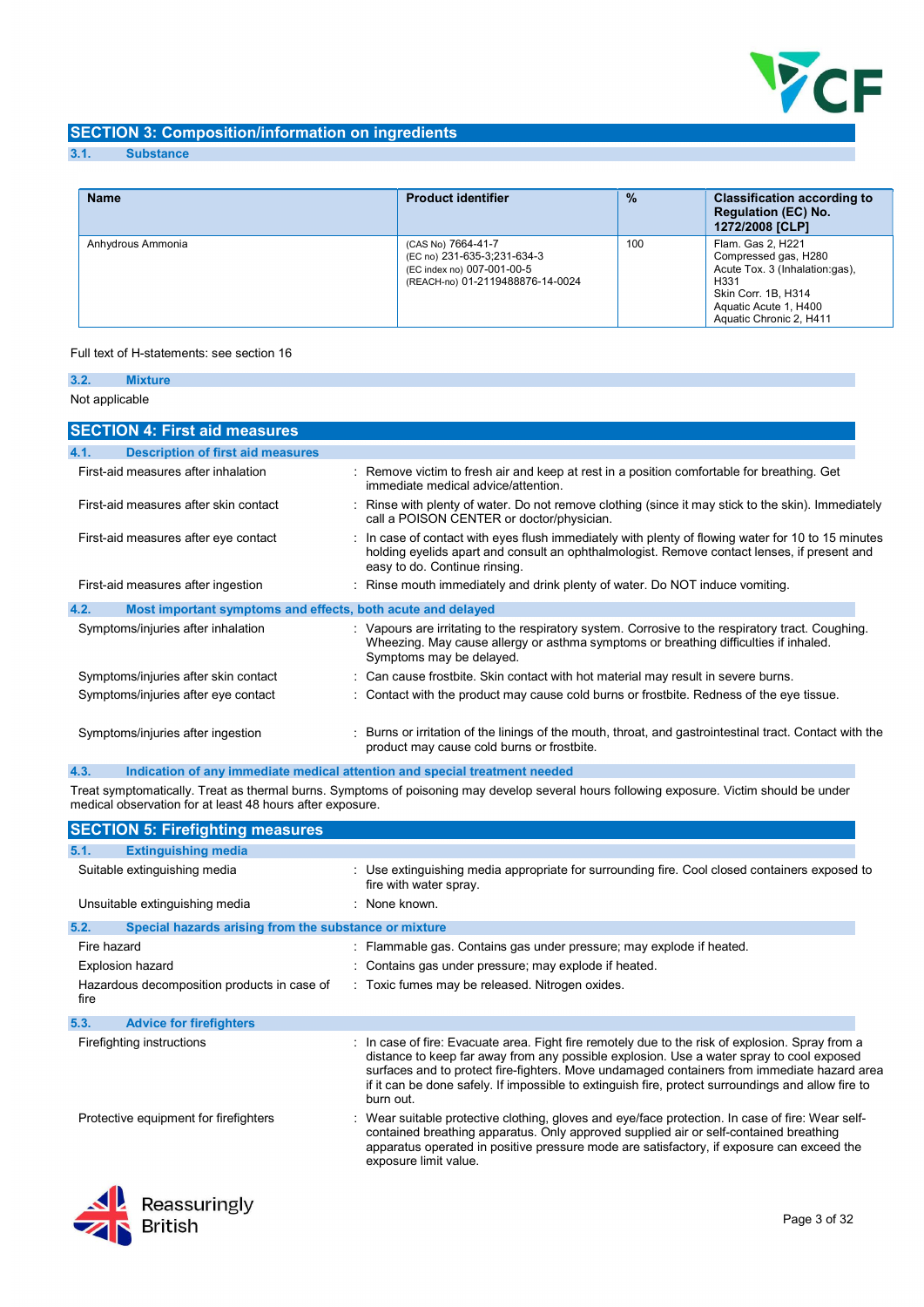

|        | <b>SECTION 6: Accidental release measures</b>                       |                                                                                                                                                                 |  |
|--------|---------------------------------------------------------------------|-----------------------------------------------------------------------------------------------------------------------------------------------------------------|--|
| 6.1.   | Personal precautions, protective equipment and emergency procedures |                                                                                                                                                                 |  |
| 6.1.1. | For non-emergency personnel                                         |                                                                                                                                                                 |  |
|        | Protective equipment                                                | : Wear suitable protective clothing, gloves and eye/face protection. Use appropriate respiratory<br>protection.                                                 |  |
|        | Emergency procedures                                                | Do not walk through spilled material. Evacuate area. Avoid contact with skin, eyes and clothing.<br>Provide adequate ventilation.                               |  |
| 6.1.2. | For emergency responders                                            |                                                                                                                                                                 |  |
|        | Protective equipment                                                | Wear protective gloves/protective clothing/eye protection/face protection. In case of fire: Wear<br>self-contained breathing apparatus.                         |  |
|        | Emergency procedures                                                | : Evacuate area. Isolate the spill and ventilate the spill area. Do not add water to product. In case<br>of large spillages, alert occupants in downwind areas. |  |
| 6.2.   | <b>Environmental precautions</b>                                    |                                                                                                                                                                 |  |
|        |                                                                     | Avoid release to the environment. Notify authorities if liquid enters sewers or public waters.                                                                  |  |
| 6.3.   | Methods and material for containment and cleaning up                |                                                                                                                                                                 |  |
|        | For containment                                                     | : Contain any spills with dykes or absorbents to prevent migration and entry into sewers or<br>streams.                                                         |  |
|        | Methods for cleaning up                                             | Collect spillage. Dispose of this material and its container to hazardous or special waste<br>collection point.                                                 |  |
| 6.4.   | <b>Reference to other sections</b>                                  |                                                                                                                                                                 |  |
|        | No additional information available                                 |                                                                                                                                                                 |  |
|        |                                                                     |                                                                                                                                                                 |  |

| <b>SECTION 7: Handling and storage</b>                                                                                    |                                                                                                                                                                                                                                                                                                                                                                                                                                                        |
|---------------------------------------------------------------------------------------------------------------------------|--------------------------------------------------------------------------------------------------------------------------------------------------------------------------------------------------------------------------------------------------------------------------------------------------------------------------------------------------------------------------------------------------------------------------------------------------------|
| <b>Precautions for safe handling</b><br>7.1.                                                                              |                                                                                                                                                                                                                                                                                                                                                                                                                                                        |
| Additional hazards when processed                                                                                         | : Flammable gas. Contains gas under pressure; may explode if heated.                                                                                                                                                                                                                                                                                                                                                                                   |
| Precautions for safe handling                                                                                             | : Avoid breathing dust/fume/gas/mist/vapours/spray. Do not pressurize, cut, weld, braze, solder,<br>drill, grind, or expose containers to flames, sparks, heat, or other potential ignition sources. Use<br>product in a well-ventilated area only. In case of insufficient ventilation, wear suitable<br>respiratory equipment. Handle empty containers with care because residual vapours are<br>flammable. Empty container retains product residue. |
| Hygiene measures                                                                                                          | : Handle in accordance with good industrial hygiene and safety practices. Take care for general<br>good hygiene and housekeeping. Do not eat, drink or smoke when using this product. Wash<br>contaminated clothing before reuse. Contaminated work clothing should not be allowed out of<br>the workplace. Wash hands before breaks and after work.                                                                                                   |
| 7.2.<br>Conditions for safe storage, including any incompatibilities                                                      |                                                                                                                                                                                                                                                                                                                                                                                                                                                        |
| Technical measures                                                                                                        | : Use only explosion-proof equipment.                                                                                                                                                                                                                                                                                                                                                                                                                  |
| Storage conditions                                                                                                        | : Store in a well-ventilated place. Keep cool. Protect from sunlight. Store locked up.                                                                                                                                                                                                                                                                                                                                                                 |
| Incompatible products                                                                                                     | : Reacts violently with (some) halogens. Strong acids.                                                                                                                                                                                                                                                                                                                                                                                                 |
| Incompatible materials                                                                                                    | : Copper alloys. Silver. Mercury. Zinc and its alloys.                                                                                                                                                                                                                                                                                                                                                                                                 |
| Heat and ignition sources                                                                                                 | : Keep away from open flames, hot surfaces and sources of ignition. Do not smoke while<br>handling product.                                                                                                                                                                                                                                                                                                                                            |
| Storage area                                                                                                              | : Ensure adequate ventilation of the storage area.                                                                                                                                                                                                                                                                                                                                                                                                     |
| $\mathcal{L}$ and $\mathcal{L}$ and $\mathcal{L}$ and $\mathcal{L}$ and $\mathcal{L}$ and $\mathcal{L}$ and $\mathcal{L}$ |                                                                                                                                                                                                                                                                                                                                                                                                                                                        |

## 7.3. Specific end use(s)

No additional information available

# SECTION 8: Exposure controls/personal protection

## 8.1. Control parameters

| Anhydrous Ammonia (7664-41-7) |                                 |                      |
|-------------------------------|---------------------------------|----------------------|
| EU                            | Local name                      | Ammonia, anhydrous   |
| EU                            | IOELV TWA (mg/m <sup>3</sup> )  | 14 mg/m $3$          |
| EU                            | IOELV TWA (ppm)                 | 20 ppm               |
| EU                            | IOELV STEL (mg/m <sup>3</sup> ) | 36 mg/m <sup>3</sup> |
| EU                            | IOELV STEL (ppm)                | 50 ppm               |
| United Kingdom                | Local name                      | Ammonia, anhydrous   |
| United Kingdom                | WEL TWA (mg/m <sup>3</sup> )    | 18 mg/ $m3$          |
| United Kingdom                | WEL TWA (ppm)                   | 25 ppm               |
| United Kingdom                | WEL STEL (mg/m <sup>3</sup> )   | $25 \text{ mg/m}^3$  |

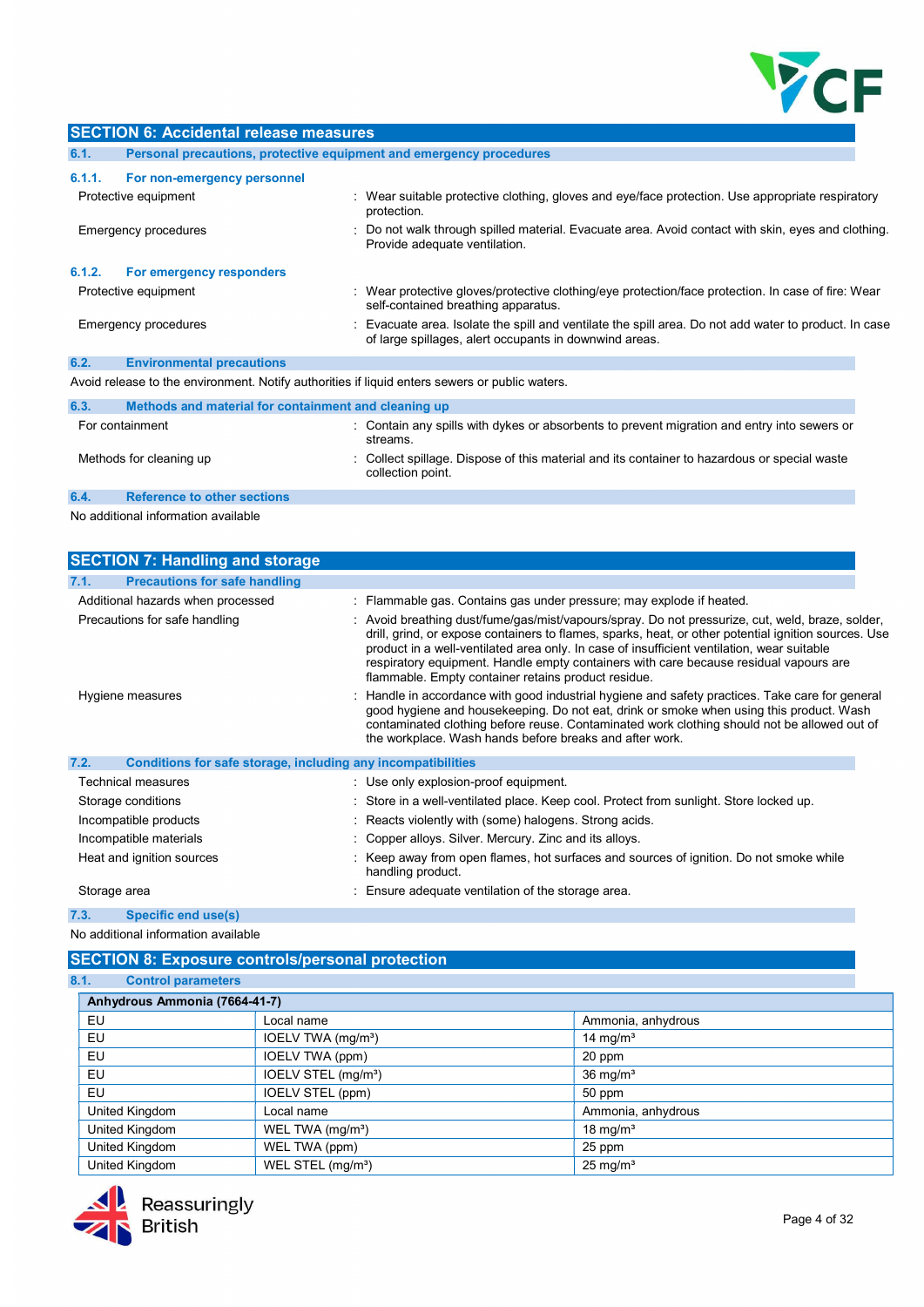

| <b>Anhydrous Ammonia (7664-41-7)</b> |                |                |  |  |
|--------------------------------------|----------------|----------------|--|--|
| United Kingdom                       | WEL STEL (ppm) | $\vert$ 35 ppm |  |  |

| Anhydrous Ammonia (7664-41-7)            |                          |  |
|------------------------------------------|--------------------------|--|
| DNEL/DMEL (Workers)                      |                          |  |
| Acute - systemic effects, dermal         | 6.8 mg/kg bodyweight/day |  |
| Acute - systemic effects, inhalation     | 47.6 mg/m <sup>3</sup>   |  |
| Acute - local effects, inhalation        | $36$ mg/m <sup>3</sup>   |  |
| Long-term - systemic effects, dermal     | 6.8 mg/kg bodyweight/day |  |
| Long-term - systemic effects, inhalation | 47.6 mg/m <sup>3</sup>   |  |
| Long-term - local effects, inhalation    | 14 mg/ $m3$              |  |
| PNEC (Water)                             |                          |  |
| PNEC aqua (freshwater)                   | $0.001$ mg/l             |  |
| PNEC aqua (marine water)                 | $0.001$ mg/l             |  |
| PNEC aqua (intermittent, freshwater)     | $0.089$ mg/l             |  |
| PNEC aqua (intermittent, marine water)   | $0.089$ mg/l             |  |

#### 8.2. Exposure controls

 $\mathbf{z}$ l



- Appropriate engineering controls : Local exhaust ventilation is recommended to maintain vapor level below the threshold limit value (TLV).
- Personal protective equipment : Protective goggles. Gloves. High gas/vapour concentration: gas mask with filter type K.
- Materials for protective clothing : Wear protective clothing tested to EN 14605.
- Hand protection : Wear suitable gloves tested to EN374. Breakthrough time : > 8 h. neoprene/butyl rubber. Viton. Polytetrafluoroethylene (PTFE)
- Eye protection **EXECUTE:** Wear eye protection/face protection. EN 136
- Respiratory protection : Type K Ammonia and amines. Wear appropriate mask. In confined space use self-contained breathing apparatus. EN 141. EN 405

| <b>SECTION 9: Physical and chemical properties</b>            |                                                                                                                                                                |  |  |
|---------------------------------------------------------------|----------------------------------------------------------------------------------------------------------------------------------------------------------------|--|--|
| Information on basic physical and chemical properties<br>9.1. |                                                                                                                                                                |  |  |
| Physical state                                                | : Gas                                                                                                                                                          |  |  |
| Appearance                                                    | Colorless gas. Liquid under pressure.                                                                                                                          |  |  |
| Colour                                                        | : Colourless.                                                                                                                                                  |  |  |
| Odour and Odour threshold                                     | : pungent. $5$ ppm                                                                                                                                             |  |  |
|                                                               |                                                                                                                                                                |  |  |
| pH                                                            | : $> 12$ (conc 100% v/v)                                                                                                                                       |  |  |
| Relative evaporation rate (butyl acetate=1)                   | : No data available                                                                                                                                            |  |  |
| Melting point                                                 | : -78 °C @ 1013 hPa                                                                                                                                            |  |  |
| Freezing point                                                | : No data available                                                                                                                                            |  |  |
| Boiling point                                                 | : -33 °C @ 1013 hPa<br>(Handbook of Compressed Gases and CRC Handbook, 2006)                                                                                   |  |  |
| Flash point                                                   | : The endpoint is not applicable as the substance is an inorganic gas. Agueous solutions of<br>ammonia does not show any flash point.                          |  |  |
| Critical temperature                                          | : @ 1013hPa                                                                                                                                                    |  |  |
| Auto-ignition temperature                                     | .651.1<br>(Fire Protection Guide).                                                                                                                             |  |  |
| Decomposition temperature                                     | $\therefore$ 450 °C                                                                                                                                            |  |  |
| Flammability (solid, liquid, gas)                             | : Flammable gas. Explosion limits: 16% to 25%<br>(Anhydrous ammonia is listed on Annex I of Directive 67/548/EEC with classification as (R10)<br>'Flammable'.) |  |  |
| Vapour pressure                                               | : 861 hPa @ 20 °C<br>(Handbook of Compressed Gases; Lange's Handbook of Chemistry)                                                                             |  |  |
| Reassuringly<br><b>British</b>                                | Page 5 of 32                                                                                                                                                   |  |  |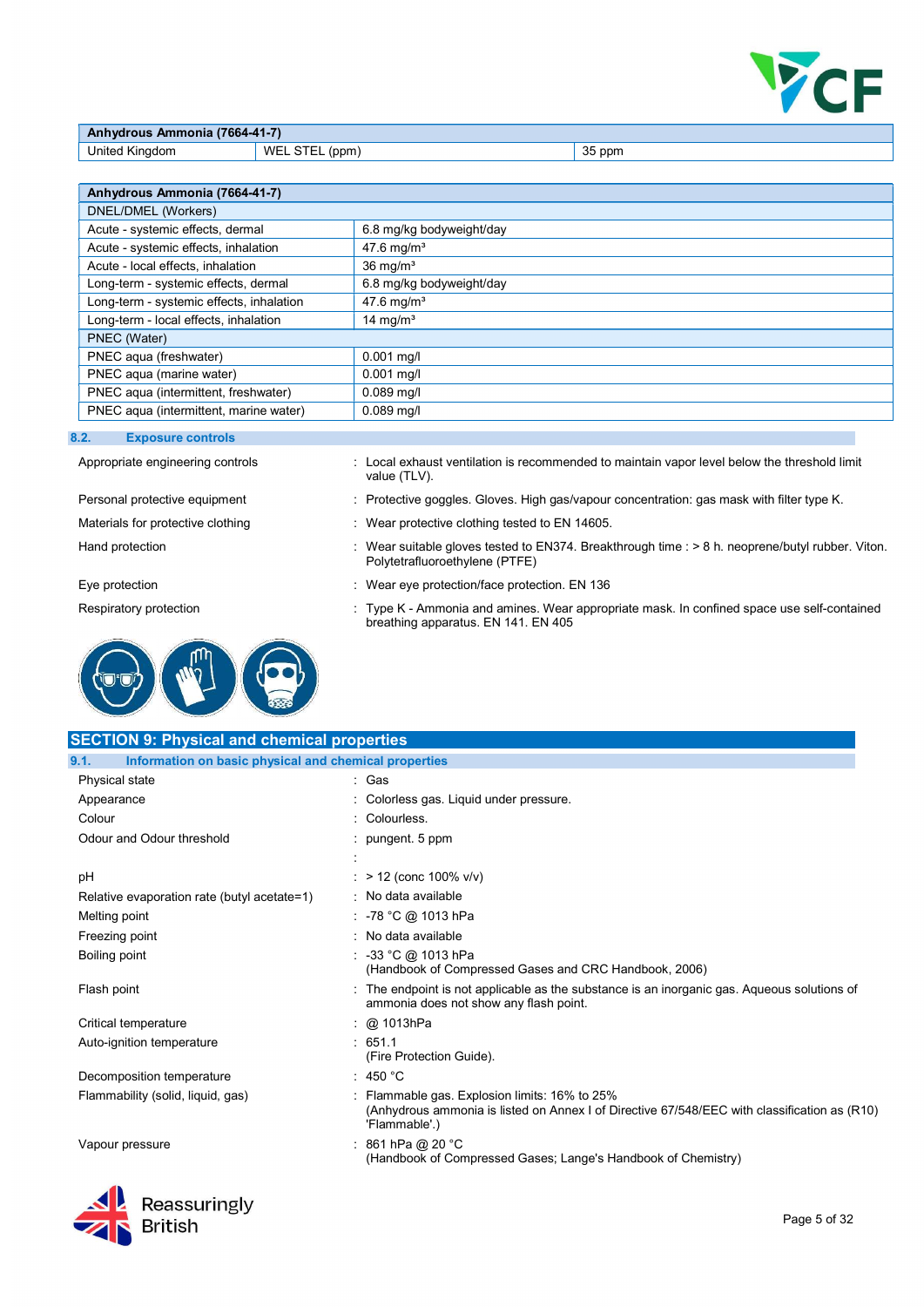

|                      | Relative vapour density at 20 °C                             | $: 0.6$ (Air=1)                                                                                                         |
|----------------------|--------------------------------------------------------------|-------------------------------------------------------------------------------------------------------------------------|
|                      | Relative density                                             | $\pm$ The substance is a gas at room temperature: this endpoint is not relevant.                                        |
| Density              |                                                              | : 0.682 g/cm <sup>3</sup> (at -33 °C)                                                                                   |
| Solubility           |                                                              | : Water: 510 - 531 g/l @ 20 °C<br>(Merck Index)                                                                         |
|                      | Partition coefficient n-octanol/water (Log Pow)              | : 0.23                                                                                                                  |
|                      | Viscosity, kinematic                                         | : The substance is a gas at room temperature: this endpoint is not relevant.                                            |
|                      | Viscosity, dynamic                                           | $\cdot$ 0.22 mPa.s                                                                                                      |
| Explosive properties |                                                              | : Anhydrous ammonia is not predicted to be explosive based on a theoretical assessment of its<br>chemical structure.    |
|                      | Oxidising properties                                         | : Not oxidising.                                                                                                        |
|                      | <b>Explosive limits</b>                                      | $\pm$ Anhydrous ammonia is not predicted to be explosive based on a theoretical assessment of its<br>chemical structure |
|                      | Particle characteristics                                     | Not applicable                                                                                                          |
| 9.2.                 | <b>Other information</b>                                     |                                                                                                                         |
| 9.2.1                | Information with Regard to Physical<br><b>Hazard Classes</b> | Nothing to report.                                                                                                      |
| 9.2.2                | <b>Other Safety Characteristics.</b>                         | None to report.                                                                                                         |
|                      | <b>SECTION 10: Stability and reactivity</b>                  |                                                                                                                         |
| 10.1.                | <b>Reactivity</b>                                            |                                                                                                                         |
|                      |                                                              | Stable under normal conditions of use. Reacts violently with (some) halogens. Reacts with : acids.                      |
| 10.2.                | <b>Chemical stability</b>                                    |                                                                                                                         |
|                      | Stable under normal conditions.                              |                                                                                                                         |
| 10.3.                | <b>Possibility of hazardous reactions</b>                    |                                                                                                                         |
|                      |                                                              |                                                                                                                         |

No dangerous reactions known under normal conditions of use. Product will not undergo polymerization.

#### 10.4. Conditions to avoid

Keep away from heat/sparks/open flames/hot surfaces. - No smoking. Do not pressurize, cut, weld, braze, solder, drill, grind, or expose containers to flames, sparks, heat, or other potential ignition sources.

#### 10.5. Incompatible materials

May be corrosive to metals. Copper and its alloys. Zinc and its alloys. Silver. Mercury.

10.6. Hazardous decomposition products

Nitrogen oxides (NOx). Nitrogen. Hydrogen. When exposed to high temperatures may produce hazardous decomposition products.

# SECTION 11: Toxicological information

| Information on toxicological effects<br>11.1.         |                                                                              |
|-------------------------------------------------------|------------------------------------------------------------------------------|
| Acute toxicity                                        | : Inhalation:gas: Toxic if inhaled.                                          |
| Anhydrous Ammonia (7664-41-7)                         |                                                                              |
| LC50 inhalation rat (mg/l)                            | 7.939 mg/l 1h                                                                |
| Skin corrosion/irritation                             | : Causes severe skin burns and eye damage.<br>$pH$ : > 12 (conc 100% $v/v$ ) |
| Serious eye damage/irritation                         | : Serious eye damage, category 1, implicit<br>$pH$ : > 12 (conc 100% $v/v$ ) |
| Respiratory or skin sensitisation                     | : Not classified                                                             |
| Germ cell mutagenicity                                | : Not classified                                                             |
| Carcinogenicity                                       | : Not classified                                                             |
| Reproductive toxicity                                 | : Not classified                                                             |
| Specific target organ toxicity (single exposure)      | : Not classified                                                             |
| Specific target organ toxicity (repeated<br>exposure) | : Not classified                                                             |
| Anhydrous Ammonia (7664-41-7)                         |                                                                              |
|                                                       | $\sim$ $\sim$ $\sim$                                                         |

NOAEL (subacute, oral, animal/male, 28 days) | 408 mg/kg bodyweight OECD 422

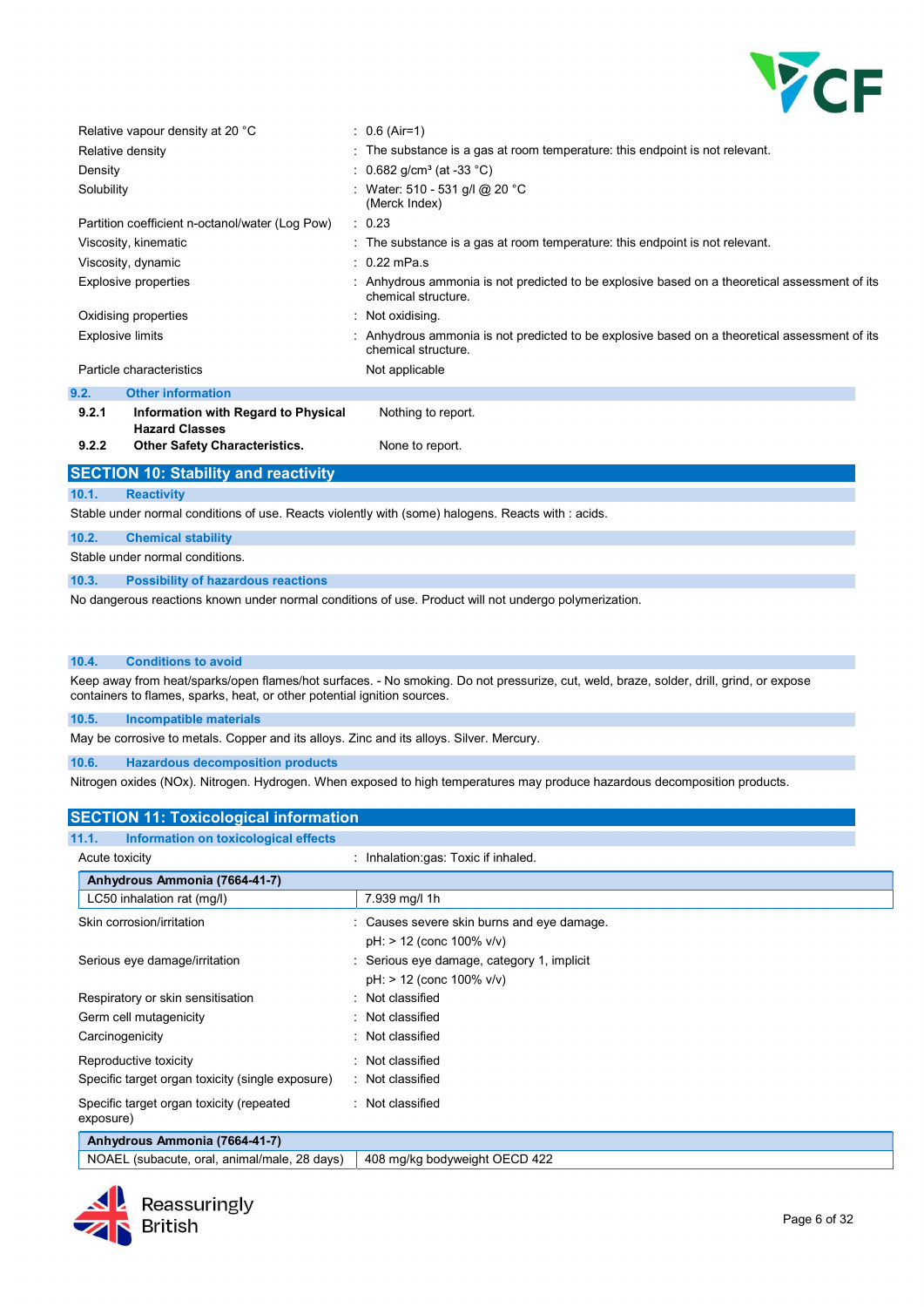

| Aspiration hazard<br>Anhydrous Ammonia (7664-41-7) |               |                                                                | : Not classified                                                                                                                                                                              |  |
|----------------------------------------------------|---------------|----------------------------------------------------------------|-----------------------------------------------------------------------------------------------------------------------------------------------------------------------------------------------|--|
|                                                    |               |                                                                |                                                                                                                                                                                               |  |
|                                                    |               | Viscosity, kinematic                                           | 0.32258065 mm <sup>2</sup> /s                                                                                                                                                                 |  |
| 11.1.<br><b>Other information</b>                  |               |                                                                |                                                                                                                                                                                               |  |
|                                                    | 11.2.1        | Endocrine disrupting properties                                | The product does not have endocrine disrupting properties                                                                                                                                     |  |
|                                                    |               | 11.2.2 Information on other hazards                            | None to report.                                                                                                                                                                               |  |
|                                                    |               |                                                                |                                                                                                                                                                                               |  |
|                                                    |               | <b>SECTION 12: Ecological information</b>                      |                                                                                                                                                                                               |  |
| 12.1.                                              |               | <b>Toxicity</b>                                                |                                                                                                                                                                                               |  |
|                                                    |               | Anhydrous Ammonia (7664-41-7)                                  |                                                                                                                                                                                               |  |
|                                                    | LC50 fish 1   |                                                                | 0.89 mg/l (Exposure time: 96 h)                                                                                                                                                               |  |
|                                                    |               | EC50 Daphnia 1                                                 | 101 mg/l (Exposure time: 48 h)                                                                                                                                                                |  |
|                                                    |               | NOEC chronic fish<br>NOEC chronic crustacea                    | < 0.048 mg/l (31 days)<br>0.79 mg/l (Daphian magha - 96h)                                                                                                                                     |  |
|                                                    |               |                                                                |                                                                                                                                                                                               |  |
| 12.2.                                              |               | <b>Persistence and degradability</b>                           |                                                                                                                                                                                               |  |
|                                                    |               | Anhydrous Ammonia (7664-41-7)                                  |                                                                                                                                                                                               |  |
|                                                    |               | Persistence and degradability                                  | not applicable.                                                                                                                                                                               |  |
|                                                    | 12.3.         | <b>Bioaccumulative potential</b>                               |                                                                                                                                                                                               |  |
|                                                    |               | Anhydrous Ammonia (7664-41-7)                                  |                                                                                                                                                                                               |  |
|                                                    | Log Pow       |                                                                | 0.23                                                                                                                                                                                          |  |
|                                                    |               |                                                                |                                                                                                                                                                                               |  |
| 12.4.                                              |               | <b>Mobility in soil</b><br>No additional information available |                                                                                                                                                                                               |  |
|                                                    |               |                                                                |                                                                                                                                                                                               |  |
| 12.5.                                              |               | <b>Results of PBT and vPvB assessment</b>                      |                                                                                                                                                                                               |  |
|                                                    |               | No additional information available                            |                                                                                                                                                                                               |  |
| 12.6.                                              |               | <b>Endocrine disruption properties</b>                         |                                                                                                                                                                                               |  |
|                                                    |               | The substance does not have endocrine disrupting properties    |                                                                                                                                                                                               |  |
| 12.7.<br><b>Other adverse effects</b>              |               |                                                                |                                                                                                                                                                                               |  |
|                                                    |               | No additional information available                            |                                                                                                                                                                                               |  |
|                                                    |               | <b>SECTION 13: Disposal considerations</b>                     |                                                                                                                                                                                               |  |
|                                                    | 13.1.         | <b>Waste treatment methods</b>                                 |                                                                                                                                                                                               |  |
|                                                    |               | Regional legislation (waste)                                   | Disposal must be done according to official regulations. Dispose of at authorized waste<br>collection point.                                                                                  |  |
| Waste disposal recommendations                     |               |                                                                | Avoid release to the environment. Dispose of this material and its container at hazardous or<br>special waste collection point. Content under pressure. Do not crush, puncture or incinerate. |  |
|                                                    |               | <b>SECTION 14: Transport information</b>                       |                                                                                                                                                                                               |  |
|                                                    |               | In accordance with ADR / RID / IMDG / IATA / ADN               |                                                                                                                                                                                               |  |
| 14.1.                                              |               | <b>UN number</b>                                               |                                                                                                                                                                                               |  |
|                                                    |               | UN-No. (All Modes)                                             | : 1005                                                                                                                                                                                        |  |
| 14.2.                                              |               | <b>UN proper shipping name</b>                                 |                                                                                                                                                                                               |  |
|                                                    |               | Proper Shipping Name (All modes)                               | : AMMONIA ANHYDROUS                                                                                                                                                                           |  |
|                                                    | 14.3.         | <b>Transport hazard class(es)</b>                              |                                                                                                                                                                                               |  |
|                                                    | All modes     |                                                                |                                                                                                                                                                                               |  |
|                                                    |               | Transport hazard class(es)                                     | : 2.3                                                                                                                                                                                         |  |
|                                                    | Danger labels |                                                                | : 2.3                                                                                                                                                                                         |  |
|                                                    |               |                                                                |                                                                                                                                                                                               |  |

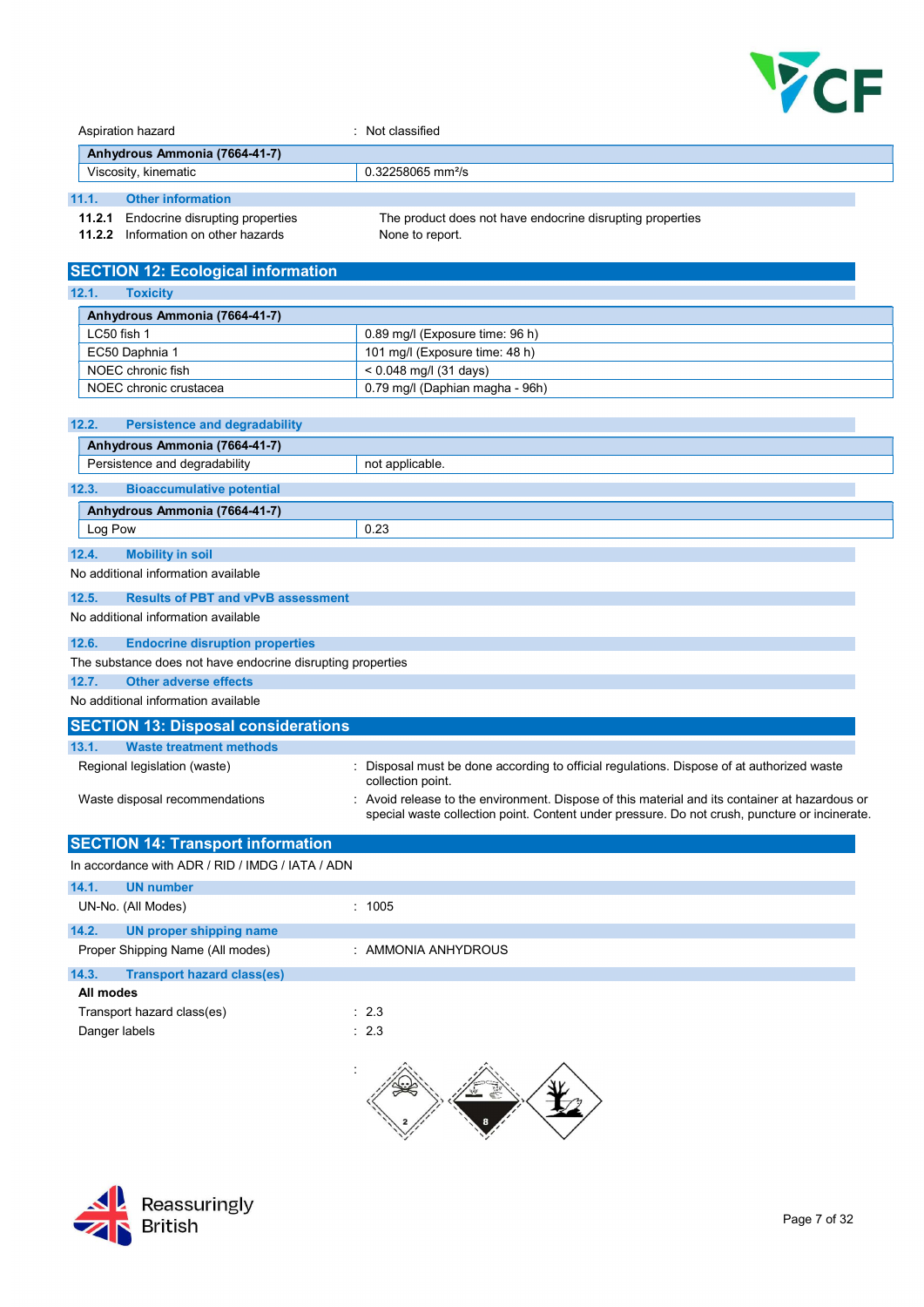

| 14.4.<br><b>Packing group</b>                                    |                                          |
|------------------------------------------------------------------|------------------------------------------|
| Packing group                                                    | : Not applicable                         |
| 14.5.<br><b>Environmental hazards</b>                            |                                          |
| Dangerous for the environment                                    | : Yes                                    |
| Marine pollutant                                                 | : Yes                                    |
| Other information                                                | : No supplementary information available |
| 14.6.<br><b>Special precautions for user</b>                     |                                          |
| - Overland transport                                             |                                          |
| Classification code (ADR)                                        | : 2TC                                    |
| Special provisions (ADR)                                         | : 23                                     |
| Limited quantities (ADR)                                         | : 0                                      |
| Excepted quantities (ADR)                                        | $\therefore$ EO                          |
| Transport category (ADR)                                         | : 1                                      |
| Hazard identification number (Kemler No.)                        | : 268                                    |
| Orange plates                                                    | 268<br>1005                              |
| Tunnel restriction code (ADR)                                    | : C/D                                    |
| EAC code                                                         | : 2XE                                    |
| - Transport by sea                                               |                                          |
| Limited quantities (IMDG)                                        | $\therefore$ 0                           |
| Excepted quantities (IMDG)                                       | $\pm 50$                                 |
| EmS-No. (Fire)                                                   | $: F-C$                                  |
| EmS-No. (Spillage)                                               | $: S-U$                                  |
| Stowage category (IMDG)                                          | : D                                      |
| - Air transport                                                  |                                          |
| PCA Excepted quantities (IATA)                                   | $\pm 50$                                 |
| PCA Limited quantities (IATA)                                    | : Forbidden                              |
| PCA packing instructions (IATA)                                  | : Forbidden                              |
| CAO packing instructions (IATA)                                  | : Forbidden                              |
| Special provisions (IATA)                                        | : A2                                     |
| - Inland waterway transport                                      |                                          |
| Classification code (ADN)                                        | :2TC                                     |
| Special provisions (ADN)                                         | 23                                       |
| Limited quantities (ADN)                                         | : 0                                      |
| Excepted quantities (ADN)                                        | : E0                                     |
| - Rail transport                                                 |                                          |
| Classification code (RID)                                        | : 2TC                                    |
| Special provision (RID)                                          | : 23                                     |
| Limited quantities (RID)                                         | $\therefore$ 0                           |
| Excepted quantities (RID)                                        | $\colon$ E0                              |
| 14.7.<br>Maritime transport in bulk according to IMO instruments |                                          |

Not applicable

# SECTION 15: Regulatory information

15.1. Safety, health and environmental regulations/legislation specific for the substance or mixture

## 15.1.1. EU-Regulations

No REACH Annex XVII restrictions

Anhydrous Ammonia is not on the REACH Candidate List

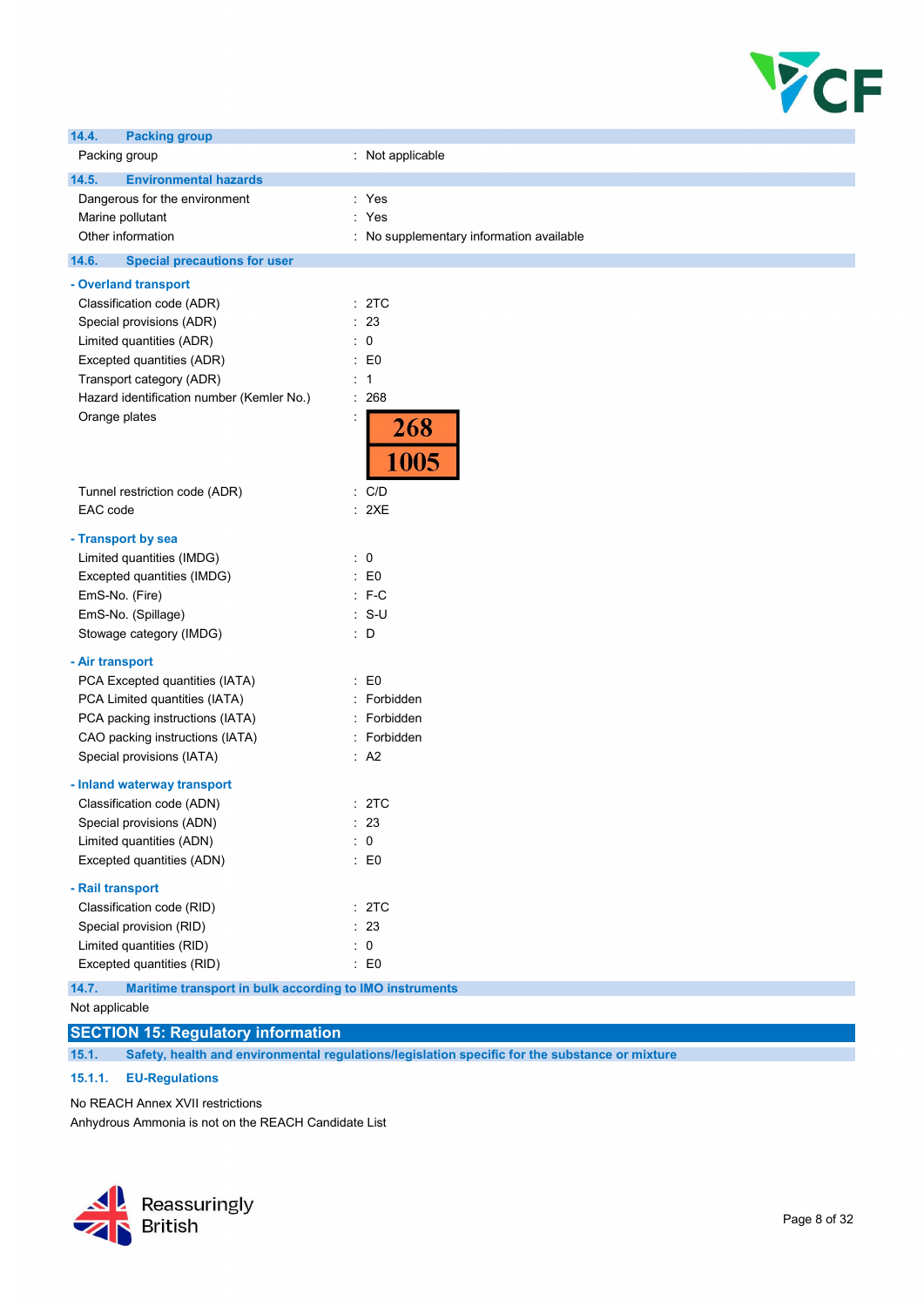

#### 15.1.2. National regulations

Listed on the AICS (Australian Inventory of Chemical Substances) Listed on the Canadian DSL (Domestic Substances List) Listed on IECSC (Inventory of Existing Chemical Substances Produced or Imported in China) Listed on the EEC inventory EINECS (European Inventory of Existing Commercial Chemical Substances) Listed on the Japanese ENCS (Existing & New Chemical Substances) inventory Listed on the Korean ECL (Existing Chemicals List) Listed on NZIoC (New Zealand Inventory of Chemicals) Listed on PICCS (Philippines Inventory of Chemicals and Chemical Substances) Listed on the United States TSCA (Toxic Substances Control Act) inventory Japanese Poisonous and Deleterious Substances Control Law Listed on the United States SARA Section 302 Subject to reporting requirements of United States SARA Section 313 Listed on the Canadian IDL (Ingredient Disclosure List) Listed on INSQ (Mexican national Inventory of Chemical Substances) Listed on CICR (Turkish Inventory and Control of Chemicals)

#### 15.2. Chemical safety assessment

For this substance a chemical safety assessment has been carried out see attached exposure scenario

### SECTION 16: Other information

Additional Change Information: None.

| Abbreviations and acronyms: |                                                                      |  |
|-----------------------------|----------------------------------------------------------------------|--|
| CAS                         | <b>Chemical Abstracts Service</b>                                    |  |
| <b>CLP</b>                  | Classification, Labelling and Packaging                              |  |
| <b>CSR</b>                  | <b>Chemical Safety Report</b>                                        |  |
| EC                          | <b>European Community</b>                                            |  |
| PBT                         | Persistent, Bioaccumulative and Toxic substance                      |  |
| <b>REACH</b>                | Registration, Evaluation, Authorisation and Restriction of Chemicals |  |

#### Full text of H- and EUH-statements:

| Acute Tox. 3 (Inhalation:gas)<br>Acute toxicity (inhalation:gas) Category 3 |                                                                                            |  |
|-----------------------------------------------------------------------------|--------------------------------------------------------------------------------------------|--|
| Aquatic Acute 1                                                             | Hazardous to the aquatic environment - Acute Hazard, Category 1                            |  |
| Compressed gas                                                              | Gases under pressure : Compressed gas                                                      |  |
| Flam, Gas 2                                                                 | Flammable gases, Category 2                                                                |  |
| Skin Corr. 1B                                                               | Skin corrosion/irritation Category 1B                                                      |  |
| H <sub>221</sub>                                                            | Flammable gas                                                                              |  |
| H280                                                                        | Contains gas under pressure; may explode if heated                                         |  |
| H314                                                                        | Causes severe skin burns and eye damage                                                    |  |
| H331                                                                        | Toxic if inhaled                                                                           |  |
| H400                                                                        | Very toxic to aquatic life                                                                 |  |
| H411                                                                        | Toxic to aquatic life with longlasting effects                                             |  |
| ERC <sub>2</sub>                                                            | Formulation of preparations                                                                |  |
| ERC4                                                                        | Industrial use of processing aids in processes and products, not becoming part of articles |  |
| ERC <sub>5</sub>                                                            | Industrial use resulting in inclusion into or onto a matrix                                |  |
| ERC <sub>6a</sub>                                                           | Industrial use resulting in manufacture of another substance (use of intermediates)        |  |
| ERC6b                                                                       | Industrial use of reactive processing aids                                                 |  |
| ERC7                                                                        | Industrial use of substances in closed systems                                             |  |
| ERC8b                                                                       | Wide dispersive indoor use of reactive substances in open systems                          |  |
| ERC8e                                                                       | Wide dispersive outdoor use of reactive substances in open systems                         |  |
| ERC9a                                                                       | Wide dispersive indoor use of substances in closed systems                                 |  |
| ERC9b                                                                       | Wide dispersive outdoor use of substances in closed systems                                |  |
| PC <sub>1</sub>                                                             | Adhesives, sealants                                                                        |  |
| <b>PC12</b>                                                                 | Fertilizers                                                                                |  |
| <b>PC14</b>                                                                 | Metal surface treatment products, including galvanic and electroplating products           |  |
| <b>PC15</b>                                                                 | Non-metal-surface treatment products                                                       |  |
| <b>PC16</b>                                                                 | <b>Heat Transfer Fluids</b>                                                                |  |

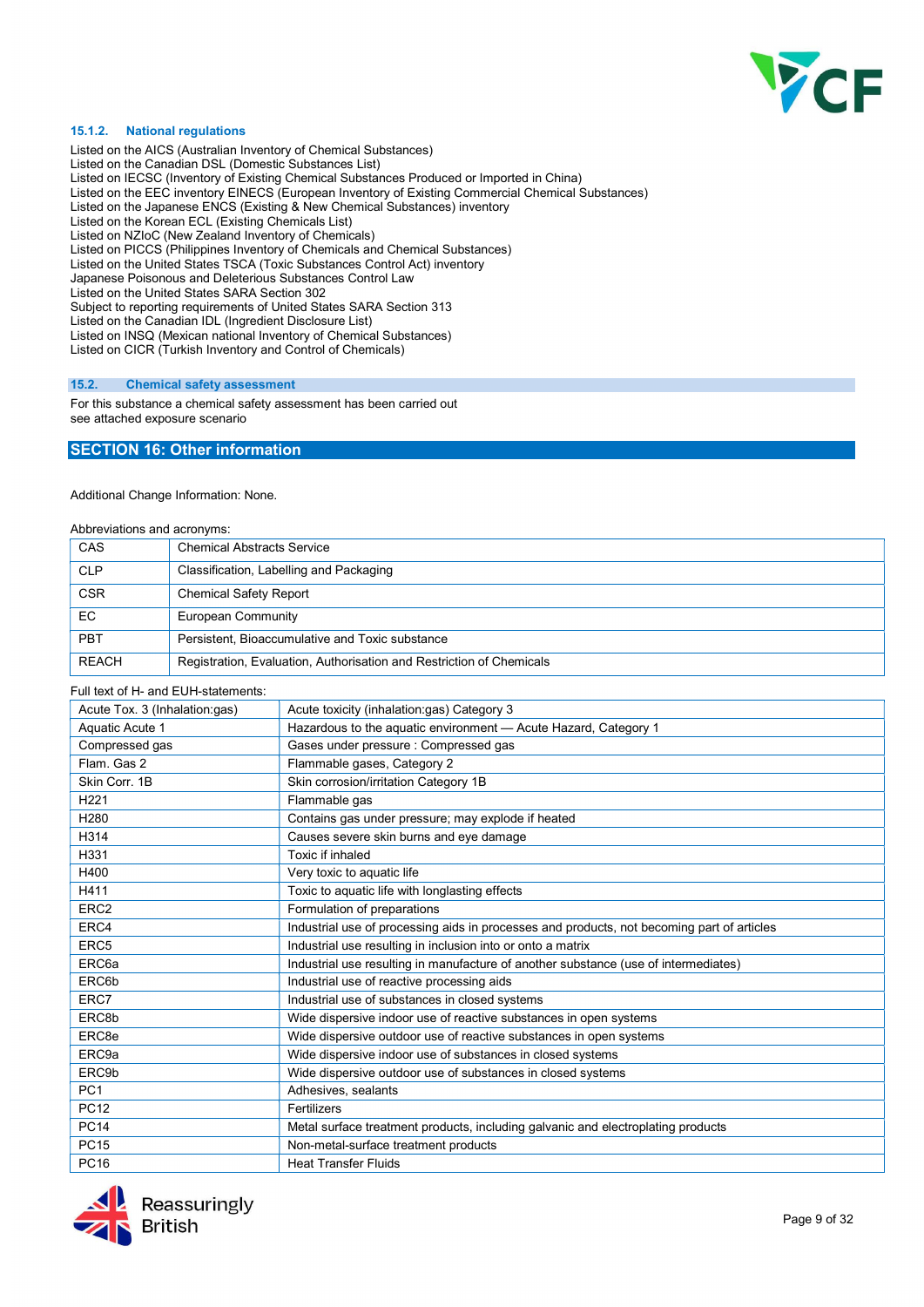

| <b>PC20</b><br>Products such as ph-regulators, flocculants, precipitants, neutralization agents<br><b>PC21</b><br>Laboratory chemicals<br><b>PC26</b><br>Paper and Board dye, finishing and impregnation products: including bleaches and other processing aids<br><b>PC29</b><br>Pharmaceuticals<br>PC30<br>Photochemicals<br><b>PC34</b><br>Textile dyes, finishing and impregnating products; including bleaches and other processing aids<br><b>PC35</b><br>Washing and cleaning products (including solvent based products) |
|----------------------------------------------------------------------------------------------------------------------------------------------------------------------------------------------------------------------------------------------------------------------------------------------------------------------------------------------------------------------------------------------------------------------------------------------------------------------------------------------------------------------------------|
|                                                                                                                                                                                                                                                                                                                                                                                                                                                                                                                                  |
|                                                                                                                                                                                                                                                                                                                                                                                                                                                                                                                                  |
|                                                                                                                                                                                                                                                                                                                                                                                                                                                                                                                                  |
|                                                                                                                                                                                                                                                                                                                                                                                                                                                                                                                                  |
|                                                                                                                                                                                                                                                                                                                                                                                                                                                                                                                                  |
|                                                                                                                                                                                                                                                                                                                                                                                                                                                                                                                                  |
|                                                                                                                                                                                                                                                                                                                                                                                                                                                                                                                                  |
| <b>PC37</b><br>Water treatment chemicals                                                                                                                                                                                                                                                                                                                                                                                                                                                                                         |
| <b>PC39</b><br>Cosmetics, personal care products                                                                                                                                                                                                                                                                                                                                                                                                                                                                                 |
| <b>PC40</b><br><b>Extraction agents</b>                                                                                                                                                                                                                                                                                                                                                                                                                                                                                          |
| PC <sub>9a</sub><br>Coatings and paints, thinners, paint removers                                                                                                                                                                                                                                                                                                                                                                                                                                                                |
| PROC1<br>Use in closed process, no likelihood of exposure                                                                                                                                                                                                                                                                                                                                                                                                                                                                        |
| PROC13<br>Treatment of articles by dipping and pouring                                                                                                                                                                                                                                                                                                                                                                                                                                                                           |
| PROC15<br>Use as laboratory reagent                                                                                                                                                                                                                                                                                                                                                                                                                                                                                              |
| PROC2<br>Use in closed, continuous process with occasional controlled exposure                                                                                                                                                                                                                                                                                                                                                                                                                                                   |
| PROC20<br>Heat and pressure transfer fluids in dispersive use but closed systems                                                                                                                                                                                                                                                                                                                                                                                                                                                 |
| PROC3<br>Use in closed batch process (synthesis or formulation)                                                                                                                                                                                                                                                                                                                                                                                                                                                                  |
| PROC4<br>Use in batch and other process (synthesis) where opportunity for exposure arises                                                                                                                                                                                                                                                                                                                                                                                                                                        |
| PROC5<br>Mixing or blending in batch processes for formulation of preparations and articles (multistage and/or<br>significant contact)                                                                                                                                                                                                                                                                                                                                                                                           |
| PROC <sub>8a</sub><br>Transfer of substance or preparation (charging/discharging) from/to vessels/large containers at non<br>dedicated facilities                                                                                                                                                                                                                                                                                                                                                                                |
| PROC8b<br>Transfer of substance or preparation (charging/discharging) from/to vessels/large containers at dedicated<br>facilities                                                                                                                                                                                                                                                                                                                                                                                                |
| PROC9<br>Transfer of substance or preparation into small containers (dedicated filling line, including weighing)                                                                                                                                                                                                                                                                                                                                                                                                                 |
| SU <sub>1</sub><br>Agriculture, forestry, fishery                                                                                                                                                                                                                                                                                                                                                                                                                                                                                |
| <b>SU10</b><br>Formulation [mixing] of preparations and/or re-packaging (excluding alloys)                                                                                                                                                                                                                                                                                                                                                                                                                                       |
| <b>SU11</b><br>Manufacture of rubber products                                                                                                                                                                                                                                                                                                                                                                                                                                                                                    |
| <b>SU12</b><br>Manufacture of plastics products, including compounding and conversion                                                                                                                                                                                                                                                                                                                                                                                                                                            |
| <b>SU13</b><br>Manufacture of other non-metallic mineral products, e.g. plasters, cement                                                                                                                                                                                                                                                                                                                                                                                                                                         |
| <b>SU15</b><br>Manufacture of fabricated metal products, except machinery and equipment                                                                                                                                                                                                                                                                                                                                                                                                                                          |
| <b>SU16</b><br>Manufacture of computer, electronic and optical products, electrical equipment                                                                                                                                                                                                                                                                                                                                                                                                                                    |
| <b>SU17</b><br>General manufacturing, e.g. machinery, equipment, vehicles, other transport equipment                                                                                                                                                                                                                                                                                                                                                                                                                             |
| SU <sub>23</sub><br>Electricity, steam, gas water supply and sewage treatment                                                                                                                                                                                                                                                                                                                                                                                                                                                    |
| <b>SU24</b><br>Scientific research and development                                                                                                                                                                                                                                                                                                                                                                                                                                                                               |
| SU <sub>4</sub><br>Manufacture of food products                                                                                                                                                                                                                                                                                                                                                                                                                                                                                  |
| SU <sub>5</sub><br>Manufacture of textiles, leather, fur                                                                                                                                                                                                                                                                                                                                                                                                                                                                         |
| SU <sub>6a</sub><br>Manufacture of wood and wood products                                                                                                                                                                                                                                                                                                                                                                                                                                                                        |
| SU6b<br>Manufacture of pulp, paper and paper products                                                                                                                                                                                                                                                                                                                                                                                                                                                                            |
| SU <sub>8</sub><br>Manufacture of bulk, large scale chemicals (including petroleum products)                                                                                                                                                                                                                                                                                                                                                                                                                                     |
| SU9<br>Manufacture of fine chemicals                                                                                                                                                                                                                                                                                                                                                                                                                                                                                             |

Information contained in this publication or as otherwise supplied to Users is for the purpose of describing the products but does not constitute a representation or warranty. Users must satisfy themselves of the suitability of the product for their own particular purpose. CF Fertilisers UK Limited gives no warranty as to the fitness of the product for any particular purpose nor any implied warranty or condition (statutory or otherwise) regards the products, except to the extent required by law. Except where exclusion or limitation of liability would be illegal or ineffective, CF Fertilisers UK Limited accepts no liability for loss or damage in relation to the supply of the products (including related information). CF Fertilisers UK Limited assumes all copyright in all materials related to the products.

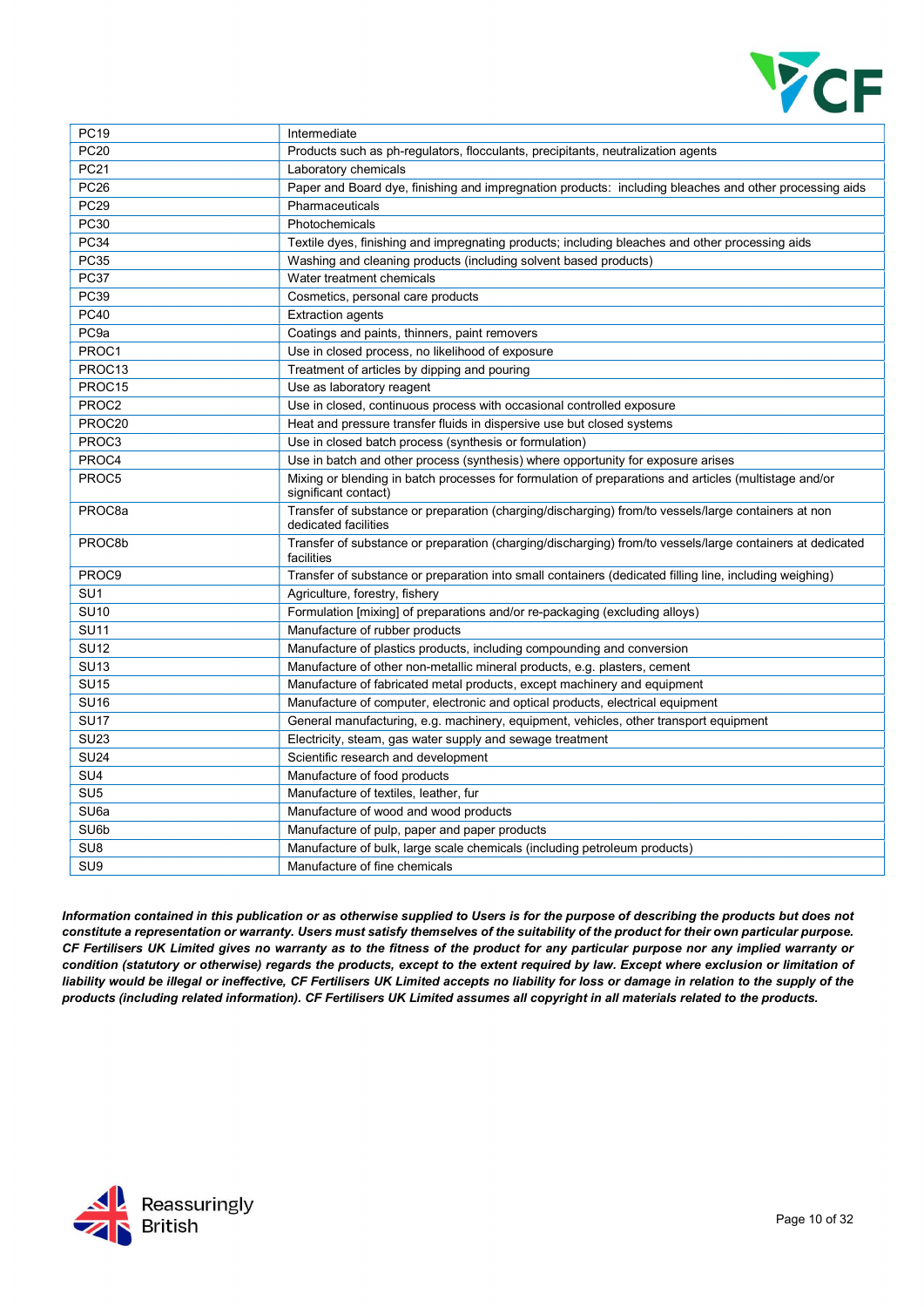

# Annex to the Safety Data Sheet

| <b>Product exposure scenario(s)</b> |                                                      |  |
|-------------------------------------|------------------------------------------------------|--|
| <b>ES Type</b>                      | <b>ES title</b>                                      |  |
| Worker                              | Formulation & (re)packing of substances and mixtures |  |
| Worker                              | Use as an intermediate                               |  |
| Worker                              | Industrial use of reactive processing aids           |  |
| Worker                              | Professional use                                     |  |

## 1. Exposure scenario 1

#### Formulation & (re)packing of substances and mixtures ES Ref.: 1 ES Type: Worker

| Use descriptors                      | PROC1, PROC2, PROC3, PROC5, PROC8a, PROC8b, PROC9, PROC15<br>ERC <sub>2</sub>         |  |
|--------------------------------------|---------------------------------------------------------------------------------------|--|
| Processes, tasks, activities covered | Formulation [mixing] of preparations and/or re-packaging<br>Distribution of substance |  |
|                                      | Industrial use                                                                        |  |

# 2. Operational conditions and risk management measures

#### 2.2 Contributing scenario controlling environmental exposure (ERC2)

|                                                                        | <u>UUIIIIINUUIIN SUUIIUIIU UUIIIUMIIN UITTIUUIIIIUI UAPUSUIU (LIVUL)</u> |                                                                                                                            |                         |
|------------------------------------------------------------------------|--------------------------------------------------------------------------|----------------------------------------------------------------------------------------------------------------------------|-------------------------|
| ERC <sub>2</sub><br>Formulation of preparations                        |                                                                          |                                                                                                                            |                         |
| <b>Product characteristics</b>                                         |                                                                          |                                                                                                                            |                         |
| Concentration of substance in product                                  |                                                                          | $= 100 \%$                                                                                                                 |                         |
| <b>Operational conditions</b>                                          |                                                                          |                                                                                                                            |                         |
| Amounts used                                                           |                                                                          | Annual site tonnage (tons/year):                                                                                           | 1000000                 |
| Frequency and duration of use                                          |                                                                          | Emission days (days/year):                                                                                                 | 330                     |
| Environmental factors not influenced by risk<br>management             |                                                                          | Local freshwater dilution factor:                                                                                          | 10                      |
| Environmental factors not influenced by risk<br>management             |                                                                          | Local marine water dilution factor:                                                                                        | 10                      |
| Environmental factors not influenced by risk<br>management             |                                                                          | Receiving surface water flow (m <sup>3</sup> /day):                                                                        | 20000 m <sup>3</sup> /d |
| Other given operational conditions affecting<br>environmental exposure |                                                                          | Release fraction to air from process (initial release<br>prior to RMM):                                                    | 2.5%                    |
| Other given operational conditions affecting<br>environmental exposure |                                                                          | Release fraction to wastewater from process (initial<br>release prior to RMM):                                             | 2%                      |
| <b>Risk management measures</b>                                        |                                                                          |                                                                                                                            |                         |
| Conditions and measures related to municipal sewage<br>treatment plant |                                                                          | Estimated substance removal from wastewater via<br>on-site sewage treatment (%):                                           | 99.9%                   |
| 2.1.1                                                                  | <b>Contributing scenario controlling worker exposure (PROC1)</b>         |                                                                                                                            |                         |
| PROC1                                                                  | Use in closed process, no likelihood of exposure                         |                                                                                                                            |                         |
| <b>Product characteristics</b>                                         |                                                                          |                                                                                                                            |                         |
| Concentration of substance in product                                  |                                                                          | $= 100 \%$                                                                                                                 |                         |
| <b>Operational conditions</b>                                          |                                                                          |                                                                                                                            |                         |
| Amounts used                                                           |                                                                          | Maximum daily site tonnage (kg/day):                                                                                       | 3000000 kg              |
| Frequency and duration of use                                          |                                                                          | Avoid carrying out operation for more than 4<br>hours, Covers daily exposures up to 8 hours (unless<br>stated differently) |                         |
| Other given operational conditions affecting workers<br>exposure       |                                                                          | Indoor                                                                                                                     |                         |

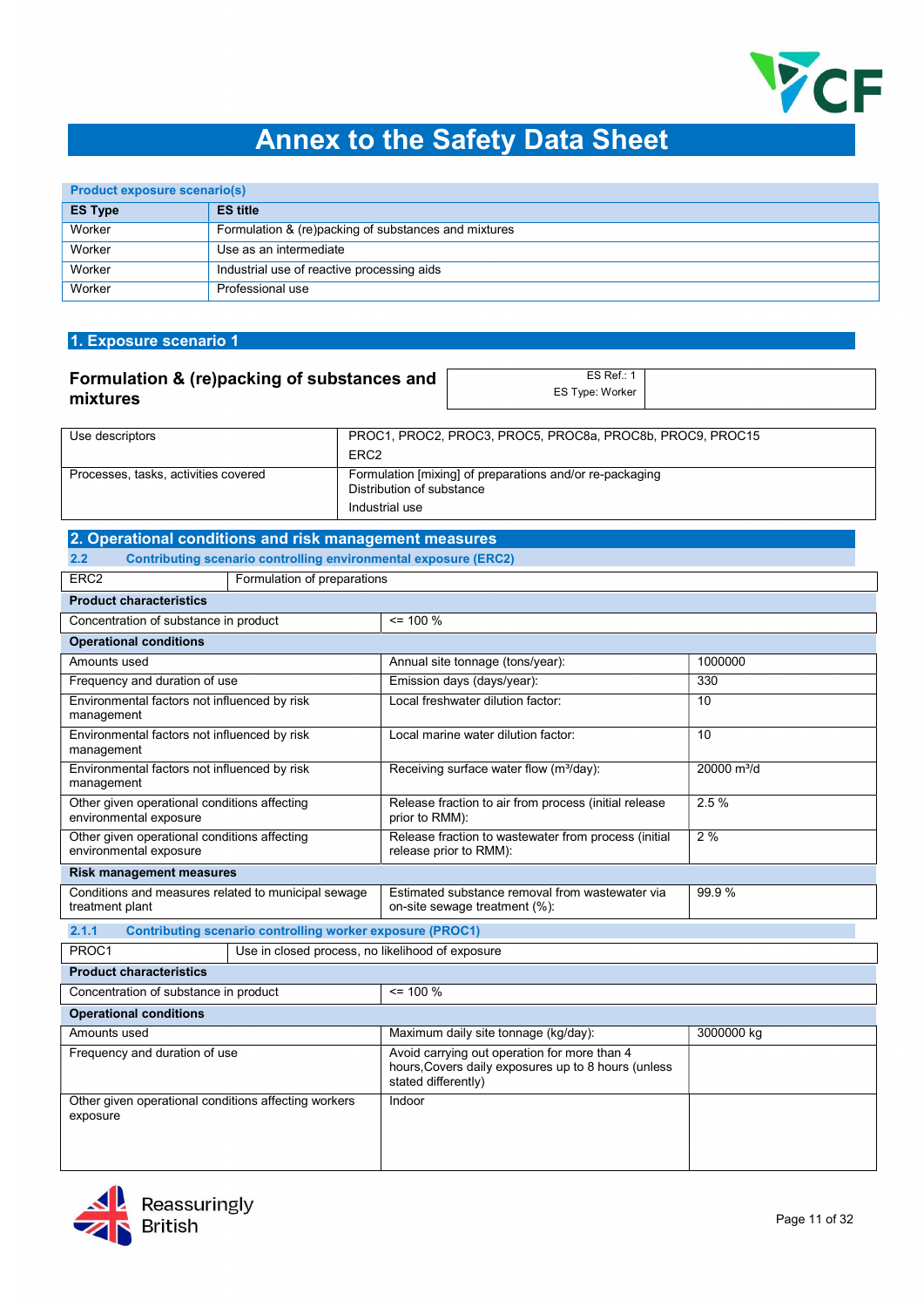

| <b>Risk management measures</b>                                                           |                                                                                                                            |                |  |  |
|-------------------------------------------------------------------------------------------|----------------------------------------------------------------------------------------------------------------------------|----------------|--|--|
| Technical conditions and measures to control                                              | No specific measures identified                                                                                            |                |  |  |
| dispersion from source towards the worker                                                 |                                                                                                                            |                |  |  |
| <b>Contributing scenario controlling worker exposure (PROC2)</b><br>2.1.2                 |                                                                                                                            |                |  |  |
| PROC2                                                                                     | Use in closed, continuous process with occasional controlled exposure                                                      |                |  |  |
| <b>Product characteristics</b>                                                            |                                                                                                                            |                |  |  |
| Concentration of substance in product                                                     | $\leq$ 100 %                                                                                                               |                |  |  |
| <b>Operational conditions</b>                                                             |                                                                                                                            |                |  |  |
| Amounts used                                                                              | Maximum daily site tonnage (kg/day):                                                                                       | 3000000 kg     |  |  |
| Frequency and duration of use                                                             | Avoid carrying out operation for more than 4                                                                               |                |  |  |
|                                                                                           | hours, Covers daily exposures up to 8 hours (unless<br>stated differently)                                                 |                |  |  |
| Other given operational conditions affecting workers<br>exposure                          | Indoor                                                                                                                     |                |  |  |
| <b>Risk management measures</b>                                                           |                                                                                                                            |                |  |  |
| Technical conditions and measures to control<br>dispersion from source towards the worker | Local exhaust ventilation - efficiency of at least [%]:                                                                    | 90             |  |  |
| Conditions and measures related to personal<br>protection, hygiene and health evaluation  | In case of inadequate ventilation wear respiratory<br>protection                                                           | (efficacy 95%) |  |  |
| 2.1.3<br><b>Contributing scenario controlling worker exposure (PROC3)</b>                 |                                                                                                                            |                |  |  |
| PROC3                                                                                     | Use in closed batch process (synthesis or formulation)                                                                     |                |  |  |
| <b>Product characteristics</b>                                                            |                                                                                                                            |                |  |  |
| Concentration of substance in product                                                     | $\leq$ 100 %                                                                                                               |                |  |  |
| <b>Operational conditions</b>                                                             |                                                                                                                            |                |  |  |
| Amounts used                                                                              | Maximum daily site tonnage (kg/day):                                                                                       | 3000000 kg     |  |  |
|                                                                                           | Avoid carrying out operation for more than 4                                                                               |                |  |  |
| Frequency and duration of use                                                             | hours, Covers daily exposures up to 8 hours (unless<br>stated differently)                                                 |                |  |  |
| Other given operational conditions affecting workers<br>exposure                          | Indoor                                                                                                                     |                |  |  |
| <b>Risk management measures</b>                                                           |                                                                                                                            |                |  |  |
| Technical conditions and measures to control<br>dispersion from source towards the worker | Local exhaust ventilation - efficiency of at least [%]:                                                                    | 90             |  |  |
| Conditions and measures related to personal<br>protection, hygiene and health evaluation  | In case of inadequate ventilation wear respiratory<br>protection                                                           | (efficacy 95%) |  |  |
| 2.1.4<br><b>Contributing scenario controlling worker exposure (PROC8b)</b>                |                                                                                                                            |                |  |  |
| PROC8b                                                                                    | Transfer of substance or preparation (charging/discharging) from/to vessels/large containers at dedicated facilities       |                |  |  |
| <b>Product characteristics</b>                                                            |                                                                                                                            |                |  |  |
| Concentration of substance in product                                                     | $= 100 %$                                                                                                                  |                |  |  |
| <b>Operational conditions</b>                                                             |                                                                                                                            |                |  |  |
| Amounts used                                                                              | Maximum daily site tonnage (kg/day):                                                                                       | 3000000 kg     |  |  |
| Frequency and duration of use                                                             | Avoid carrying out operation for more than 4<br>hours, Covers daily exposures up to 8 hours (unless<br>stated differently) |                |  |  |
| Other given operational conditions affecting workers<br>exposure                          | Indoor                                                                                                                     |                |  |  |
| <b>Risk management measures</b>                                                           |                                                                                                                            |                |  |  |
| Technical conditions and measures to control<br>dispersion from source towards the worker | Local exhaust ventilation - efficiency of at least [%]:                                                                    | 90             |  |  |
| Conditions and measures related to personal<br>protection, hygiene and health evaluation  | In case of inadequate ventilation wear respiratory<br>protection                                                           | (efficacy 95%) |  |  |
| 2.1.5<br><b>Contributing scenario controlling worker exposure (PROC15)</b>                |                                                                                                                            |                |  |  |
| PROC15<br>Use as laboratory reagent                                                       |                                                                                                                            |                |  |  |

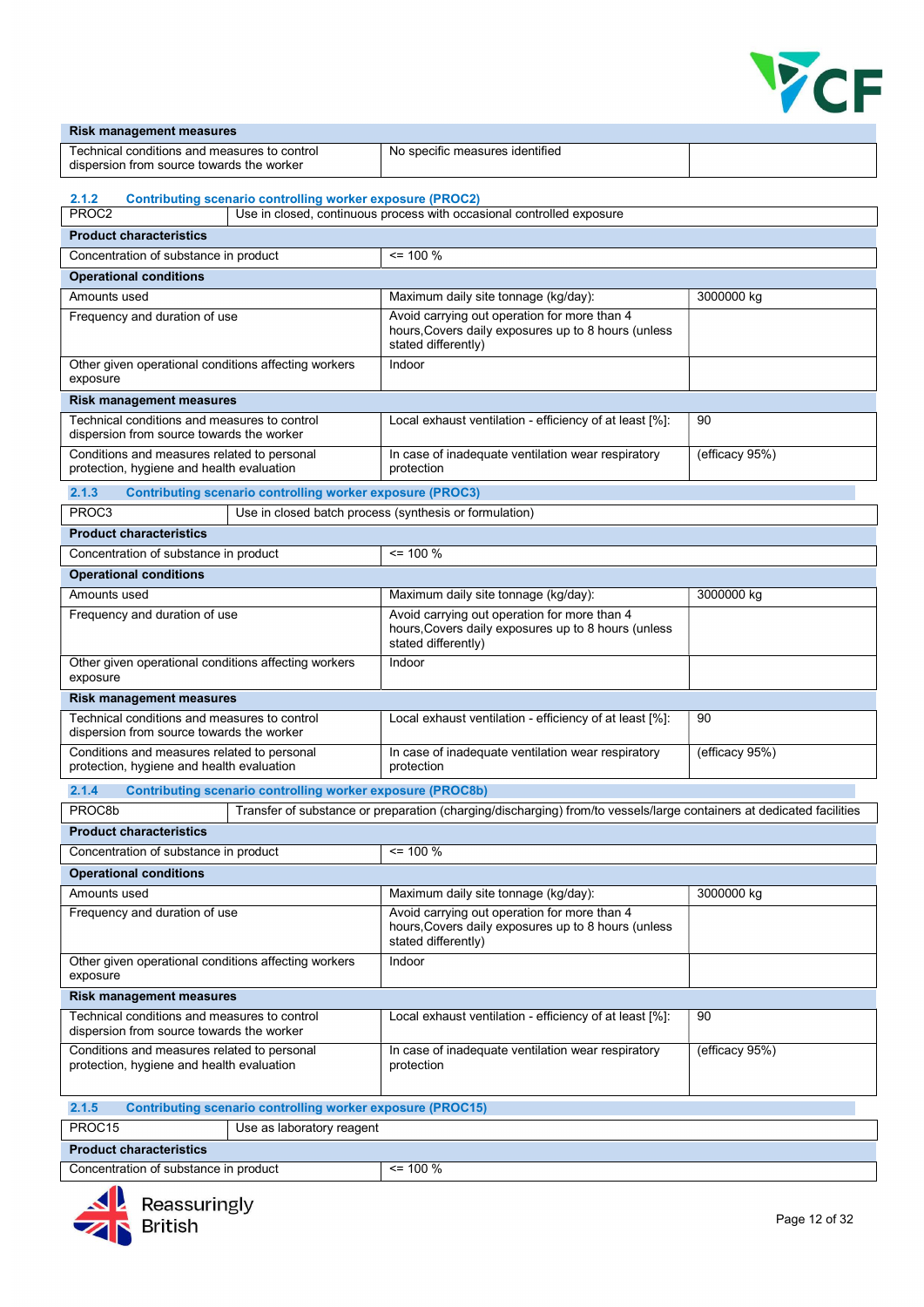

| <b>Operational conditions</b>                                                                                                                     |                                                                                                                               |                                                                                                                            |                |  |  |  |  |
|---------------------------------------------------------------------------------------------------------------------------------------------------|-------------------------------------------------------------------------------------------------------------------------------|----------------------------------------------------------------------------------------------------------------------------|----------------|--|--|--|--|
| Amounts used                                                                                                                                      |                                                                                                                               | Maximum daily site tonnage (kg/day):                                                                                       | 3000000 kg     |  |  |  |  |
| Frequency and duration of use                                                                                                                     |                                                                                                                               | Avoid carrying out operation for more than 4<br>hours, Covers daily exposures up to 8 hours (unless<br>stated differently) |                |  |  |  |  |
| Other given operational conditions affecting workers<br>exposure                                                                                  |                                                                                                                               | Indoor                                                                                                                     |                |  |  |  |  |
| <b>Risk management measures</b>                                                                                                                   |                                                                                                                               |                                                                                                                            |                |  |  |  |  |
| Technical conditions and measures to control<br>dispersion from source towards the worker                                                         |                                                                                                                               | Local exhaust ventilation - efficiency of at least [%]:                                                                    | 90             |  |  |  |  |
| Conditions and measures related to personal<br>protection, hygiene and health evaluation                                                          |                                                                                                                               | In case of inadequate ventilation wear respiratory<br>protection                                                           | (efficacy 95%) |  |  |  |  |
| 2.1.6                                                                                                                                             | <b>Contributing scenario controlling worker exposure (PROC5)</b>                                                              |                                                                                                                            |                |  |  |  |  |
| PROC5                                                                                                                                             | Mixing or blending in batch processes for formulation of preparations and articles (multistage and/or significant<br>contact) |                                                                                                                            |                |  |  |  |  |
| <b>Product characteristics</b>                                                                                                                    |                                                                                                                               |                                                                                                                            |                |  |  |  |  |
| Concentration of substance in product                                                                                                             |                                                                                                                               | $\leq$ 100 %                                                                                                               |                |  |  |  |  |
| <b>Operational conditions</b>                                                                                                                     |                                                                                                                               |                                                                                                                            |                |  |  |  |  |
| Amounts used                                                                                                                                      |                                                                                                                               | Maximum daily site tonnage (kg/day):                                                                                       | 3000000 kg     |  |  |  |  |
| Frequency and duration of use                                                                                                                     |                                                                                                                               | Avoid carrying out operation for more than 4 hours                                                                         |                |  |  |  |  |
| Other given operational conditions affecting workers<br>exposure                                                                                  |                                                                                                                               | Indoor                                                                                                                     |                |  |  |  |  |
| <b>Risk management measures</b>                                                                                                                   |                                                                                                                               |                                                                                                                            |                |  |  |  |  |
| Technical conditions and measures to control<br>dispersion from source towards the worker                                                         |                                                                                                                               | Local exhaust ventilation - efficiency of at least [%]:                                                                    | 90             |  |  |  |  |
| Conditions and measures related to personal<br>protection, hygiene and health evaluation                                                          |                                                                                                                               | In case of inadequate ventilation wear respiratory<br>protection                                                           | (efficacy 95%) |  |  |  |  |
| 2.1.7<br><b>Contributing scenario controlling worker exposure (PROC8a)</b>                                                                        |                                                                                                                               |                                                                                                                            |                |  |  |  |  |
| PROC <sub>8a</sub><br>Transfer of substance or preparation (charging/discharging) from/to vessels/large containers at non dedicated<br>facilities |                                                                                                                               |                                                                                                                            |                |  |  |  |  |
| <b>Product characteristics</b>                                                                                                                    |                                                                                                                               |                                                                                                                            |                |  |  |  |  |
| Concentration of substance in product                                                                                                             |                                                                                                                               | $= 100 \%$                                                                                                                 |                |  |  |  |  |
| <b>Operational conditions</b>                                                                                                                     |                                                                                                                               |                                                                                                                            |                |  |  |  |  |
| Amounts used                                                                                                                                      |                                                                                                                               | Maximum daily site tonnage (kg/day):                                                                                       | 3000000 kg     |  |  |  |  |
| Frequency and duration of use                                                                                                                     |                                                                                                                               | Avoid carrying out operation for more than 4<br>hours, Covers daily exposures up to 8 hours (unless<br>stated differently) |                |  |  |  |  |
| Other given operational conditions affecting workers<br>exposure                                                                                  |                                                                                                                               | Indoor                                                                                                                     |                |  |  |  |  |
| <b>Risk management measures</b>                                                                                                                   |                                                                                                                               |                                                                                                                            |                |  |  |  |  |
| Technical conditions and measures to control<br>dispersion from source towards the worker                                                         |                                                                                                                               | Local exhaust ventilation - efficiency of at least [%]:                                                                    | 90             |  |  |  |  |
| Conditions and measures related to personal<br>protection, hygiene and health evaluation                                                          |                                                                                                                               | In case of inadequate ventilation wear respiratory<br>protection                                                           | (efficacy 95%) |  |  |  |  |
| 2.1.8                                                                                                                                             | <b>Contributing scenario controlling worker exposure (PROC9)</b>                                                              |                                                                                                                            |                |  |  |  |  |
| PROC9                                                                                                                                             |                                                                                                                               | Transfer of substance or preparation into small containers (dedicated filling line, including weighing)                    |                |  |  |  |  |
| <b>Product characteristics</b>                                                                                                                    |                                                                                                                               |                                                                                                                            |                |  |  |  |  |
| Concentration of substance in product                                                                                                             |                                                                                                                               | $\le$ 100 %                                                                                                                |                |  |  |  |  |
| <b>Operational conditions</b>                                                                                                                     |                                                                                                                               |                                                                                                                            |                |  |  |  |  |
| Amounts used                                                                                                                                      |                                                                                                                               | Maximum daily site tonnage (kg/day):                                                                                       | 3000000 kg     |  |  |  |  |
| Frequency and duration of use                                                                                                                     |                                                                                                                               | Avoid carrying out operation for more than 4<br>hours, Covers daily exposures up to 8 hours (unless<br>stated differently) |                |  |  |  |  |
| Other given operational conditions affecting workers<br>exposure                                                                                  |                                                                                                                               | Indoor                                                                                                                     |                |  |  |  |  |

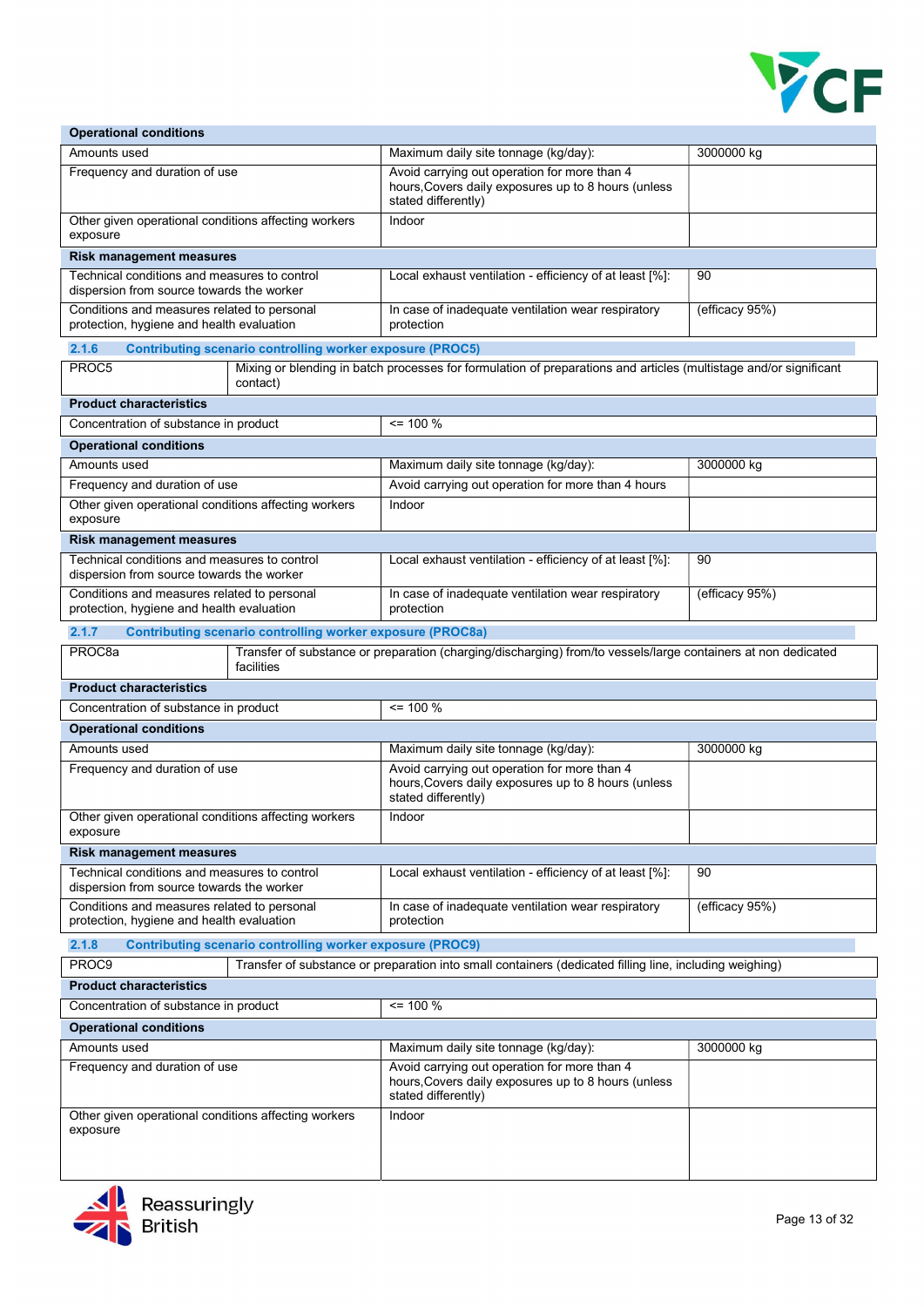

#### Risk management measures Technical conditions and measures to control dispersion from source towards the worker Local exhaust ventilation - efficiency of at least [%]: 90 Conditions and measures related to personal protection, hygiene and health evaluation In case of inadequate ventilation wear respiratory protection (efficacy 95%) 3. Exposure estimation and reference to its source

#### 3.1. Health

| Long-term - systemic effects |                                          |            |                                         |            |                   |                                       |  |  |
|------------------------------|------------------------------------------|------------|-----------------------------------------|------------|-------------------|---------------------------------------|--|--|
| <b>DNEL</b>                  | Inhalation.: 47.6 mg/m <sup>3</sup>      |            |                                         |            |                   |                                       |  |  |
|                              | Dermal: 6.8 mg/kg bodyweight/day         |            |                                         |            |                   |                                       |  |  |
| Contributing scenario        | inhalation exposure<br>mg/m <sup>3</sup> | <b>RCR</b> | Dermal exposure<br>mg/kg bodyweight/day | <b>RCR</b> | Sum<br><b>RCR</b> | Assessment method                     |  |  |
| PROC1                        | 0.01                                     | 0.000      | 0.05                                    | 0.007      | 0.007             | Inhalation.: Used ECETOC TRA<br>model |  |  |
|                              |                                          |            |                                         |            |                   | Dermal: Used ECETOC TRA model         |  |  |
| PROC2                        | 0.07                                     | 0.001      | 0.02                                    | 0.003      | 0.004             | Inhalation.: Used ECETOC TRA<br>model |  |  |
|                              |                                          |            |                                         |            |                   | Dermal: Used ECETOC TRA model         |  |  |
| PROC3                        | 0.15                                     | 0.003      | 0.01                                    | 0.001      | 0.004             | Inhalation.: Used ECETOC TRA<br>model |  |  |
|                              |                                          |            |                                         |            |                   | Dermal: Used ECETOC TRA model         |  |  |
| PROC8b                       | 0.07                                     | 0.001      | 0.1                                     | 0.015      | 0.016             | Inhalation.: Used ECETOC TRA<br>model |  |  |
|                              |                                          |            |                                         |            |                   | Dermal: Used ECETOC TRA model         |  |  |
| PROC15                       | 0.04                                     | 0.001      | 0.01                                    | 0.001      | 0.002             | Inhalation.: Used ECETOC TRA<br>model |  |  |
|                              |                                          |            |                                         |            |                   | Dermal: Used ECETOC TRA model         |  |  |
| PROC5                        | 0.22                                     | 0.005      | 0.01                                    | 0.001      | 0.006             | Inhalation.: Used ECETOC TRA<br>model |  |  |
|                              |                                          |            |                                         |            |                   | Dermal: Used ECETOC TRA model         |  |  |
| PROC8a                       | 0.22                                     | 0.005      | 0.02                                    | 0.003      | 0.008             | Inhalation.: Used ECETOC TRA<br>model |  |  |
|                              |                                          |            |                                         |            |                   | Dermal: Used ECETOC TRA model         |  |  |
| PROC9                        | 0.18                                     | 0.004      | 0.1                                     | 0.015      | 0.019             | Inhalation.: Used ECETOC TRA<br>model |  |  |
|                              |                                          |            |                                         |            |                   | Dermal: Used ECETOC TRA model         |  |  |

| Acute - systemic effects |                                          |                                    |                                         |            |                   |                                       |  |  |
|--------------------------|------------------------------------------|------------------------------------|-----------------------------------------|------------|-------------------|---------------------------------------|--|--|
| <b>DNEL</b>              |                                          | Inhalation.: $47.6 \text{ mg/m}^3$ |                                         |            |                   |                                       |  |  |
|                          | Dermal: 6.8 mg/kg bodyweight/day         |                                    |                                         |            |                   |                                       |  |  |
| Contributing scenario    | inhalation exposure<br>mg/m <sup>3</sup> | <b>RCR</b>                         | Dermal exposure<br>mg/kg bodyweight/day | <b>RCR</b> | Sum<br><b>RCR</b> | Assessment method                     |  |  |
| PROC1                    | 0.01                                     | 0.000                              | 0.05                                    | 0.007      | 0.007             | Inhalation.: Used ECETOC TRA<br>model |  |  |
|                          |                                          |                                    |                                         |            |                   | Dermal: Used ECETOC TRA model         |  |  |
| PROC <sub>2</sub>        | 0.07                                     | 0.001                              | 0.02                                    | 0.003      | 0.004             | Inhalation.: Used ECETOC TRA<br>model |  |  |
|                          |                                          |                                    |                                         |            |                   | Dermal: Used ECETOC TRA model         |  |  |
| PROC3                    | 0.07                                     | 0.001                              | 0.01                                    | 0.001      | 0.002             | Inhalation.: Used ECETOC TRA<br>model |  |  |
|                          |                                          |                                    |                                         |            |                   | Dermal: Used ECETOC TRA model         |  |  |
| PROC8b                   | 0.07                                     | 0.001                              | 0.02                                    | 0.003      | 0.004             | Inhalation.: Used ECETOC TRA<br>model |  |  |
|                          |                                          |                                    |                                         |            |                   | Dermal: Used ECETOC TRA model         |  |  |
| PROC <sub>15</sub>       | 0.04                                     | 0.001                              | 0.01                                    | 0.001      | 0.002             | Inhalation.: Used ECETOC TRA<br>model |  |  |

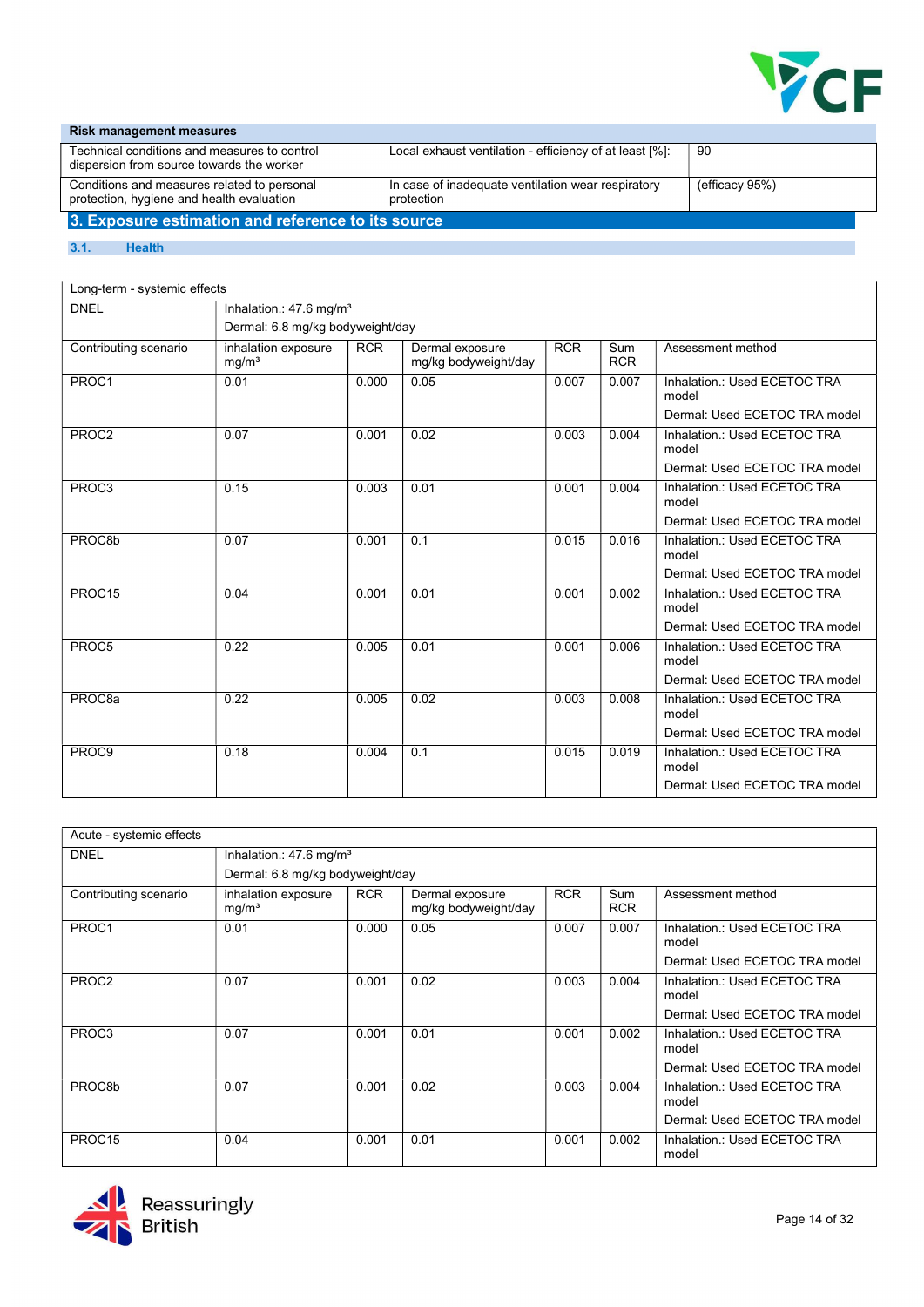

|                    |      |       |      |       |       | Dermal: Used ECETOC TRA model         |
|--------------------|------|-------|------|-------|-------|---------------------------------------|
| PROC5              | 0.22 | 0.005 | 0.01 | 0.001 | 0.006 | Inhalation.: Used ECETOC TRA<br>model |
|                    |      |       |      |       |       | Dermal: Used ECETOC TRA model         |
| PROC <sub>8a</sub> | 0.22 | 0.005 | 0.02 | 0.003 | 0.008 | Inhalation.: Used ECETOC TRA<br>model |
|                    |      |       |      |       |       | Dermal: Used ECETOC TRA model         |
| PROC9              | 0.18 | 0.004 | 0.1  | 0.015 | 0.019 | Inhalation.: Used ECETOC TRA<br>model |
|                    |      |       |      |       |       | Dermal: Used ECETOC TRA model         |

| Local - Inhalation.   |                             |                                 |                                |            |                                  |  |  |  |  |
|-----------------------|-----------------------------|---------------------------------|--------------------------------|------------|----------------------------------|--|--|--|--|
| <b>DNEL</b>           | Acute: 36 mg/m <sup>3</sup> |                                 |                                |            |                                  |  |  |  |  |
|                       |                             | Long-term: 14 mg/m <sup>3</sup> |                                |            |                                  |  |  |  |  |
| Contributing scenario | Acute<br>mg/m <sup>3</sup>  | <b>RCR</b>                      | Long term<br>mg/m <sup>3</sup> | <b>RCR</b> | Assessment method                |  |  |  |  |
| PROC1                 | 0.01                        | 0.000                           | 0.01                           | 0.001      | Acute: Used ECETOC TRA model     |  |  |  |  |
|                       |                             |                                 |                                |            | Long term: Used ECETOC TRA model |  |  |  |  |
| PROC2                 | 0.1                         | 0.003                           | 0.25                           | 0.018      | Acute: Used ECETOC TRA model     |  |  |  |  |
|                       |                             |                                 |                                |            | Long term: Used ECETOC TRA model |  |  |  |  |
| PROC3                 | 0.1                         | 0.003                           | 0.25                           | 0.018      | Acute: Used ECETOC TRA model     |  |  |  |  |
|                       |                             |                                 |                                |            | Long term: Used ECETOC TRA model |  |  |  |  |
| PROC8b                | 0.09                        | 0.003                           | 0.23                           | 0.016      | Acute: Used ECETOC TRA model     |  |  |  |  |
|                       |                             |                                 |                                |            | Long term: Used ECETOC TRA model |  |  |  |  |
| PROC15                | 0.06                        | 0.002                           | 0.15                           | 0.011      | Acute: Used ECETOC TRA model     |  |  |  |  |
|                       |                             |                                 |                                |            | Long term: Used ECETOC TRA model |  |  |  |  |
| PROC5                 | 0.3                         | 0.008                           | 0.04                           | 0.003      | Acute: Used ECETOC TRA model     |  |  |  |  |
|                       |                             |                                 |                                |            | Long term: Used ECETOC TRA model |  |  |  |  |
| PROC <sub>8a</sub>    | 0.3                         | 0.008                           | 0.76                           | 0.054      | Acute: Used ECETOC TRA model     |  |  |  |  |
|                       |                             |                                 |                                |            | Long term: Used ECETOC TRA model |  |  |  |  |
| PROC9                 | 0.24                        | 0.007                           | 0.61                           | 0.044      | Acute: Used ECETOC TRA model     |  |  |  |  |
|                       |                             |                                 |                                |            | Long term: Used ECETOC TRA model |  |  |  |  |

## 3.2. Environment

| environmental exposure | Unit | <b>Exposure Estimation</b> | <b>PNEC</b> | <b>RCR</b> | Assessment method |
|------------------------|------|----------------------------|-------------|------------|-------------------|
| freshwater             | ma/l | 0.0013                     | 0.001       | ن. ا       | Used EUSES model  |
| marine water           | mg/l | 0.000314                   | 0.001       | 0.314      | Used EUSES model  |

## 4. Guidance to Downstream User to evaluate whether he works inside the boundaries set by the ES

| <b>Health</b><br>4.1.      |                                                                                                                                                                                                                                                            |
|----------------------------|------------------------------------------------------------------------------------------------------------------------------------------------------------------------------------------------------------------------------------------------------------|
| Guidance - Health          | Where other Risk Management Measures/Operational Conditions are adopted, then users should ensure<br>that risks are managed to at least equivalent levels. The ECETOC TRA tool has been used to estimate<br>workplace exposures unless otherwise indicated |
| <b>Environment</b><br>4.2. |                                                                                                                                                                                                                                                            |
| Guidance - Environment     | Guidance is based on assumed operating conditions which may not be applicable to all sites; thus,<br>scaling may be necessary to define appropriate site-specific risk management measures. Used EUSES<br>model                                            |

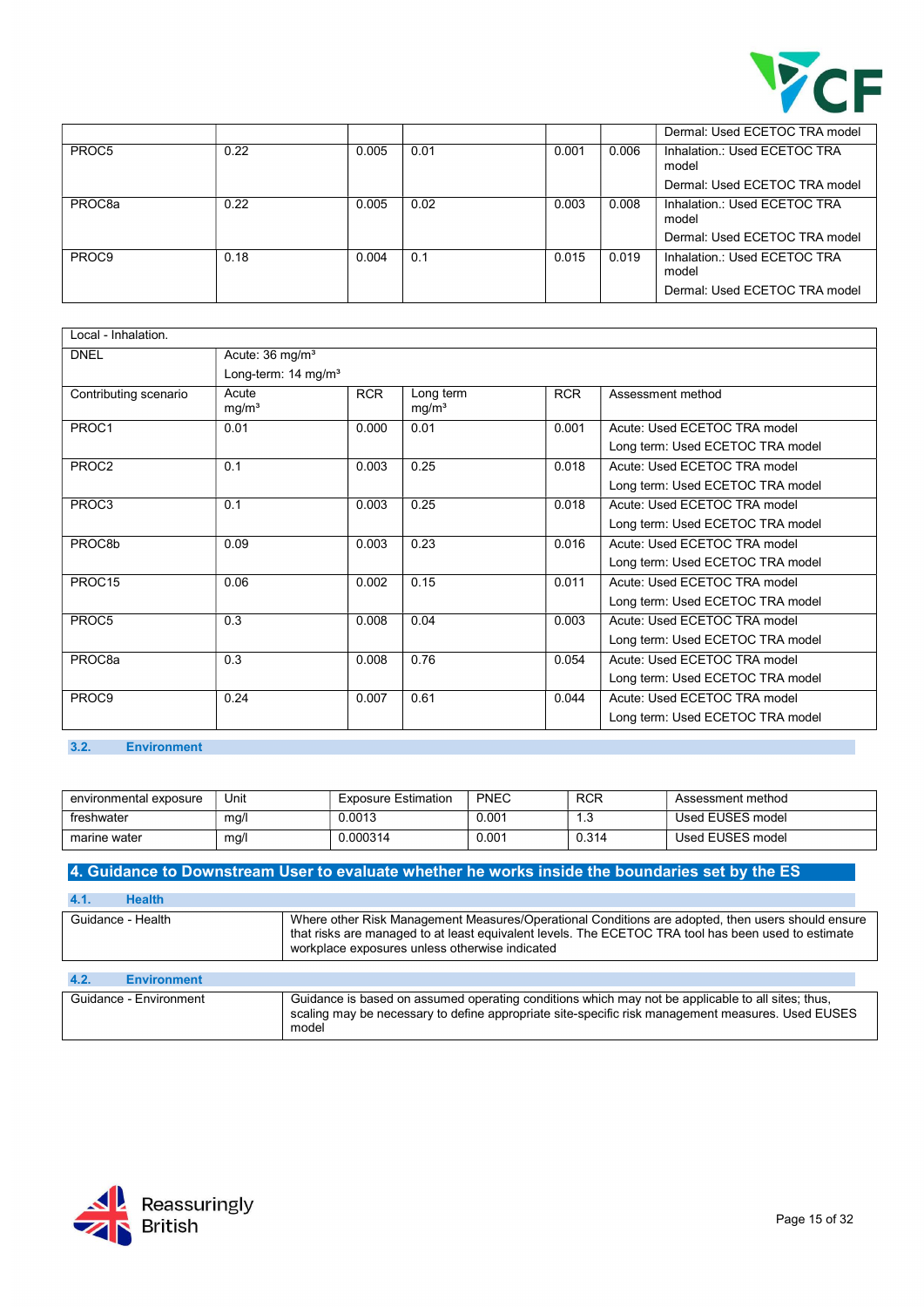

| Use as an intermediate                                                                    |                                                  | ES Ref.: 2                                                                                                                                                                                                                                                                                   |                         |  |  |  |  |
|-------------------------------------------------------------------------------------------|--------------------------------------------------|----------------------------------------------------------------------------------------------------------------------------------------------------------------------------------------------------------------------------------------------------------------------------------------------|-------------------------|--|--|--|--|
|                                                                                           |                                                  | ES Type: Worker                                                                                                                                                                                                                                                                              |                         |  |  |  |  |
|                                                                                           |                                                  |                                                                                                                                                                                                                                                                                              |                         |  |  |  |  |
| Use descriptors                                                                           | SU1, SU5, SU8, SU9, SU12, SU24                   |                                                                                                                                                                                                                                                                                              |                         |  |  |  |  |
|                                                                                           | <b>PC19</b>                                      | PROC1, PROC2, PROC3, PROC4, PROC5, PROC8b, PROC9, PROC15                                                                                                                                                                                                                                     |                         |  |  |  |  |
|                                                                                           | ERC <sub>6a</sub>                                |                                                                                                                                                                                                                                                                                              |                         |  |  |  |  |
| Processes, tasks, activities covered                                                      |                                                  |                                                                                                                                                                                                                                                                                              |                         |  |  |  |  |
|                                                                                           |                                                  | Use as an intermediate within closed or contained systems (not related to Strictly Controlled<br>Conditions). Includes incidental exposures during recycling/ recovery, material transfers,<br>storage, sampling, associated laboratory activities, maintenance and loading (ncluding marine |                         |  |  |  |  |
| vessel/barge, road/rail car and bulk container)<br>Industrial use                         |                                                  |                                                                                                                                                                                                                                                                                              |                         |  |  |  |  |
| 2. Operational conditions and risk management measures                                    |                                                  |                                                                                                                                                                                                                                                                                              |                         |  |  |  |  |
| 2.2<br><b>Contributing scenario controlling environmental exposure (ERC6a)</b>            |                                                  |                                                                                                                                                                                                                                                                                              |                         |  |  |  |  |
| ERC6a                                                                                     |                                                  | Industrial use resulting in manufacture of another substance (use of intermediates)                                                                                                                                                                                                          |                         |  |  |  |  |
| <b>Product characteristics</b>                                                            |                                                  |                                                                                                                                                                                                                                                                                              |                         |  |  |  |  |
| Concentration of substance in product                                                     | $= 100 %$                                        |                                                                                                                                                                                                                                                                                              |                         |  |  |  |  |
| <b>Operational conditions</b>                                                             |                                                  |                                                                                                                                                                                                                                                                                              |                         |  |  |  |  |
| Amounts used                                                                              |                                                  | Annual site tonnage (tons/year):                                                                                                                                                                                                                                                             | 800000                  |  |  |  |  |
| Frequency and duration of use                                                             |                                                  | Emission days (days/year):                                                                                                                                                                                                                                                                   | 330                     |  |  |  |  |
| Environmental factors not influenced by risk<br>management                                |                                                  | Local freshwater dilution factor:                                                                                                                                                                                                                                                            | 10                      |  |  |  |  |
| Environmental factors not influenced by risk<br>management                                |                                                  | Local marine water dilution factor:                                                                                                                                                                                                                                                          | 10                      |  |  |  |  |
| Environmental factors not influenced by risk<br>management                                |                                                  | Receiving surface water flow (m <sup>3</sup> /day):                                                                                                                                                                                                                                          | 20000 m <sup>3</sup> /d |  |  |  |  |
| Other given operational conditions affecting<br>environmental exposure                    | prior to RMM):                                   | Release fraction to air from process (initial release                                                                                                                                                                                                                                        | 5 %                     |  |  |  |  |
| Other given operational conditions affecting<br>environmental exposure                    |                                                  | Release fraction to wastewater from process (initial<br>release prior to RMM):                                                                                                                                                                                                               | 2%                      |  |  |  |  |
| <b>Risk management measures</b>                                                           |                                                  |                                                                                                                                                                                                                                                                                              |                         |  |  |  |  |
| Conditions and measures related to municipal sewage<br>treatment plant                    |                                                  | Estimated substance removal from wastewater via<br>on-site sewage treatment (%):                                                                                                                                                                                                             | 99.9%                   |  |  |  |  |
| 2.1.1<br><b>Contributing scenario controlling worker exposure (PROC1)</b>                 |                                                  |                                                                                                                                                                                                                                                                                              |                         |  |  |  |  |
| PROC1                                                                                     | Use in closed process, no likelihood of exposure |                                                                                                                                                                                                                                                                                              |                         |  |  |  |  |
| <b>Product characteristics</b>                                                            |                                                  |                                                                                                                                                                                                                                                                                              |                         |  |  |  |  |
| Concentration of substance in product                                                     | $= 100 \%$                                       |                                                                                                                                                                                                                                                                                              |                         |  |  |  |  |
| <b>Operational conditions</b>                                                             |                                                  |                                                                                                                                                                                                                                                                                              |                         |  |  |  |  |
| Frequency and duration of use                                                             | differently)                                     | Covers daily exposures up to 8 hours (unless stated                                                                                                                                                                                                                                          |                         |  |  |  |  |
| Other given operational conditions affecting workers<br>exposure                          | Indoor                                           |                                                                                                                                                                                                                                                                                              |                         |  |  |  |  |
| <b>Risk management measures</b>                                                           |                                                  |                                                                                                                                                                                                                                                                                              |                         |  |  |  |  |
| Technical conditions and measures to control<br>dispersion from source towards the worker |                                                  | No specific measures identified                                                                                                                                                                                                                                                              |                         |  |  |  |  |
| 2.1.2<br><b>Contributing scenario controlling worker exposure (PROC2)</b>                 |                                                  |                                                                                                                                                                                                                                                                                              |                         |  |  |  |  |
| PROC2                                                                                     |                                                  | Use in closed, continuous process with occasional controlled exposure                                                                                                                                                                                                                        |                         |  |  |  |  |
| <b>Product characteristics</b>                                                            |                                                  |                                                                                                                                                                                                                                                                                              |                         |  |  |  |  |
| Concentration of substance in product                                                     | $= 100 %$                                        |                                                                                                                                                                                                                                                                                              |                         |  |  |  |  |
| <b>Operational conditions</b>                                                             |                                                  |                                                                                                                                                                                                                                                                                              |                         |  |  |  |  |
| Frequency and duration of use                                                             | differently)                                     | Covers daily exposures up to 8 hours (unless stated                                                                                                                                                                                                                                          |                         |  |  |  |  |
| Other given operational conditions affecting workers<br>exposure                          | Indoor                                           |                                                                                                                                                                                                                                                                                              |                         |  |  |  |  |
|                                                                                           |                                                  |                                                                                                                                                                                                                                                                                              |                         |  |  |  |  |

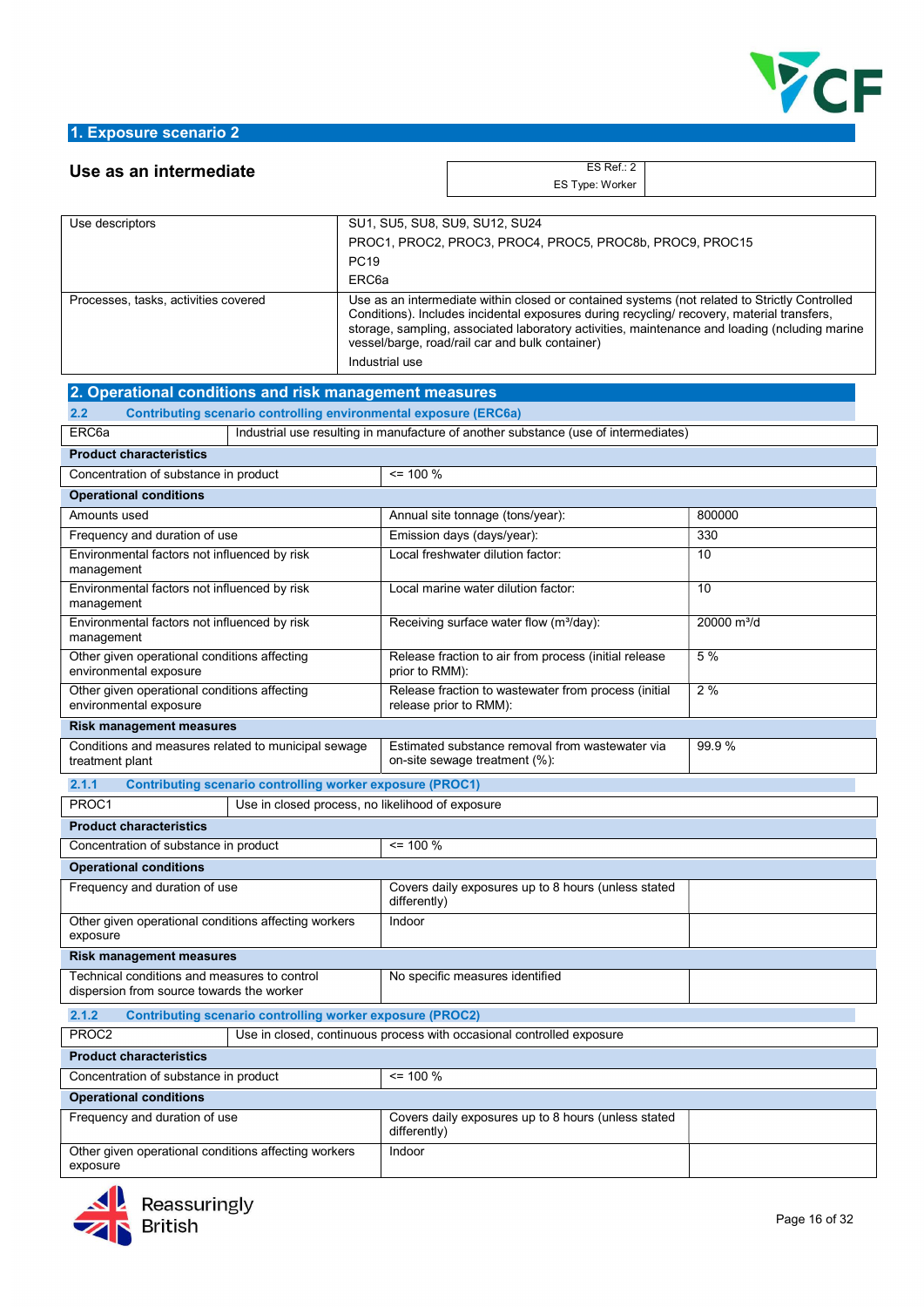

| <b>Risk management measures</b>                                                           |                                                                                                                      |                |  |  |  |  |  |
|-------------------------------------------------------------------------------------------|----------------------------------------------------------------------------------------------------------------------|----------------|--|--|--|--|--|
| Technical conditions and measures to control<br>dispersion from source towards the worker | Local exhaust ventilation - efficiency of at least [%]:                                                              | 90             |  |  |  |  |  |
| Conditions and measures related to personal<br>protection, hygiene and health evaluation  | In case of inadequate ventilation wear respiratory<br>protection                                                     | (efficacy 95%) |  |  |  |  |  |
| 2.1.3<br><b>Contributing scenario controlling worker exposure (PROC3)</b>                 |                                                                                                                      |                |  |  |  |  |  |
| PROC3                                                                                     | Use in closed batch process (synthesis or formulation)                                                               |                |  |  |  |  |  |
| <b>Product characteristics</b>                                                            |                                                                                                                      |                |  |  |  |  |  |
| Concentration of substance in product                                                     | $= 100 \%$                                                                                                           |                |  |  |  |  |  |
| <b>Operational conditions</b>                                                             |                                                                                                                      |                |  |  |  |  |  |
| Frequency and duration of use                                                             | Covers daily exposures up to 8 hours (unless stated<br>differently)                                                  |                |  |  |  |  |  |
| Other given operational conditions affecting workers<br>exposure                          | Indoor                                                                                                               |                |  |  |  |  |  |
| <b>Risk management measures</b>                                                           |                                                                                                                      |                |  |  |  |  |  |
| Technical conditions and measures to control<br>dispersion from source towards the worker | Local exhaust ventilation - efficiency of at least [%]:                                                              | 90             |  |  |  |  |  |
| Conditions and measures related to personal<br>protection, hygiene and health evaluation  | In case of inadequate ventilation wear respiratory<br>protection                                                     | (efficacy 95%) |  |  |  |  |  |
| 2.1.4<br><b>Contributing scenario controlling worker exposure (PROC4)</b>                 |                                                                                                                      |                |  |  |  |  |  |
| PROC4                                                                                     | Use in batch and other process (synthesis) where opportunity for exposure arises                                     |                |  |  |  |  |  |
| <b>Product characteristics</b>                                                            |                                                                                                                      |                |  |  |  |  |  |
| $= 100 %$<br>Concentration of substance in product                                        |                                                                                                                      |                |  |  |  |  |  |
| <b>Operational conditions</b>                                                             |                                                                                                                      |                |  |  |  |  |  |
| Frequency and duration of use                                                             | Covers daily exposures up to 8 hours (unless stated<br>differently)                                                  |                |  |  |  |  |  |
| Other given operational conditions affecting workers<br>exposure                          | Indoor                                                                                                               |                |  |  |  |  |  |
| <b>Risk management measures</b>                                                           |                                                                                                                      |                |  |  |  |  |  |
| Technical conditions and measures to control<br>dispersion from source towards the worker | Local exhaust ventilation - efficiency of at least [%]:                                                              | 90             |  |  |  |  |  |
| Conditions and measures related to personal<br>protection, hygiene and health evaluation  | In case of inadequate ventilation wear respiratory<br>protection                                                     | (efficacy 95%) |  |  |  |  |  |
| 2.1.5<br><b>Contributing scenario controlling worker exposure (PROC8b)</b>                |                                                                                                                      |                |  |  |  |  |  |
| PROC8b                                                                                    | Transfer of substance or preparation (charging/discharging) from/to vessels/large containers at dedicated facilities |                |  |  |  |  |  |
| <b>Product characteristics</b>                                                            |                                                                                                                      |                |  |  |  |  |  |
| Concentration of substance in product                                                     | $\leq$ 100 %                                                                                                         |                |  |  |  |  |  |
| <b>Operational conditions</b>                                                             |                                                                                                                      |                |  |  |  |  |  |
| Frequency and duration of use                                                             | Covers daily exposures up to 8 hours (unless stated<br>differently)                                                  |                |  |  |  |  |  |
| Other given operational conditions affecting workers<br>exposure                          | Indoor                                                                                                               |                |  |  |  |  |  |
| <b>Risk management measures</b>                                                           |                                                                                                                      |                |  |  |  |  |  |
| Technical conditions and measures to control<br>dispersion from source towards the worker | Local exhaust ventilation - efficiency of at least [%]:                                                              | 90             |  |  |  |  |  |
| Conditions and measures related to personal<br>protection, hygiene and health evaluation  | In case of inadequate ventilation wear respiratory<br>protection                                                     | (efficacy 95%) |  |  |  |  |  |
| 2.1.6<br><b>Contributing scenario controlling worker exposure (PROC15)</b>                |                                                                                                                      |                |  |  |  |  |  |
| PROC15<br>Use as laboratory reagent                                                       |                                                                                                                      |                |  |  |  |  |  |
| <b>Product characteristics</b>                                                            |                                                                                                                      |                |  |  |  |  |  |

| <b>Product characteristics</b>        |          |  |  |  |  |
|---------------------------------------|----------|--|--|--|--|
| Concentration of substance in product | <= 100 % |  |  |  |  |
|                                       |          |  |  |  |  |
|                                       |          |  |  |  |  |

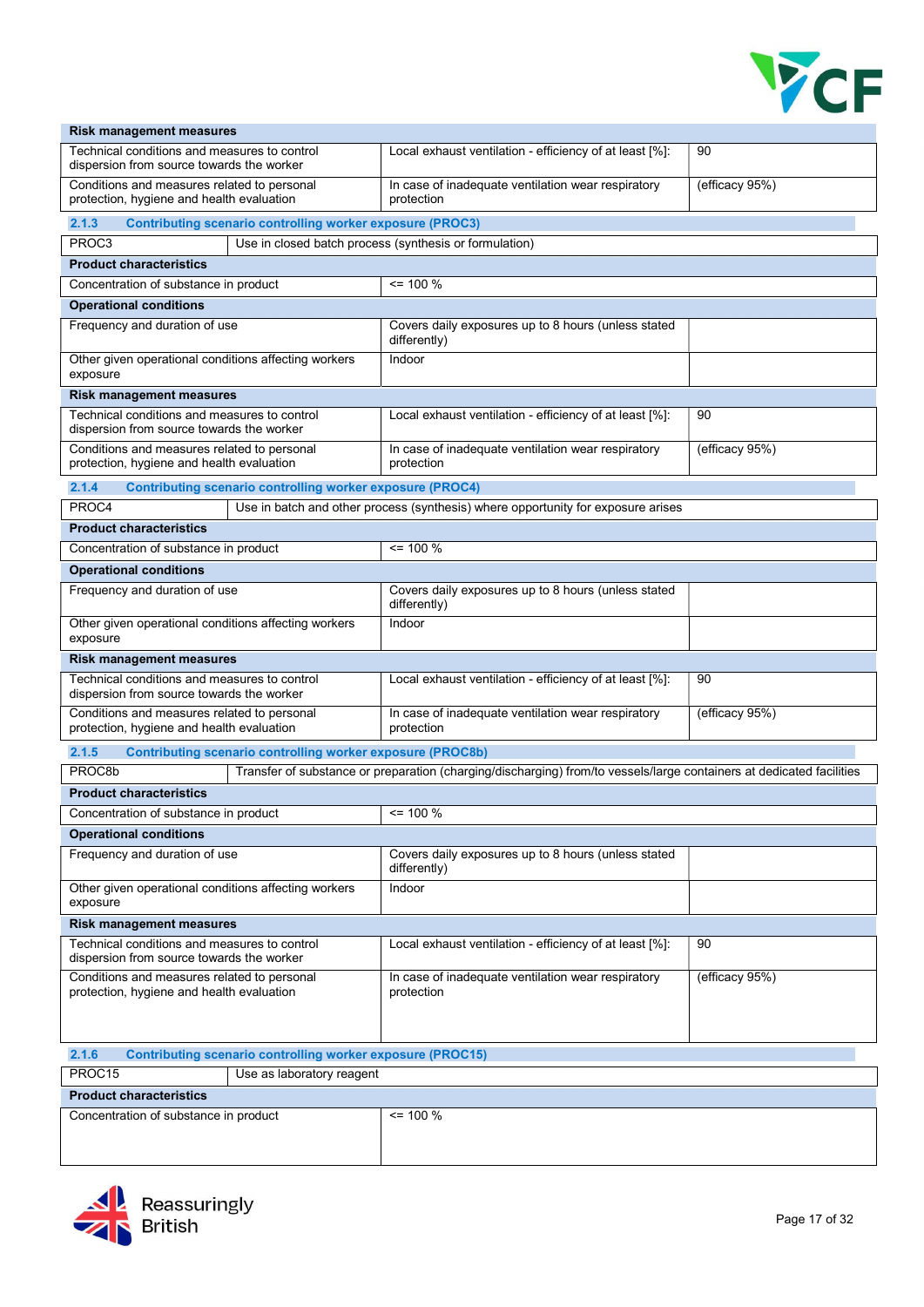

#### Operational conditions Frequency and duration of use Covers daily exposures up to 8 hours (unless stated differently) Other given operational conditions affecting workers exposure Indoor Risk management measures Technical conditions and measures to control dispersion from source towards the worker Local exhaust ventilation - efficiency of at least [%]: 90 Conditions and measures related to personal protection, hygiene and health evaluation In case of inadequate ventilation wear respiratory protection (efficacy 95%) 2.1.7 Contributing scenario controlling worker exposure (PROC5) PROC5 Mixing or blending in batch processes for formulation of preparations and articles (multistage and/or significant contact) Product characteristics Concentration of substance in product <= 100 % Operational conditions Frequency and duration of use Avoid carrying out operation for more than 4 hours Other given operational conditions affecting workers exposure Indoor Risk management measures Technical conditions and measures to control dispersion from source towards the worker Local exhaust ventilation - efficiency of at least [%]: | 90 Conditions and measures related to personal protection, hygiene and health evaluation In case of inadequate ventilation wear respiratory protection (efficacy 95%) 2.1.8 Contributing scenario controlling worker exposure (PROC9) PROC9 Transfer of substance or preparation into small containers (dedicated filling line, including weighing) Product characteristics Concentration of substance in product <= 100 % Operational conditions Frequency and duration of use Avoid carrying out operation for more than 4 hours Other given operational conditions affecting workers exposure Indoor Risk management measures Technical conditions and measures to control dispersion from source towards the worker Local exhaust ventilation - efficiency of at least [%]: 90 Conditions and measures related to personal protection, hygiene and health evaluation In case of inadequate ventilation wear respiratory protection (efficacy 95%) 3. Exposure estimation and reference to its source

#### 3.1. Health

| Long-term - systemic effects |                                          |                                       |                                         |            |                   |                                       |  |  |  |
|------------------------------|------------------------------------------|---------------------------------------|-----------------------------------------|------------|-------------------|---------------------------------------|--|--|--|
| <b>DNEL</b>                  |                                          | Inhalation.: $47.6$ mg/m <sup>3</sup> |                                         |            |                   |                                       |  |  |  |
|                              | Dermal: 6.8 mg/kg bodyweight/day         |                                       |                                         |            |                   |                                       |  |  |  |
| Contributing scenario        | inhalation exposure<br>mg/m <sup>3</sup> | <b>RCR</b>                            | Dermal exposure<br>mg/kg bodyweight/day | <b>RCR</b> | Sum<br><b>RCR</b> | Assessment method                     |  |  |  |
| PROC1                        | 0.01                                     | 0.000                                 | 0.05                                    | 0.007      | 0.007             | Inhalation: Used ECETOC TRA<br>model  |  |  |  |
|                              |                                          |                                       |                                         |            |                   | Dermal: Used ECETOC TRA model         |  |  |  |
| PROC <sub>2</sub>            | 0.07                                     | 0.001                                 | 1.37                                    | 0.201      | 0.202             | Inhalation.: Used ECETOC TRA<br>model |  |  |  |
|                              |                                          |                                       |                                         |            |                   | Dermal: Used ECETOC TRA model         |  |  |  |
| PROC3                        | 0.15                                     | 0.003                                 | 0.01                                    | 0.001      | 0.004             | Inhalation.: Used ECETOC TRA<br>model |  |  |  |
|                              |                                          |                                       |                                         |            |                   | Dermal: Used ECETOC TRA model         |  |  |  |
| PROC4                        | 0.15                                     | 0.003                                 | 0.1                                     | 0.015      | 0.018             | Inhalation.: Used ECETOC TRA<br>model |  |  |  |

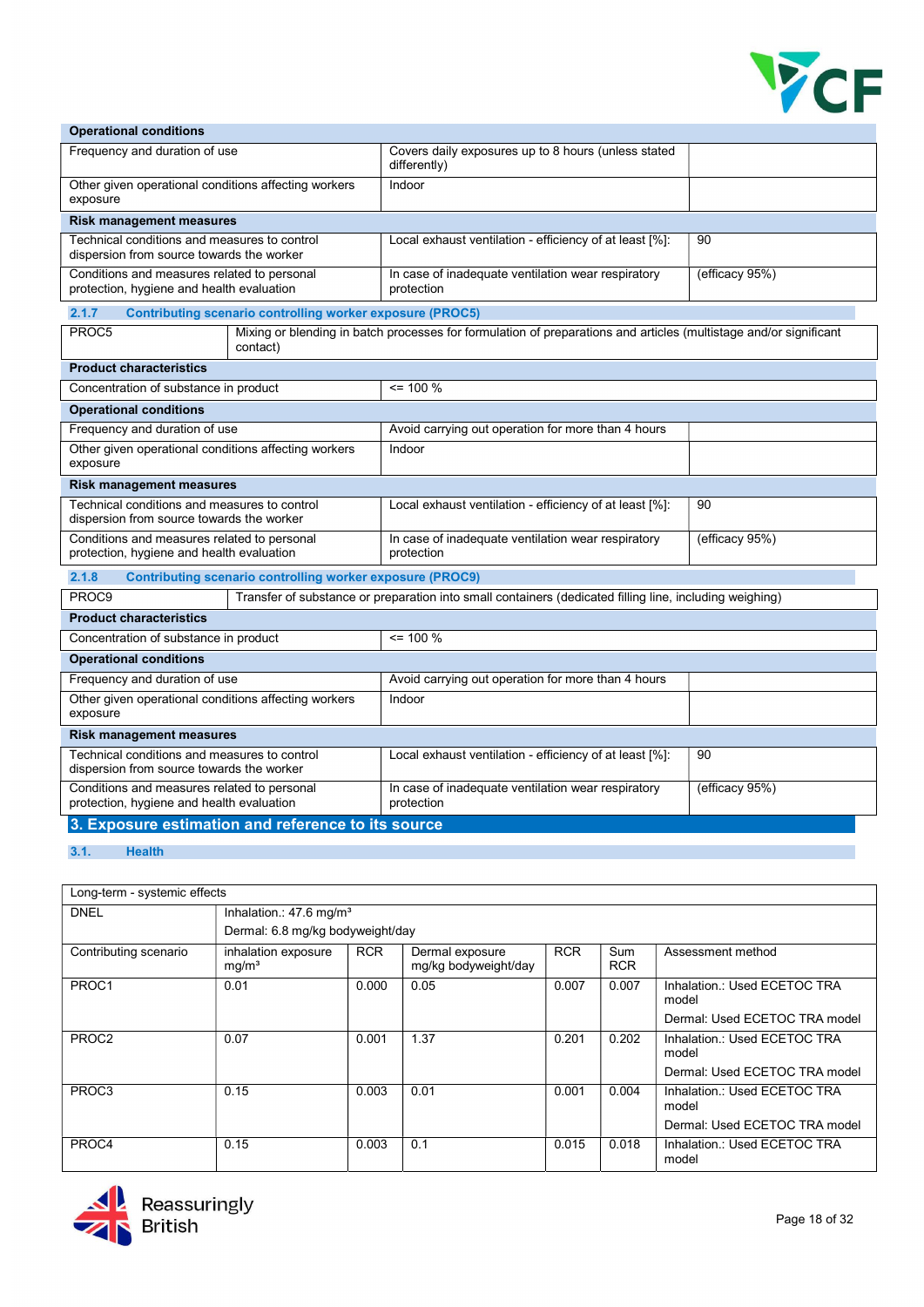

|                    |      |       |      |       |       | Dermal: Used ECETOC TRA model         |
|--------------------|------|-------|------|-------|-------|---------------------------------------|
| PROC8b             | 0.07 | 0.001 | 0.1  | 0.015 | 0.016 | Inhalation.: Used ECETOC TRA<br>model |
|                    |      |       |      |       |       | Dermal: Used ECETOC TRA model         |
| PROC <sub>15</sub> | 0.04 | 0.001 | 0.01 | 0.001 | 0.002 | Inhalation.: Used ECETOC TRA<br>model |
|                    |      |       |      |       |       | Dermal: Used ECETOC TRA model         |
| PROC5              | 0.37 | 0.008 | 0.01 | 0.001 | 0.009 | Inhalation.: Used ECETOC TRA<br>model |
|                    |      |       |      |       |       | Dermal: Used ECETOC TRA model         |
| PROC9              | 0.3  | 0.006 | 0.1  | 0.015 | 0.021 | Inhalation.: Used ECETOC TRA<br>model |
|                    |      |       |      |       |       | Dermal: Used ECETOC TRA model         |

| Acute - systemic effects |                                          |            |                                         |            |                   |                                       |  |  |
|--------------------------|------------------------------------------|------------|-----------------------------------------|------------|-------------------|---------------------------------------|--|--|
| <b>DNEL</b>              | Inhalation.: 47.6 mg/m <sup>3</sup>      |            |                                         |            |                   |                                       |  |  |
|                          | Dermal: 6.8 mg/kg bodyweight/day         |            |                                         |            |                   |                                       |  |  |
| Contributing scenario    | inhalation exposure<br>mq/m <sup>3</sup> | <b>RCR</b> | Dermal exposure<br>mg/kg bodyweight/day | <b>RCR</b> | Sum<br><b>RCR</b> | Assessment method                     |  |  |
| PROC1                    | 0.01                                     | 0.000      | 0.05                                    | 0.007      | 0.007             | Inhalation.: Used ECETOC TRA<br>model |  |  |
|                          |                                          |            |                                         |            |                   | Dermal: Used ECETOC TRA model         |  |  |
| PROC2                    | 0.07                                     | 0.001      | 1.37                                    | 0.201      | 0.202             | Inhalation.: Used ECETOC TRA<br>model |  |  |
|                          |                                          |            |                                         |            |                   | Dermal: Used ECETOC TRA model         |  |  |
| PROC3                    | 0.15                                     | 0.003      | 0.01                                    | 0.001      | 0.004             | Inhalation.: Used ECETOC TRA<br>model |  |  |
|                          |                                          |            |                                         |            |                   | Dermal: Used ECETOC TRA model         |  |  |
| PROC4                    | 0.15                                     | 0.003      | 0.1                                     | 0.015      | 0.018             | Inhalation: Used ECETOC TRA<br>model  |  |  |
|                          |                                          |            |                                         |            |                   | Dermal: Used ECETOC TRA model         |  |  |
| PROC8b                   | 0.07                                     | 0.001      | 0.01                                    | 0.001      | 0.002             | Inhalation.: Used ECETOC TRA<br>model |  |  |
|                          |                                          |            |                                         |            |                   | Dermal: Used ECETOC TRA model         |  |  |
| PROC15                   | 0.04                                     | 0.001      | 0.01                                    | 0.001      | 0.002             | Inhalation.: Used ECETOC TRA<br>model |  |  |
|                          |                                          |            |                                         |            |                   | Dermal: Used ECETOC TRA model         |  |  |
| PROC5                    | 0.37                                     | 0.008      | 0.01                                    | 0.001      | 0.009             | Inhalation.: Used ECETOC TRA<br>model |  |  |
|                          |                                          |            |                                         |            |                   | Dermal: Used ECETOC TRA model         |  |  |
| PROC9                    | 0.3                                      | 0.006      | 0.1                                     | 0.015      | 0.021             | Inhalation.: Used ECETOC TRA<br>model |  |  |
|                          |                                          |            |                                         |            |                   | Dermal: Used ECETOC TRA model         |  |  |

| Local - Inhalation.   |                                 |            |                                |            |                                  |
|-----------------------|---------------------------------|------------|--------------------------------|------------|----------------------------------|
| <b>DNEL</b>           | Acute: $36 \text{ mg/m}^3$      |            |                                |            |                                  |
|                       | Long-term: 14 mg/m <sup>3</sup> |            |                                |            |                                  |
| Contributing scenario | Acute<br>mg/m <sup>3</sup>      | <b>RCR</b> | Long term<br>mg/m <sup>3</sup> | <b>RCR</b> | Assessment method                |
| PROC1                 | 0.01                            | 0.000      | 0.01                           | 0.001      | Acute: Used ECETOC TRA model     |
|                       |                                 |            |                                |            | Long term: Used ECETOC TRA model |
| PROC <sub>2</sub>     | 0.1                             | 0.003      | 0.25                           | 0.018      | Acute: Used ECETOC TRA model     |
|                       |                                 |            |                                |            | Long term: Used ECETOC TRA model |
| PROC3                 | 0.2                             | 0.006      | 0.5                            | 0.036      | Acute: Used ECETOC TRA model     |
|                       |                                 |            |                                |            | Long term: Used ECETOC TRA model |
| PROC4                 | 0.2                             | 0.006      | 0.5                            | 0.036      | Acute: Used ECETOC TRA model     |
|                       |                                 |            |                                |            | Long term: Used ECETOC TRA model |

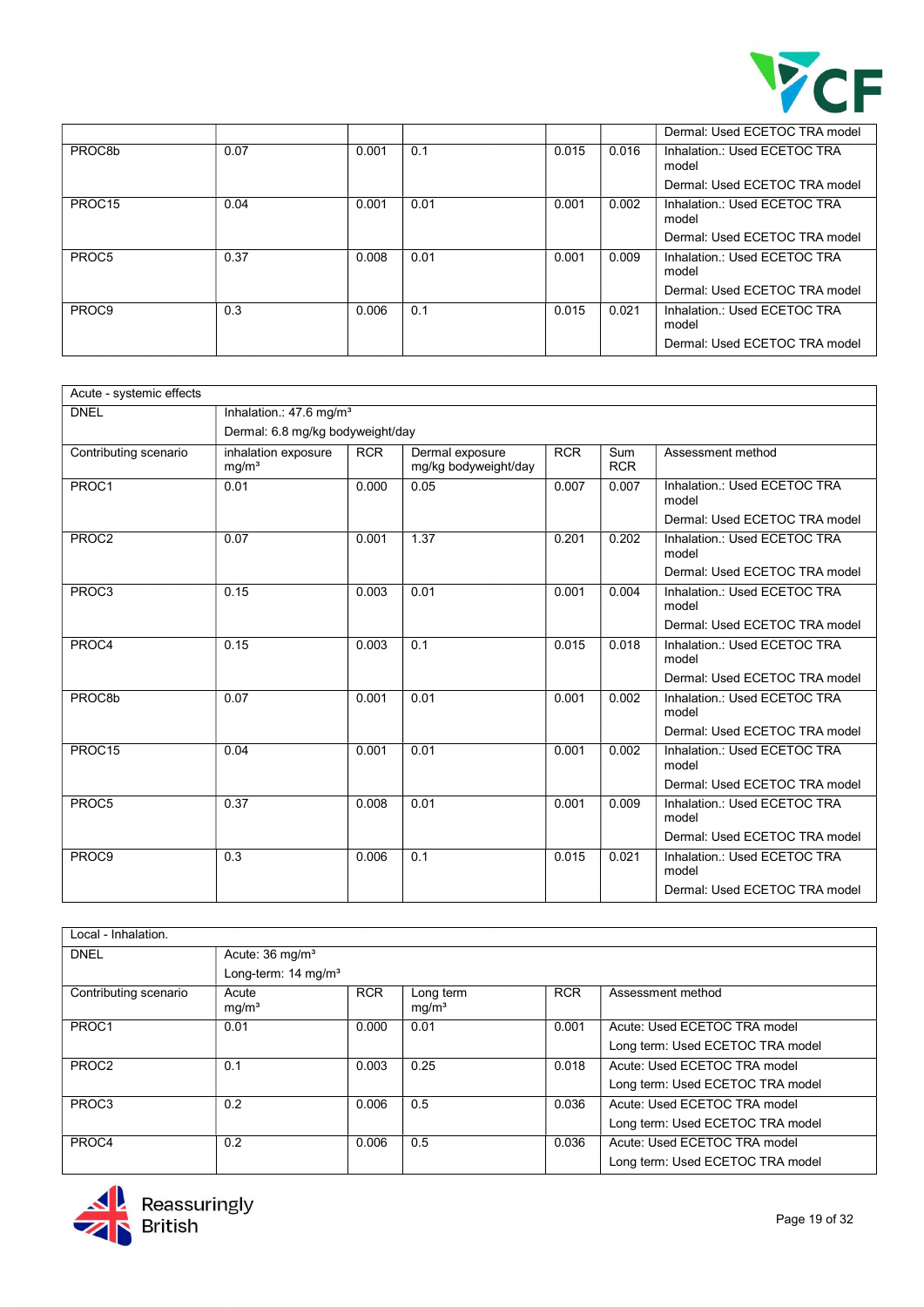

| PROC <sub>8</sub> b | 0.09 | 0.003 | 0.23 | 0.016 | Acute: Used ECETOC TRA model     |
|---------------------|------|-------|------|-------|----------------------------------|
|                     |      |       |      |       | Long term: Used ECETOC TRA model |
| PROC <sub>15</sub>  | 0.06 | 0.002 | 0.1  | 0.007 | Acute: Used ECETOC TRA model     |
|                     |      |       |      |       | Long term: Used ECETOC TRA model |
| PROC5               | 0.49 | 0.014 | 0.06 | 0.004 | Acute: Used ECETOC TRA model     |
|                     |      |       |      |       | Long term: Used ECETOC TRA model |
| PROC <sub>9</sub>   | 0.39 | 0.011 | 0.05 | 0.004 | Acute: Used ECETOC TRA model     |
|                     |      |       |      |       | Long term: Used ECETOC TRA model |

#### 3.2. Environment

| environmental exposure | Unit | <b>Exposure Estimation</b> | <b>PNEC</b> | <b>RCR</b> | Assessment method |
|------------------------|------|----------------------------|-------------|------------|-------------------|
| freshwater             | mg/l | 0.00219                    | 0.001       | 2.19       | Used EUSES model  |
| marine water           | mg/l | 0.000537                   | 0.001       | 0.537      | Used EUSES model  |

# 4. Guidance to Downstream User to evaluate whether he works inside the boundaries set by the ES

| <b>Health</b><br>4.1.      |                                                                                                                                                                                                                                                            |
|----------------------------|------------------------------------------------------------------------------------------------------------------------------------------------------------------------------------------------------------------------------------------------------------|
| Guidance - Health          | Where other Risk Management Measures/Operational Conditions are adopted, then users should ensure<br>that risks are managed to at least equivalent levels. The ECETOC TRA tool has been used to estimate<br>workplace exposures unless otherwise indicated |
| 4.2.<br><b>Environment</b> |                                                                                                                                                                                                                                                            |
| Guidance - Environment     | Guidance is based on assumed operating conditions which may not be applicable to all sites; thus,<br>scaling may be necessary to define appropriate site-specific risk management measures. Used EUSES<br>model                                            |

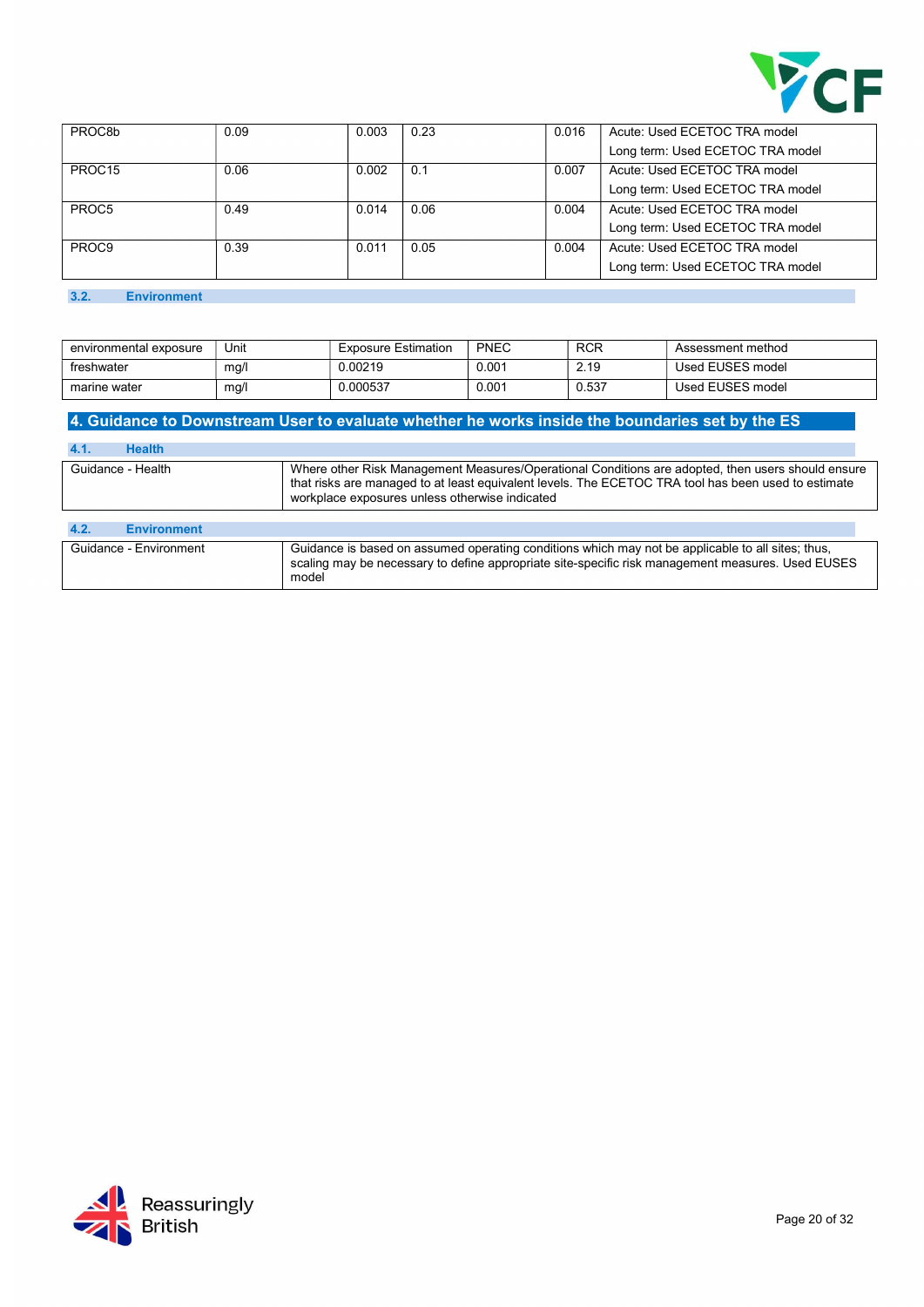

## 1. Exposure scenario 3

# Industrial use of reactive processing aids  $\overline{E^{S \text{ Ref.}: 3}}$

ES Type: Worker

| Use descriptors                      | SU4, SU5, SU6a, SU6b, SU8, SU9, SU11, SU12, SU13, SU15, SU16, SU23, SU24                                                                                                                                                                                                                                                                                         |
|--------------------------------------|------------------------------------------------------------------------------------------------------------------------------------------------------------------------------------------------------------------------------------------------------------------------------------------------------------------------------------------------------------------|
|                                      | PROC1, PROC2, PROC3, PROC4, PROC5, PROC8b, PROC9, PROC13                                                                                                                                                                                                                                                                                                         |
|                                      | PC1, PC9a, PC14, PC16, PC20, PC26, PC29, PC30, PC34, PC35, PC37, PC39                                                                                                                                                                                                                                                                                            |
|                                      | ERC4, ERC5, ERC6b, ERC7                                                                                                                                                                                                                                                                                                                                          |
| Processes, tasks, activities covered | Use as an intermediate within closed or contained systems (not related to Strictly Controlled<br>Conditions). Includes incidental exposures during recycling/recovery, material transfers,<br>storage, sampling, associated laboratory activities, maintenance and loading (ncluding marine<br>vessel/barge, road/rail car and bulk container)<br>Industrial use |

| 2. Operational conditions and risk management measures                          |                                                                                            |                         |  |  |  |  |  |
|---------------------------------------------------------------------------------|--------------------------------------------------------------------------------------------|-------------------------|--|--|--|--|--|
| <b>Contributing scenario controlling environmental exposure (ERC4)</b><br>2.2.1 |                                                                                            |                         |  |  |  |  |  |
| ERC4                                                                            | Industrial use of processing aids in processes and products, not becoming part of articles |                         |  |  |  |  |  |
| <b>Product characteristics</b>                                                  |                                                                                            |                         |  |  |  |  |  |
| Concentration of substance in product                                           | $= 100 \%$                                                                                 |                         |  |  |  |  |  |
| <b>Operational conditions</b>                                                   |                                                                                            |                         |  |  |  |  |  |
| Amounts used                                                                    | Annual site tonnage (tons/year):                                                           | 25000                   |  |  |  |  |  |
| Frequency and duration of use                                                   | Emission days (days/year):                                                                 | 330                     |  |  |  |  |  |
| Environmental factors not influenced by risk<br>management                      | Local freshwater dilution factor:                                                          | $\overline{10}$         |  |  |  |  |  |
| Environmental factors not influenced by risk<br>management                      | Local marine water dilution factor:                                                        | 10                      |  |  |  |  |  |
| Environmental factors not influenced by risk<br>management                      | Receiving surface water flow (m <sup>3</sup> /day):                                        | 20000 m <sup>3</sup> /d |  |  |  |  |  |
| Other given operational conditions affecting<br>environmental exposure          | Release fraction to air from process (initial release<br>prior to RMM):                    | 95 %                    |  |  |  |  |  |
| Other given operational conditions affecting<br>environmental exposure          | Release fraction to wastewater from process (initial<br>release prior to RMM):             | 100 %                   |  |  |  |  |  |
| <b>Risk management measures</b>                                                 |                                                                                            |                         |  |  |  |  |  |
| Conditions and measures related to municipal sewage<br>treatment plant          | Estimated substance removal from wastewater via<br>on-site sewage treatment (%):           | 99.9%                   |  |  |  |  |  |
| <b>Contributing scenario controlling environmental exposure (ERC5)</b>          |                                                                                            |                         |  |  |  |  |  |
| 2.2.2                                                                           |                                                                                            |                         |  |  |  |  |  |
| ERC <sub>5</sub>                                                                | Industrial use resulting in inclusion into or onto a matrix                                |                         |  |  |  |  |  |
| <b>Product characteristics</b>                                                  |                                                                                            |                         |  |  |  |  |  |
| Concentration of substance in product                                           | $= 100 \%$                                                                                 |                         |  |  |  |  |  |
| <b>Operational conditions</b>                                                   |                                                                                            |                         |  |  |  |  |  |
| Amounts used                                                                    | Annual site tonnage (tons/year):                                                           | 25000                   |  |  |  |  |  |
| Frequency and duration of use                                                   | Emission days (days/year):                                                                 | 330                     |  |  |  |  |  |
| Environmental factors not influenced by risk<br>management                      | Local freshwater dilution factor:                                                          | 10                      |  |  |  |  |  |
| Environmental factors not influenced by risk<br>management                      | Local marine water dilution factor:                                                        | 10                      |  |  |  |  |  |
| Environmental factors not influenced by risk<br>management                      | Receiving surface water flow (m <sup>3</sup> /day):                                        | 20000 m <sup>3</sup> /d |  |  |  |  |  |
| Other given operational conditions affecting<br>environmental exposure          | Release fraction to air from process (initial release<br>prior to RMM):                    | 50 %                    |  |  |  |  |  |
| Other given operational conditions affecting<br>environmental exposure          | Release fraction to wastewater from process (initial<br>release prior to RMM):             | 50 %                    |  |  |  |  |  |

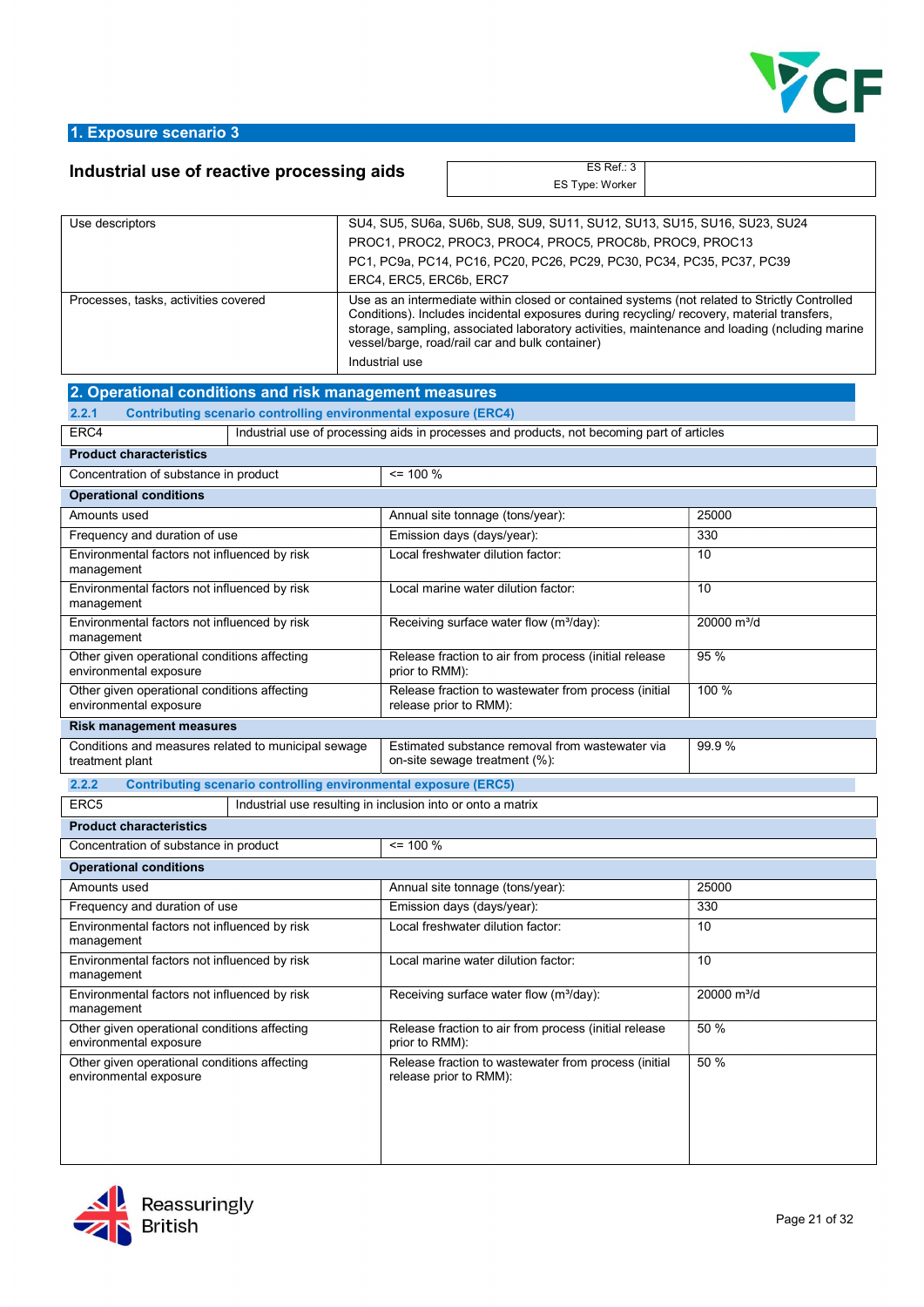

| <b>Risk management measures</b>                                                  |                                                                                  |                         |
|----------------------------------------------------------------------------------|----------------------------------------------------------------------------------|-------------------------|
| Conditions and measures related to municipal sewage<br>treatment plant           | Estimated substance removal from wastewater via<br>on-site sewage treatment (%): | 99.9%                   |
| <b>Contributing scenario controlling environmental exposure (ERC6b)</b><br>2.2.3 |                                                                                  |                         |
| ERC6b<br>Industrial use of reactive processing aids                              |                                                                                  |                         |
| <b>Product characteristics</b>                                                   |                                                                                  |                         |
| Concentration of substance in product                                            | $= 100 \%$                                                                       |                         |
| <b>Operational conditions</b>                                                    |                                                                                  |                         |
| Amounts used                                                                     | Annual site tonnage (tons/year):                                                 | 25000                   |
| Frequency and duration of use                                                    | Emission days (days/year):                                                       | 330                     |
| Environmental factors not influenced by risk<br>management                       | Local freshwater dilution factor:                                                | 10                      |
| Environmental factors not influenced by risk<br>management                       | Local marine water dilution factor:                                              | 10                      |
| Environmental factors not influenced by risk<br>management                       | Receiving surface water flow (m <sup>3</sup> /day):                              | 20000 m <sup>3</sup> /d |
| Other given operational conditions affecting<br>environmental exposure           | Release fraction to air from process (initial release<br>prior to RMM):          | 0.1%                    |
| Other given operational conditions affecting<br>environmental exposure           | Release fraction to wastewater from process (initial<br>release prior to RMM):   | 5 %                     |
| <b>Risk management measures</b>                                                  |                                                                                  |                         |
| Conditions and measures related to municipal sewage<br>treatment plant           | Estimated substance removal from wastewater via<br>on-site sewage treatment (%): | 99.9%                   |
| <b>Contributing scenario controlling environmental exposure (ERC7)</b><br>2.2.4  |                                                                                  |                         |
| Industrial use of substances in closed systems<br>ERC7                           |                                                                                  |                         |
| <b>Product characteristics</b>                                                   |                                                                                  |                         |
| Concentration of substance in product                                            | $= 100 \%$                                                                       |                         |
| <b>Operational conditions</b>                                                    |                                                                                  |                         |
| Amounts used                                                                     | Annual site tonnage (tons/year):                                                 | 25000                   |
| Frequency and duration of use                                                    | Emission days (days/year):                                                       | 330                     |
| Environmental factors not influenced by risk<br>management                       | Local freshwater dilution factor:                                                | 10                      |
| Environmental factors not influenced by risk<br>management                       | Local marine water dilution factor:                                              | 10                      |
| Environmental factors not influenced by risk<br>management                       | Receiving surface water flow (m <sup>3</sup> /day):                              | 20000 m <sup>3</sup> /d |
| Other given operational conditions affecting<br>environmental exposure           | Release fraction to air from process (initial release<br>prior to RMM):          | 5 %                     |
| Other given operational conditions affecting<br>environmental exposure           | Release fraction to wastewater from process (initial<br>release prior to RMM):   | 5 %                     |
| <b>Risk management measures</b>                                                  |                                                                                  |                         |
| Conditions and measures related to municipal sewage<br>treatment plant           | Estimated substance removal from wastewater via<br>on-site sewage treatment (%): | 99.9%                   |
| 2.1.1<br><b>Contributing scenario controlling worker exposure (PROC1)</b>        |                                                                                  |                         |
| PROC1<br>Use in closed process, no likelihood of exposure                        |                                                                                  |                         |
| <b>Product characteristics</b>                                                   |                                                                                  |                         |
| Concentration of substance in product                                            | $\leq$ 100 %                                                                     |                         |
| <b>Operational conditions</b>                                                    |                                                                                  |                         |
| Amounts used                                                                     | Annual site tonnage (tons/year):                                                 | 25000                   |
| Frequency and duration of use                                                    | Covers daily exposures up to 8 hours (unless stated<br>differently)              |                         |
| Other given operational conditions affecting workers<br>exposure                 | Indoor                                                                           |                         |
| <b>Risk management measures</b>                                                  |                                                                                  |                         |
| Technical conditions and measures to control                                     | No specific measures identified                                                  |                         |
| dispersion from source towards the worker                                        |                                                                                  |                         |

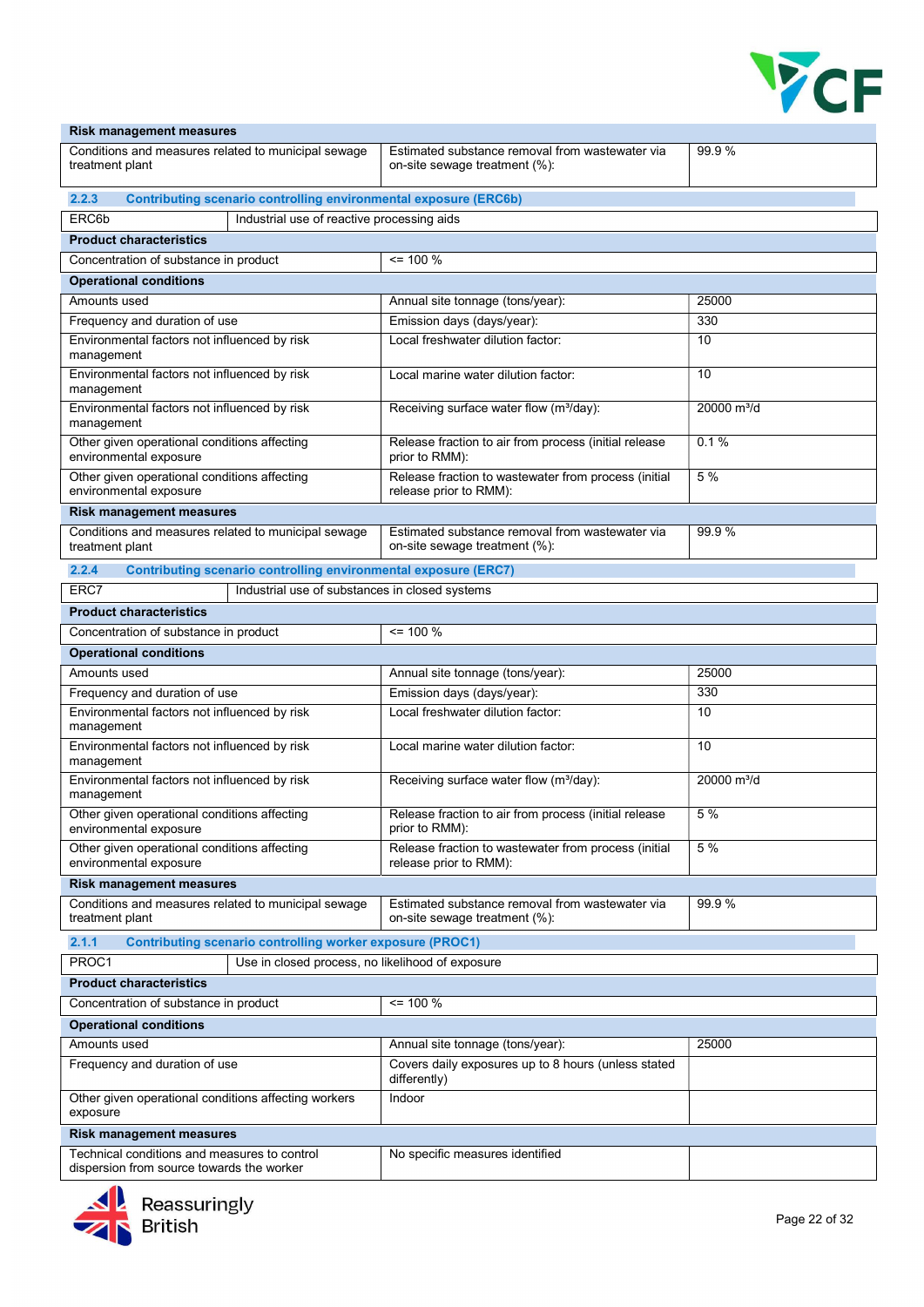

## 2.1.2 Contributing scenario controlling worker exposure (PROC2)

| 4. I.A<br>Continuumy scenario controlling worker exposure (FROGZ)                         |                                                                                                                      |                |
|-------------------------------------------------------------------------------------------|----------------------------------------------------------------------------------------------------------------------|----------------|
| PROC <sub>2</sub>                                                                         | Use in closed, continuous process with occasional controlled exposure                                                |                |
| <b>Product characteristics</b>                                                            |                                                                                                                      |                |
| Concentration of substance in product                                                     | $\le$ 100 %                                                                                                          |                |
| <b>Operational conditions</b>                                                             |                                                                                                                      |                |
| Frequency and duration of use                                                             | Covers daily exposures up to 8 hours (unless stated<br>differently)                                                  |                |
| Other given operational conditions affecting workers<br>exposure                          | Indoor                                                                                                               |                |
| <b>Risk management measures</b>                                                           |                                                                                                                      |                |
| Technical conditions and measures to control                                              | Local exhaust ventilation - efficiency of at least [%]:                                                              | 90             |
| dispersion from source towards the worker                                                 |                                                                                                                      |                |
| Conditions and measures related to personal<br>protection, hygiene and health evaluation  | In case of inadequate ventilation wear respiratory<br>protection                                                     | (efficacy 95%) |
| 2.1.3<br><b>Contributing scenario controlling worker exposure (PROC3)</b>                 |                                                                                                                      |                |
| PROC3                                                                                     | Use in closed batch process (synthesis or formulation)                                                               |                |
| <b>Product characteristics</b>                                                            |                                                                                                                      |                |
| Concentration of substance in product                                                     | $= 100 \%$                                                                                                           |                |
| <b>Operational conditions</b>                                                             |                                                                                                                      |                |
| Frequency and duration of use                                                             | Covers daily exposures up to 8 hours (unless stated<br>differently)                                                  |                |
| Other given operational conditions affecting workers                                      | Indoor                                                                                                               |                |
| exposure                                                                                  |                                                                                                                      |                |
| <b>Risk management measures</b>                                                           |                                                                                                                      |                |
| Technical conditions and measures to control<br>dispersion from source towards the worker | Local exhaust ventilation - efficiency of at least [%]:                                                              | 90             |
| Conditions and measures related to personal<br>protection, hygiene and health evaluation  | In case of inadequate ventilation wear respiratory<br>protection                                                     | (efficacy 95%) |
| 2.1.4<br><b>Contributing scenario controlling worker exposure (PROC4)</b>                 |                                                                                                                      |                |
| PROC4                                                                                     | Use in batch and other process (synthesis) where opportunity for exposure arises                                     |                |
| <b>Product characteristics</b>                                                            |                                                                                                                      |                |
| Concentration of substance in product                                                     | $\le$ 100 %                                                                                                          |                |
| <b>Operational conditions</b>                                                             |                                                                                                                      |                |
| Frequency and duration of use                                                             | Covers daily exposures up to 8 hours (unless stated<br>differently)                                                  |                |
| Other given operational conditions affecting workers<br>exposure                          | Indoor                                                                                                               |                |
| <b>Risk management measures</b>                                                           |                                                                                                                      |                |
| Technical conditions and measures to control<br>dispersion from source towards the worker | Local exhaust ventilation - efficiency of at least [%]:                                                              | 90             |
| Conditions and measures related to personal<br>protection, hygiene and health evaluation  | In case of inadequate ventilation wear respiratory<br>protection                                                     | (efficacy 95%) |
| 2.1.5<br><b>Contributing scenario controlling worker exposure (PROC8b)</b>                |                                                                                                                      |                |
| PROC8b                                                                                    | Transfer of substance or preparation (charging/discharging) from/to vessels/large containers at dedicated facilities |                |
| <b>Product characteristics</b>                                                            |                                                                                                                      |                |
| Concentration of substance in product                                                     | $= 100 \%$                                                                                                           |                |
|                                                                                           |                                                                                                                      |                |
| <b>Operational conditions</b>                                                             |                                                                                                                      |                |
| Frequency and duration of use                                                             | Covers daily exposures up to 8 hours (unless stated<br>differently)                                                  |                |
| Other given operational conditions affecting workers<br>exposure                          | Indoor                                                                                                               |                |
| <b>Risk management measures</b>                                                           |                                                                                                                      |                |
| Technical conditions and measures to control<br>dispersion from source towards the worker | Local exhaust ventilation - efficiency of at least [%]:                                                              | 90             |
| Conditions and measures related to personal<br>protection, hygiene and health evaluation  | In case of inadequate ventilation wear respiratory<br>protection                                                     | (efficacy 95%) |

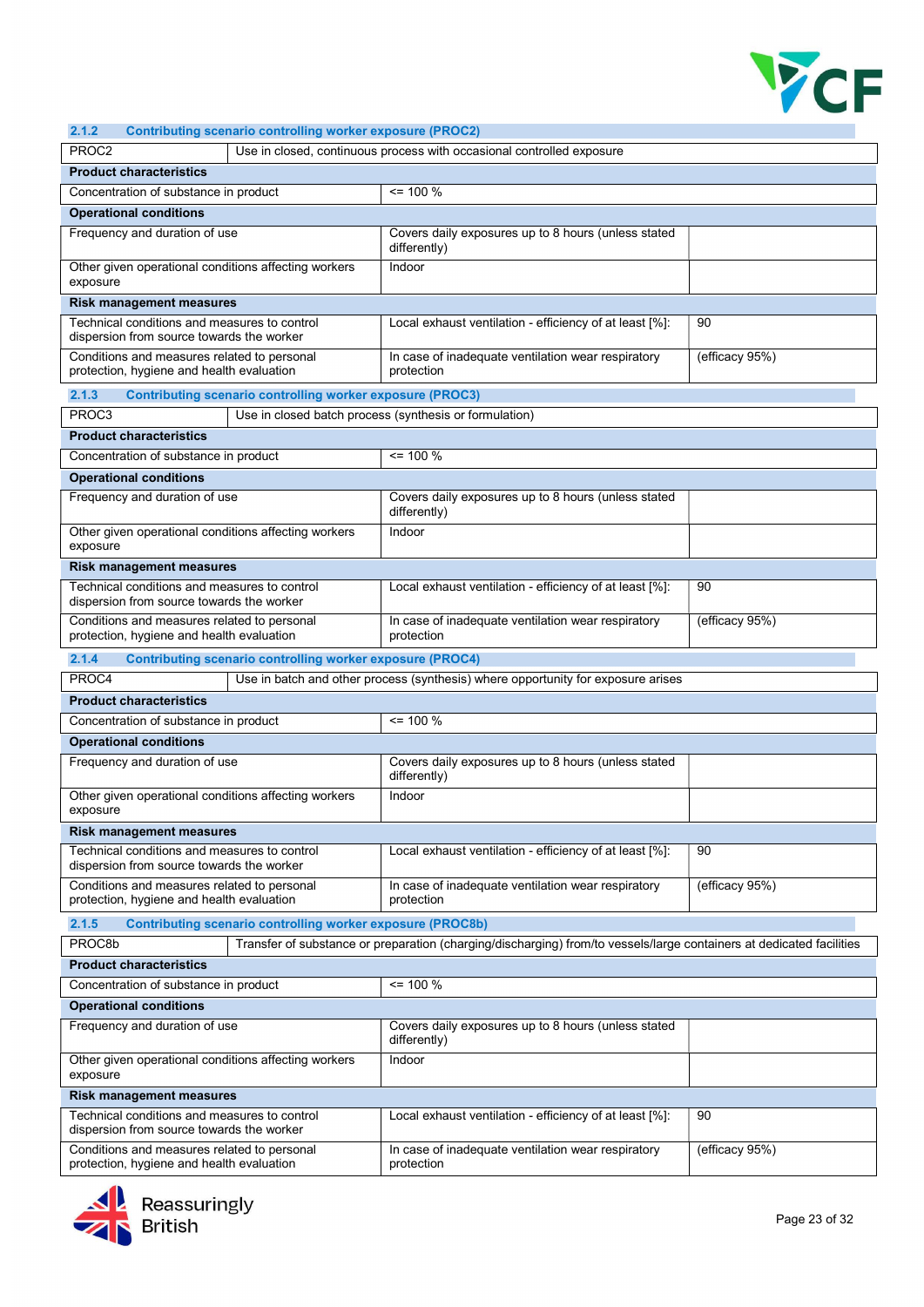

## 2.1.6 Contributing scenario controlling worker exposure (PROC5)

| PROC5                                                                                                                                                      | Mixing or blending in batch processes for formulation of preparations and articles (multistage and/or significant<br>contact) |                                                                                                                 |                |  |  |  |  |  |
|------------------------------------------------------------------------------------------------------------------------------------------------------------|-------------------------------------------------------------------------------------------------------------------------------|-----------------------------------------------------------------------------------------------------------------|----------------|--|--|--|--|--|
| <b>Product characteristics</b>                                                                                                                             |                                                                                                                               |                                                                                                                 |                |  |  |  |  |  |
|                                                                                                                                                            | $= 100 \%$<br>Concentration of substance in product                                                                           |                                                                                                                 |                |  |  |  |  |  |
| <b>Operational conditions</b>                                                                                                                              |                                                                                                                               |                                                                                                                 |                |  |  |  |  |  |
| Frequency and duration of use                                                                                                                              |                                                                                                                               | Avoid carrying out operation for more than 4 hours                                                              |                |  |  |  |  |  |
| Other given operational conditions affecting workers<br>exposure                                                                                           |                                                                                                                               | Indoor                                                                                                          |                |  |  |  |  |  |
| <b>Risk management measures</b>                                                                                                                            |                                                                                                                               |                                                                                                                 |                |  |  |  |  |  |
| Technical conditions and measures to control<br>dispersion from source towards the worker                                                                  |                                                                                                                               | Local exhaust ventilation - efficiency of at least [%]:                                                         | 90             |  |  |  |  |  |
| Conditions and measures related to personal<br>protection, hygiene and health evaluation                                                                   |                                                                                                                               | In case of possible exposure to degradation<br>(efficacy 95%)<br>products use a suitable respiratory protection |                |  |  |  |  |  |
| 2.1.7                                                                                                                                                      | <b>Contributing scenario controlling worker exposure (PROC9)</b>                                                              |                                                                                                                 |                |  |  |  |  |  |
| PROC9                                                                                                                                                      |                                                                                                                               | Transfer of substance or preparation into small containers (dedicated filling line, including weighing)         |                |  |  |  |  |  |
| <b>Product characteristics</b>                                                                                                                             |                                                                                                                               |                                                                                                                 |                |  |  |  |  |  |
| Concentration of substance in product                                                                                                                      |                                                                                                                               | $\leq$ 100 %                                                                                                    |                |  |  |  |  |  |
| <b>Operational conditions</b>                                                                                                                              |                                                                                                                               |                                                                                                                 |                |  |  |  |  |  |
| Frequency and duration of use                                                                                                                              |                                                                                                                               | Avoid carrying out operation for more than 4 hours                                                              |                |  |  |  |  |  |
| Other given operational conditions affecting workers<br>exposure                                                                                           |                                                                                                                               | Indoor                                                                                                          |                |  |  |  |  |  |
| <b>Risk management measures</b>                                                                                                                            |                                                                                                                               |                                                                                                                 |                |  |  |  |  |  |
| Technical conditions and measures to control<br>90<br>Local exhaust ventilation - efficiency of at least [%]:<br>dispersion from source towards the worker |                                                                                                                               |                                                                                                                 |                |  |  |  |  |  |
| Conditions and measures related to personal<br>protection, hygiene and health evaluation                                                                   |                                                                                                                               | In case of inadequate ventilation wear respiratory<br>protection                                                | (efficacy 95%) |  |  |  |  |  |
| 3. Exposure estimation and reference to its source                                                                                                         |                                                                                                                               |                                                                                                                 |                |  |  |  |  |  |

## 3.1. Health

| Long-term - systemic effects |                                          |            |                                         |            |                   |                                       |  |  |
|------------------------------|------------------------------------------|------------|-----------------------------------------|------------|-------------------|---------------------------------------|--|--|
| <b>DNEL</b>                  | Inhalation.: 47.6 mg/m <sup>3</sup>      |            |                                         |            |                   |                                       |  |  |
|                              | Dermal: 6.8 mg/kg bodyweight/day         |            |                                         |            |                   |                                       |  |  |
| Contributing scenario        | inhalation exposure<br>mg/m <sup>3</sup> | <b>RCR</b> | Dermal exposure<br>mg/kg bodyweight/day | <b>RCR</b> | Sum<br><b>RCR</b> | Assessment method                     |  |  |
| PROC1                        | 0.01                                     | 0.000      | 0.05                                    | 0.007      | 0.007             | Inhalation.: Used ECETOC TRA<br>model |  |  |
|                              |                                          |            |                                         |            |                   | Dermal: Used ECETOC TRA model         |  |  |
| PROC <sub>2</sub>            | 0.07                                     | 0.001      | 0.2                                     | 0.029      | 0.030             | Inhalation.: Used ECETOC TRA<br>model |  |  |
|                              |                                          |            |                                         |            |                   | Dermal: Used ECETOC TRA model         |  |  |
| PROC3                        | 0.15                                     | 0.003      | 0.01                                    | 0.001      | 0.004             | Inhalation.: Used ECETOC TRA<br>model |  |  |
|                              |                                          |            |                                         |            |                   | Dermal: Used ECETOC TRA model         |  |  |
| PROC4                        | 0.15                                     | 0.003      | 0.1                                     | 0.015      | 0.018             | Inhalation.: Used ECETOC TRA<br>model |  |  |
|                              |                                          |            |                                         |            |                   | Dermal: Used ECETOC TRA model         |  |  |
| PROC8b                       | 0.04                                     | 0.001      | 0.1                                     | 0.015      | 0.016             | Inhalation.: Used ECETOC TRA<br>model |  |  |
|                              |                                          |            |                                         |            |                   | Dermal: Used ECETOC TRA model         |  |  |
| PROC <sub>5</sub>            | 0.22                                     | 0.005      | 0.01                                    | 0.001      | 0.006             | Inhalation.: Used ECETOC TRA<br>model |  |  |
|                              |                                          |            |                                         |            |                   | Dermal: Used ECETOC TRA model         |  |  |
| PROC <sub>9</sub>            | 0.18                                     | 0.004      | 0.1                                     | 0.015      | 0.019             | Inhalation.: Used ECETOC TRA<br>model |  |  |
|                              |                                          |            |                                         |            |                   | Dermal: Used ECETOC TRA model         |  |  |

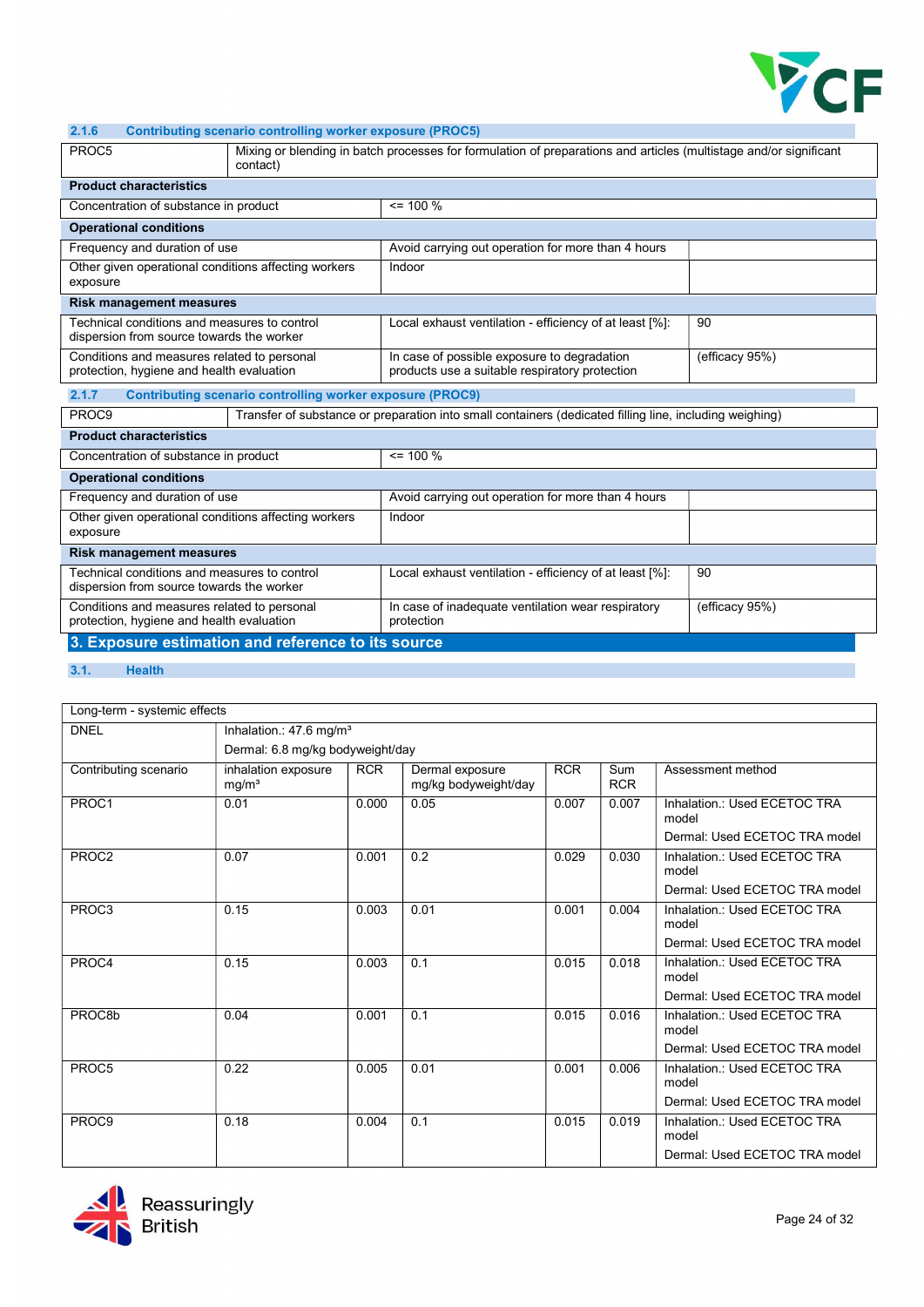

| Acute - systemic effects |                                          |            |                                         |            |                   |                                       |
|--------------------------|------------------------------------------|------------|-----------------------------------------|------------|-------------------|---------------------------------------|
| <b>DNEL</b>              | Inhalation.: 47.6 mg/m <sup>3</sup>      |            |                                         |            |                   |                                       |
|                          | Dermal: 6.8 mg/kg bodyweight/day         |            |                                         |            |                   |                                       |
| Contributing scenario    | inhalation exposure<br>mg/m <sup>3</sup> | <b>RCR</b> | Dermal exposure<br>mg/kg bodyweight/day | <b>RCR</b> | Sum<br><b>RCR</b> | Assessment method                     |
| PROC1                    | 0.01                                     | 0.000      | 0.05                                    | 0.007      | 0.007             | Inhalation.: Used ECETOC TRA<br>model |
|                          |                                          |            |                                         |            |                   | Dermal: Used ECETOC TRA model         |
| PROC <sub>2</sub>        | 0.07                                     | 0.001      | 0.2                                     | 0.029      | 0.030             | Inhalation.: Used ECETOC TRA<br>model |
|                          |                                          |            |                                         |            |                   | Dermal: Used ECETOC TRA model         |
| PROC3                    | 0.15<br>0.003<br>0.01<br>0.001           | 0.004      | Inhalation: Used ECETOC TRA<br>model    |            |                   |                                       |
|                          |                                          |            |                                         |            |                   | Dermal: Used ECETOC TRA model         |
| PROC4                    | 0.15                                     | 0.003      | 0.1                                     | 0.015      | 0.018             | Inhalation.: Used ECETOC TRA<br>model |
|                          |                                          |            |                                         |            |                   | Dermal: Used ECETOC TRA model         |
| PROC8b                   | 0.04                                     | 0.001      | 0.1                                     | 0.015      | 0.016             | Inhalation.: Used ECETOC TRA<br>model |
|                          |                                          |            |                                         |            |                   | Dermal: Used ECETOC TRA model         |
| PROC5                    | 0.22                                     | 0.005      | 0.01                                    | 0.001      | 0.006             | Inhalation.: Used ECETOC TRA<br>model |
|                          |                                          |            |                                         |            |                   | Dermal: Used ECETOC TRA model         |
| PROC <sub>9</sub>        | 0.18                                     | 0.004      | 0.1                                     | 0.015      | 0.019             | Inhalation.: Used ECETOC TRA<br>model |
|                          |                                          |            |                                         |            |                   | Dermal: Used ECETOC TRA model         |

| Local - Inhalation.   |                                                                |            |                                |            |                                                                  |
|-----------------------|----------------------------------------------------------------|------------|--------------------------------|------------|------------------------------------------------------------------|
| <b>DNEL</b>           | Acute: 36 mg/m <sup>3</sup><br>Long-term: 14 mg/m <sup>3</sup> |            |                                |            |                                                                  |
| Contributing scenario | Acute<br>mg/m <sup>3</sup>                                     | <b>RCR</b> | Long term<br>mg/m <sup>3</sup> | <b>RCR</b> | Assessment method                                                |
| PROC1                 | 0.01                                                           | 0.000      | 0.01                           | 0.001      | Acute: Used ECETOC TRA model<br>Long term: Used ECETOC TRA model |
| PROC2                 | 0.1                                                            | 0.003      | 0.25                           | 0.018      | Acute: Used ECETOC TRA model<br>Long term: Used ECETOC TRA model |
| PROC3                 | 0.2                                                            | 0.006      | 0.51                           | 0.036      | Acute: Used ECETOC TRA model<br>Long term: Used ECETOC TRA model |
| PROC4                 | 0.2                                                            | 0.006      | 0.51                           | 0.036      | Acute: Used ECETOC TRA model<br>Long term: Used ECETOC TRA model |
| PROC8b                | 0.05                                                           | 0.001      | 0.14                           | 0.01       | Acute: Used ECETOC TRA model<br>Long term: Used ECETOC TRA model |
| PROC5                 | 0.3                                                            | 0.008      | 0.76                           | 0.054      | Acute: Used ECETOC TRA model<br>Long term: Used ECETOC TRA model |
| PROC9                 | 0.24                                                           | 0.007      | 0.61                           | 0.044      | Acute: Used ECETOC TRA model<br>Long term: Used ECETOC TRA model |

## 3.2. Environment

| environmental exposure | Unit | <b>Exposure Estimation</b> | <b>PNEC</b> | <b>RCR</b> | Assessment method |
|------------------------|------|----------------------------|-------------|------------|-------------------|
| freshwater             | mg/l | .00282                     | 0.001       | 2.82       | Used EUSES model  |
| marine water           | mg/l | 0000606.0                  | 0.001       | 0.606      | Used EUSES model  |

| environmenta.<br>' exposure | Unit | . .<br>:stımatıon<br>osure<br>$\overline{\phantom{a}}$<br>^ '<br>. . | PNEL | <b>RCF</b> | nt method<br>nonmark<br>$n_{\alpha}$<br>5500<br>. |
|-----------------------------|------|----------------------------------------------------------------------|------|------------|---------------------------------------------------|
|                             |      |                                                                      |      |            |                                                   |

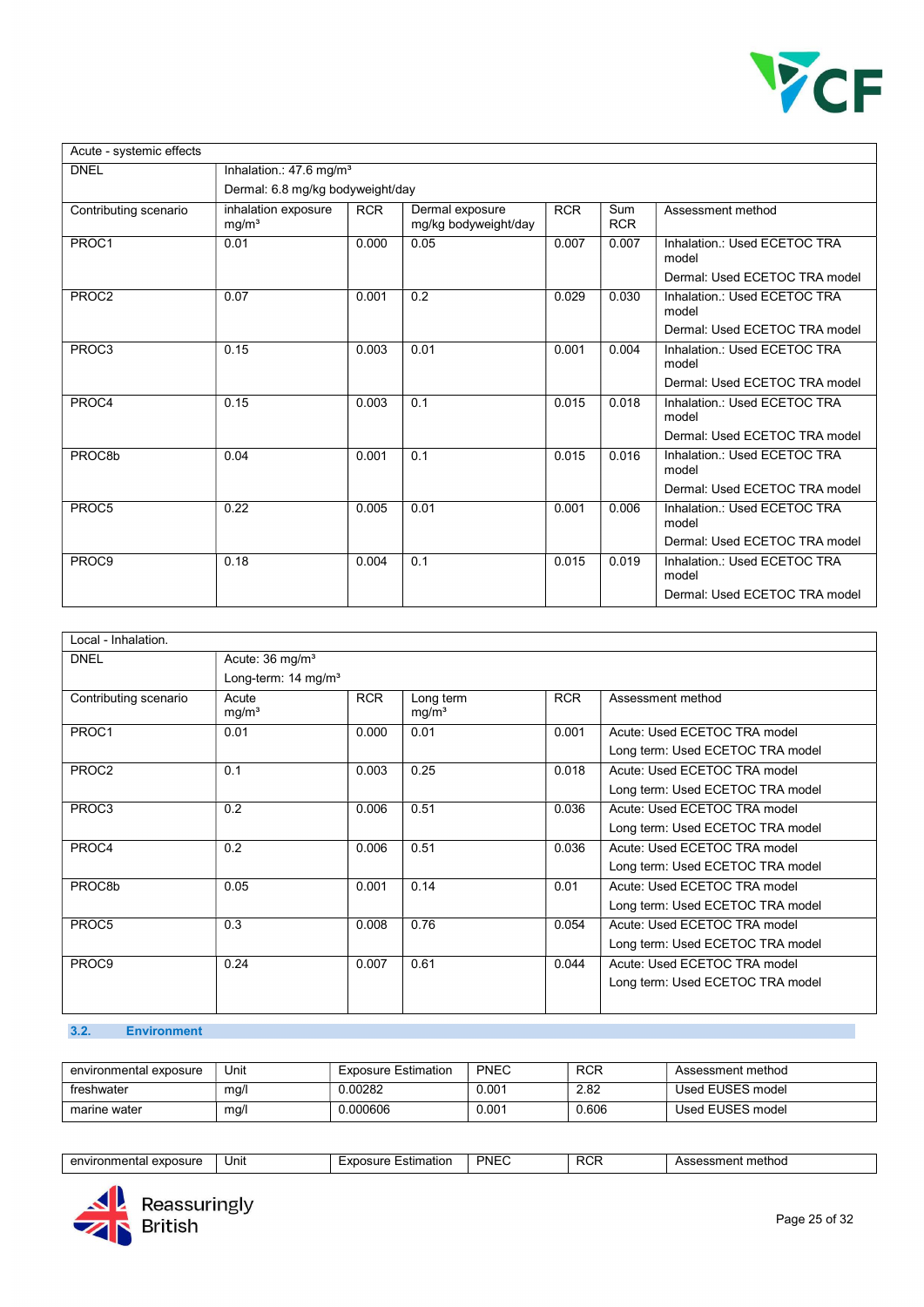

| freshwater   | mq/1<br>$\cdot$ $\cdot$ | 0.00146 | 0.001 | 4F<br>$. + 0$      | Used                  |
|--------------|-------------------------|---------|-------|--------------------|-----------------------|
| marine water | ma/l<br>. .             | 0.00317 | 0.001 | $\sim$ $-$<br>◡. ╷ | . ∟USES model<br>Used |

| environmental exposure | Unit | <b>Exposure Estimation</b> | <b>PNEC</b> | <b>RCR</b> | Assessment method |
|------------------------|------|----------------------------|-------------|------------|-------------------|
| freshwater             | mg/l | .000054 ل                  | 0.001       | 0.054      | Used EUSES model  |
| marine water           | mg/l | J.0000519                  | 0.001       | 0.052      | Used EUSES model  |

| environmental exposure | Unit | <b>Exposure Estimation</b> | PNEC  | <b>RCR</b> | Assessment method |
|------------------------|------|----------------------------|-------|------------|-------------------|
| freshwater             | ma/l | 0.000146                   | 0.001 | 0.146      | Used EUSES model  |
| marine water           | mg/l | Ე.000317                   | 0.001 | 0.317      | Used EUSES model  |

## 4. Guidance to Downstream User to evaluate whether he works inside the boundaries set by the ES

| <b>Health</b><br>4.1.      |                                                                                                                                                                                                                                                            |
|----------------------------|------------------------------------------------------------------------------------------------------------------------------------------------------------------------------------------------------------------------------------------------------------|
| Guidance - Health          | Where other Risk Management Measures/Operational Conditions are adopted, then users should ensure<br>that risks are managed to at least equivalent levels. The ECETOC TRA tool has been used to estimate<br>workplace exposures unless otherwise indicated |
|                            |                                                                                                                                                                                                                                                            |
| 4.2.<br><b>Environment</b> |                                                                                                                                                                                                                                                            |
| Guidance - Environment     | Guidance is based on assumed operating conditions which may not be applicable to all sites; thus,<br>scaling may be necessary to define appropriate site-specific risk management measures. Used EUSES<br>model                                            |

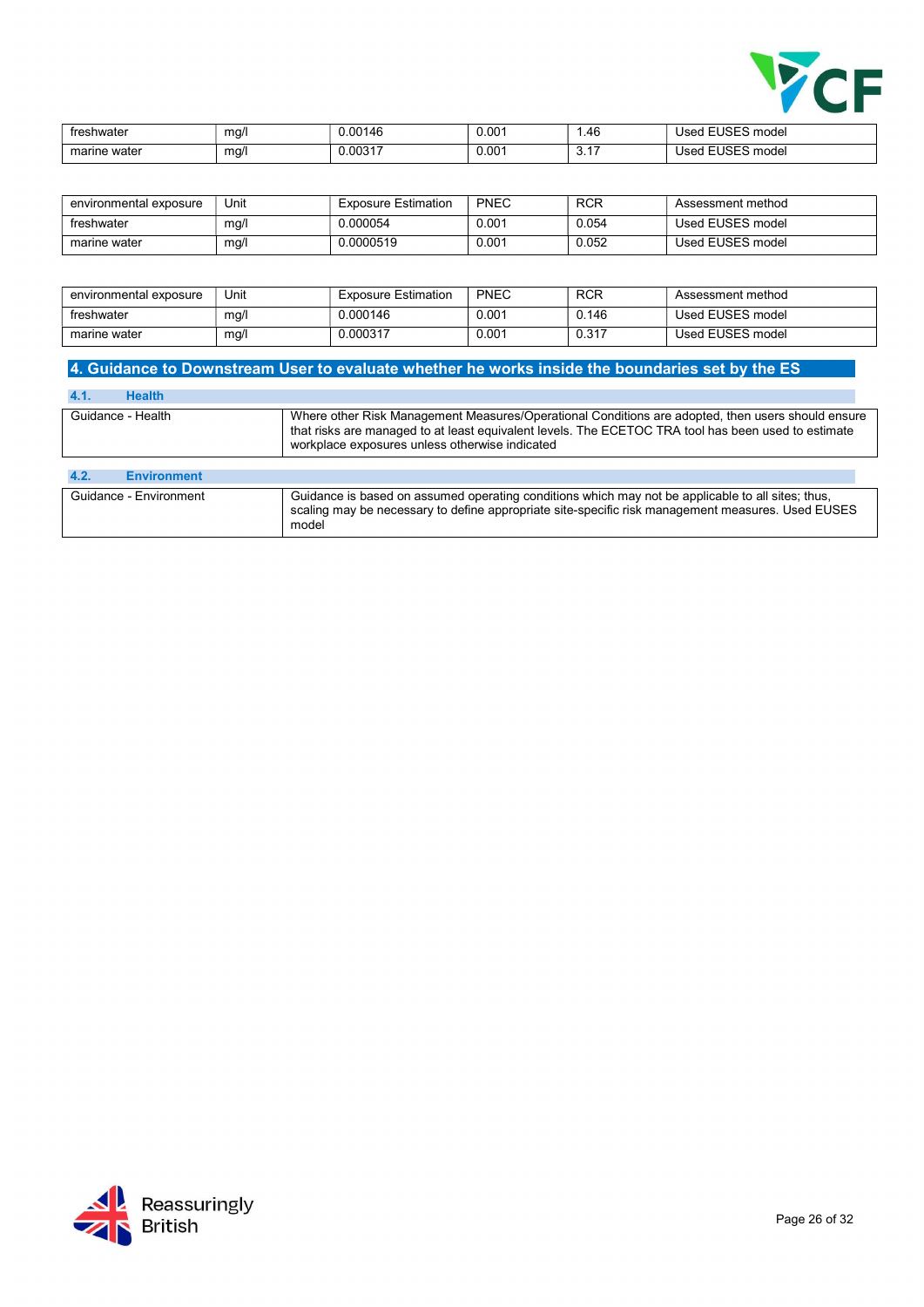

## 1. Exposure scenario 4

| <b>Professional use</b>                                                                   |                                                                  |                                                                                                                                                                                                                                                                                                                                                                     | ES Ref.: $4$                                                                          |       |  |  |
|-------------------------------------------------------------------------------------------|------------------------------------------------------------------|---------------------------------------------------------------------------------------------------------------------------------------------------------------------------------------------------------------------------------------------------------------------------------------------------------------------------------------------------------------------|---------------------------------------------------------------------------------------|-------|--|--|
|                                                                                           |                                                                  |                                                                                                                                                                                                                                                                                                                                                                     | ES Type: Worker                                                                       |       |  |  |
|                                                                                           |                                                                  |                                                                                                                                                                                                                                                                                                                                                                     |                                                                                       |       |  |  |
| Use descriptors                                                                           | <b>SU24</b>                                                      |                                                                                                                                                                                                                                                                                                                                                                     | SU1, SU4, SU5, SU6a, SU6b, SU9, SU10, SU11, SU12, SU13, SU15, SU16, SU17, SU23,       |       |  |  |
|                                                                                           |                                                                  | PROC1, PROC2, PROC3, PROC4, PROC5, PROC8a, PROC8b, PROC9, PROC13,<br>PROC15, PROC20                                                                                                                                                                                                                                                                                 |                                                                                       |       |  |  |
|                                                                                           |                                                                  | PC9a, PC12, PC14, PC15, PC16, PC19, PC20, PC21, PC26, PC29, PC30, PC34, PC35,<br>PC37, PC39, PC40                                                                                                                                                                                                                                                                   |                                                                                       |       |  |  |
|                                                                                           |                                                                  | ERC8b, ERC8e, ERC9a, ERC9b                                                                                                                                                                                                                                                                                                                                          |                                                                                       |       |  |  |
| Processes, tasks, activities covered                                                      |                                                                  | Use as an intermediate within closed or contained systems (not related to Strictly Controlled<br>Conditions). Includes incidental exposures during recycling/ recovery, material transfers,<br>storage, sampling, associated laboratory activities, maintenance and loading (ncluding marine<br>vessel/barge, road/rail car and bulk container)<br>Professional use |                                                                                       |       |  |  |
| 2. Operational conditions and risk management measures                                    |                                                                  |                                                                                                                                                                                                                                                                                                                                                                     |                                                                                       |       |  |  |
| 2.2                                                                                       |                                                                  |                                                                                                                                                                                                                                                                                                                                                                     | Contributing scenario controlling environmental exposure (ERC8b, ERC8e, ERC9a, ERC9b) |       |  |  |
| ERC8b                                                                                     |                                                                  |                                                                                                                                                                                                                                                                                                                                                                     | Wide dispersive indoor use of reactive substances in open systems                     |       |  |  |
| ERC <sub>8e</sub>                                                                         |                                                                  |                                                                                                                                                                                                                                                                                                                                                                     | Wide dispersive outdoor use of reactive substances in open systems                    |       |  |  |
| ERC <sub>9a</sub>                                                                         |                                                                  |                                                                                                                                                                                                                                                                                                                                                                     |                                                                                       |       |  |  |
|                                                                                           | Wide dispersive indoor use of substances in closed systems       |                                                                                                                                                                                                                                                                                                                                                                     |                                                                                       |       |  |  |
| ERC9b                                                                                     | Wide dispersive outdoor use of substances in closed systems      |                                                                                                                                                                                                                                                                                                                                                                     |                                                                                       |       |  |  |
| Assessment method                                                                         | Not applicable for wide dispersive uses                          |                                                                                                                                                                                                                                                                                                                                                                     |                                                                                       |       |  |  |
| <b>Product characteristics</b>                                                            |                                                                  |                                                                                                                                                                                                                                                                                                                                                                     |                                                                                       |       |  |  |
| Concentration of substance in product                                                     |                                                                  | $= 100 \%$                                                                                                                                                                                                                                                                                                                                                          |                                                                                       |       |  |  |
| <b>Operational conditions</b>                                                             |                                                                  |                                                                                                                                                                                                                                                                                                                                                                     |                                                                                       |       |  |  |
| Not applicable for wide dispersive uses.                                                  |                                                                  |                                                                                                                                                                                                                                                                                                                                                                     |                                                                                       |       |  |  |
| <b>Risk management measures</b>                                                           |                                                                  |                                                                                                                                                                                                                                                                                                                                                                     |                                                                                       |       |  |  |
| Not applicable for wide dispersive uses.                                                  |                                                                  |                                                                                                                                                                                                                                                                                                                                                                     |                                                                                       |       |  |  |
| 2.1.1<br>PROC1                                                                            | <b>Contributing scenario controlling worker exposure (PROC1)</b> |                                                                                                                                                                                                                                                                                                                                                                     |                                                                                       |       |  |  |
|                                                                                           | Use in closed process, no likelihood of exposure                 |                                                                                                                                                                                                                                                                                                                                                                     |                                                                                       |       |  |  |
| <b>Product characteristics</b>                                                            |                                                                  |                                                                                                                                                                                                                                                                                                                                                                     |                                                                                       |       |  |  |
| Concentration of substance in product                                                     |                                                                  | $= 100 \%$                                                                                                                                                                                                                                                                                                                                                          |                                                                                       |       |  |  |
| <b>Operational conditions</b>                                                             |                                                                  |                                                                                                                                                                                                                                                                                                                                                                     |                                                                                       |       |  |  |
| Amounts used                                                                              |                                                                  |                                                                                                                                                                                                                                                                                                                                                                     | Annual site tonnage (tons/year):                                                      | 25000 |  |  |
| Frequency and duration of use                                                             |                                                                  | differently)                                                                                                                                                                                                                                                                                                                                                        | Covers daily exposures up to 8 hours (unless stated                                   |       |  |  |
| Other given operational conditions affecting workers<br>exposure                          |                                                                  | Indoor                                                                                                                                                                                                                                                                                                                                                              |                                                                                       |       |  |  |
| <b>Risk management measures</b>                                                           |                                                                  |                                                                                                                                                                                                                                                                                                                                                                     |                                                                                       |       |  |  |
| Technical conditions and measures to control<br>dispersion from source towards the worker |                                                                  |                                                                                                                                                                                                                                                                                                                                                                     | No specific measures identified                                                       |       |  |  |
| 2.1.2                                                                                     | <b>Contributing scenario controlling worker exposure (PROC2)</b> |                                                                                                                                                                                                                                                                                                                                                                     |                                                                                       |       |  |  |
| PROC2                                                                                     |                                                                  |                                                                                                                                                                                                                                                                                                                                                                     | Use in closed, continuous process with occasional controlled exposure                 |       |  |  |
| <b>Product characteristics</b>                                                            |                                                                  |                                                                                                                                                                                                                                                                                                                                                                     |                                                                                       |       |  |  |
| Concentration of substance in product                                                     |                                                                  | $= 100 \%$                                                                                                                                                                                                                                                                                                                                                          |                                                                                       |       |  |  |
| <b>Operational conditions</b>                                                             |                                                                  |                                                                                                                                                                                                                                                                                                                                                                     |                                                                                       |       |  |  |
| Frequency and duration of use                                                             |                                                                  | differently)                                                                                                                                                                                                                                                                                                                                                        | Covers daily exposures up to 8 hours (unless stated                                   |       |  |  |
| Other given operational conditions affecting workers<br>exposure                          |                                                                  | Indoor                                                                                                                                                                                                                                                                                                                                                              |                                                                                       |       |  |  |
| <b>Risk management measures</b>                                                           |                                                                  |                                                                                                                                                                                                                                                                                                                                                                     |                                                                                       |       |  |  |
| Technical conditions and measures to control                                              |                                                                  |                                                                                                                                                                                                                                                                                                                                                                     | Local exhaust ventilation - efficiency of at least [%]:                               | 90    |  |  |
|                                                                                           |                                                                  |                                                                                                                                                                                                                                                                                                                                                                     |                                                                                       |       |  |  |



dispersion from source towards the worker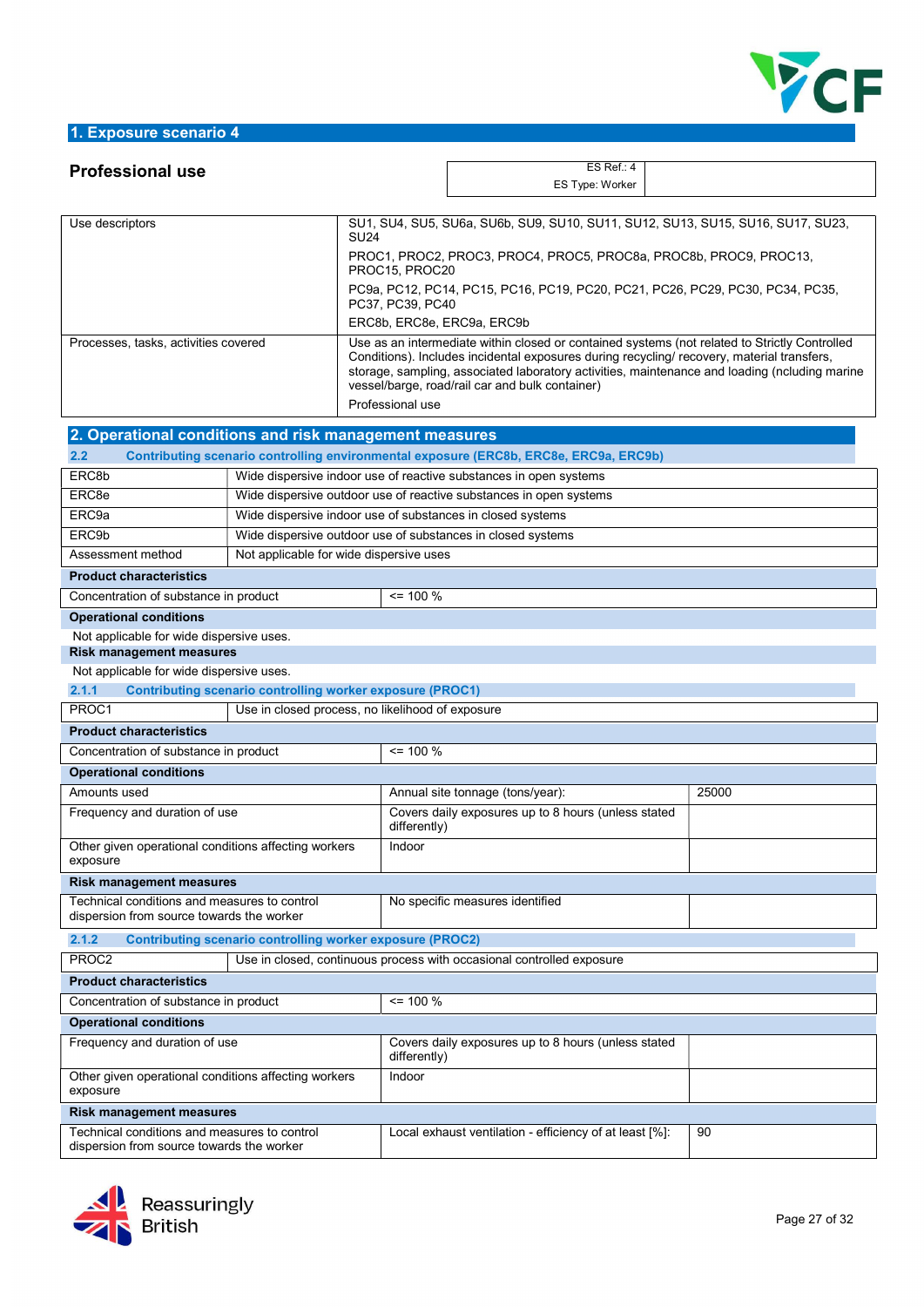

| Conditions and measures related to personal<br>protection, hygiene and health evaluation  |                                                                   | In case of inadequate ventilation wear respiratory<br>protection                                                     | (efficacy 95%) |  |  |  |
|-------------------------------------------------------------------------------------------|-------------------------------------------------------------------|----------------------------------------------------------------------------------------------------------------------|----------------|--|--|--|
| 2.1.3                                                                                     | <b>Contributing scenario controlling worker exposure (PROC3)</b>  |                                                                                                                      |                |  |  |  |
| PROC3                                                                                     |                                                                   | Use in closed batch process (synthesis or formulation)                                                               |                |  |  |  |
| <b>Product characteristics</b>                                                            |                                                                   |                                                                                                                      |                |  |  |  |
| Concentration of substance in product                                                     |                                                                   | $= 100 %$                                                                                                            |                |  |  |  |
| <b>Operational conditions</b>                                                             |                                                                   |                                                                                                                      |                |  |  |  |
| Frequency and duration of use                                                             |                                                                   | Covers daily exposures up to 8 hours (unless stated<br>differently)                                                  |                |  |  |  |
| Other given operational conditions affecting workers<br>exposure                          |                                                                   | Indoor                                                                                                               |                |  |  |  |
| <b>Risk management measures</b>                                                           |                                                                   |                                                                                                                      |                |  |  |  |
| Technical conditions and measures to control<br>dispersion from source towards the worker |                                                                   | Local exhaust ventilation - efficiency of at least [%]:                                                              | 90             |  |  |  |
| Conditions and measures related to personal<br>protection, hygiene and health evaluation  |                                                                   | In case of inadequate ventilation wear respiratory<br>protection                                                     | (efficacy 95%) |  |  |  |
| 2.1.4                                                                                     | <b>Contributing scenario controlling worker exposure (PROC4)</b>  |                                                                                                                      |                |  |  |  |
| PROC4<br>Use in batch and other process (synthesis) where opportunity for exposure arises |                                                                   |                                                                                                                      |                |  |  |  |
| <b>Product characteristics</b>                                                            |                                                                   |                                                                                                                      |                |  |  |  |
| Concentration of substance in product                                                     |                                                                   | $= 100 %$                                                                                                            |                |  |  |  |
| <b>Operational conditions</b>                                                             |                                                                   |                                                                                                                      |                |  |  |  |
| Frequency and duration of use                                                             |                                                                   | Covers daily exposures up to 8 hours (unless stated<br>differently)                                                  |                |  |  |  |
| Other given operational conditions affecting workers<br>exposure                          |                                                                   | Indoor                                                                                                               |                |  |  |  |
| <b>Risk management measures</b>                                                           |                                                                   |                                                                                                                      |                |  |  |  |
| Technical conditions and measures to control<br>dispersion from source towards the worker |                                                                   | Local exhaust ventilation - efficiency of at least [%]:                                                              | 90             |  |  |  |
| Conditions and measures related to personal<br>protection, hygiene and health evaluation  |                                                                   | In case of inadequate ventilation wear respiratory<br>protection                                                     | (efficacy 95%) |  |  |  |
| 2.1.5                                                                                     | <b>Contributing scenario controlling worker exposure (PROC8b)</b> |                                                                                                                      |                |  |  |  |
| PROC8b                                                                                    |                                                                   | Transfer of substance or preparation (charging/discharging) from/to vessels/large containers at dedicated facilities |                |  |  |  |
| <b>Product characteristics</b>                                                            |                                                                   |                                                                                                                      |                |  |  |  |
| Concentration of substance in product                                                     |                                                                   | $= 100 %$                                                                                                            |                |  |  |  |
| <b>Operational conditions</b>                                                             |                                                                   |                                                                                                                      |                |  |  |  |
| Frequency and duration of use                                                             |                                                                   | Covers daily exposures up to 8 hours (unless stated<br>differently)                                                  |                |  |  |  |
| Other given operational conditions affecting workers<br>exposure                          |                                                                   | Indoor                                                                                                               |                |  |  |  |
| <b>Risk management measures</b>                                                           |                                                                   |                                                                                                                      |                |  |  |  |
| Technical conditions and measures to control<br>dispersion from source towards the worker |                                                                   | Local exhaust ventilation - efficiency of at least [%]:                                                              | 90             |  |  |  |
| Conditions and measures related to personal<br>protection, hygiene and health evaluation  |                                                                   | In case of inadequate ventilation wear respiratory<br>protection                                                     | (efficacy 95%) |  |  |  |
| 2.1.6                                                                                     | <b>Contributing scenario controlling worker exposure (PROC15)</b> |                                                                                                                      |                |  |  |  |
| PROC15                                                                                    | Use as laboratory reagent                                         |                                                                                                                      |                |  |  |  |
| <b>Product characteristics</b>                                                            |                                                                   |                                                                                                                      |                |  |  |  |
| Concentration of substance in product                                                     |                                                                   | $= 100 \%$                                                                                                           |                |  |  |  |
|                                                                                           |                                                                   |                                                                                                                      |                |  |  |  |

#### Operational conditions Frequency and duration of use Covers daily exposures up to 8 hours (unless stated differently)

| i Tudduriov dina dardiion of doc                                 | OUTCIUS GAILY CAPOBULGU AP TO LIGGIUS TUITICUS STATCU<br>differently) |  |
|------------------------------------------------------------------|-----------------------------------------------------------------------|--|
| Other given operational conditions affecting workers<br>exposure | Indoor                                                                |  |
|                                                                  |                                                                       |  |

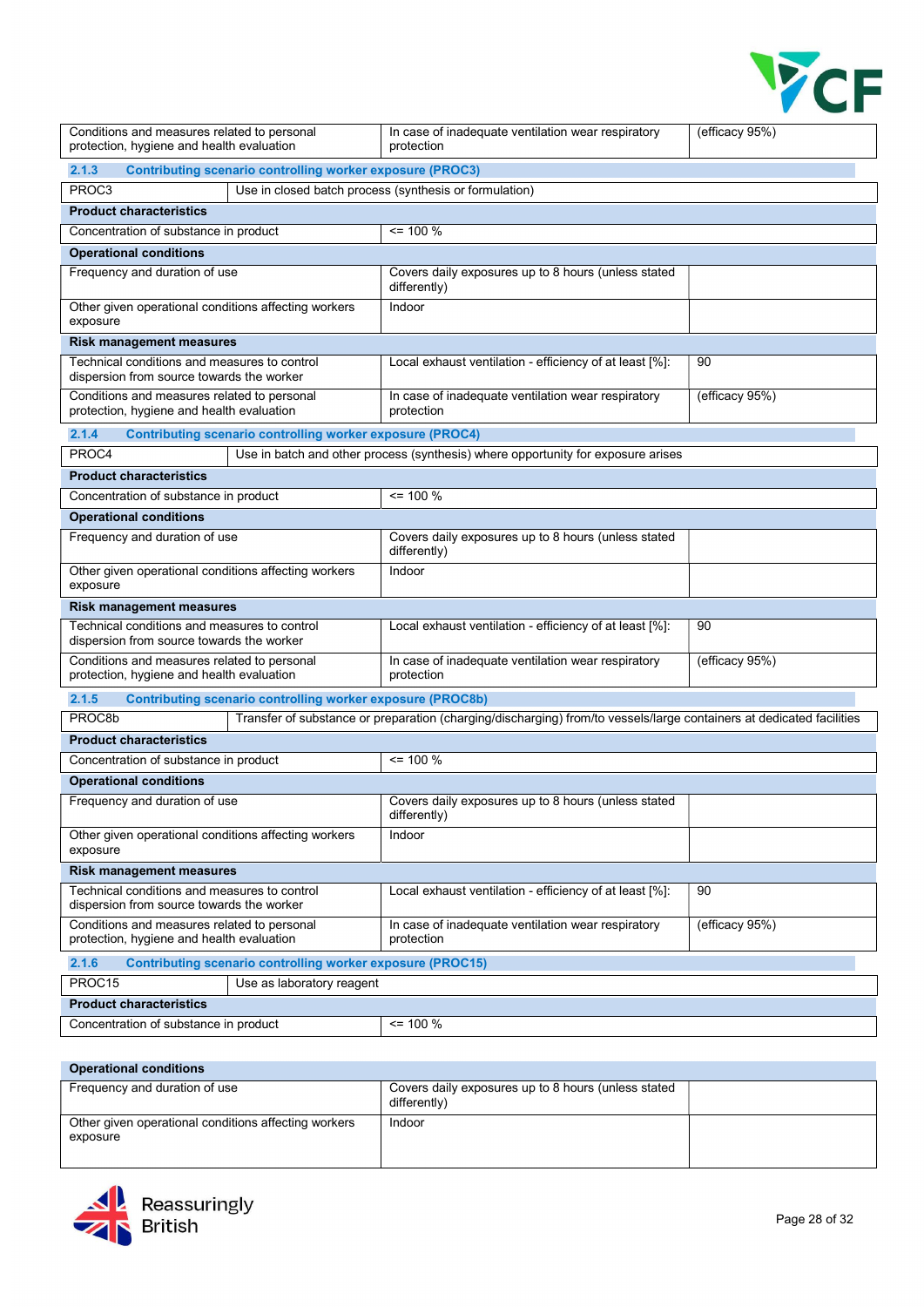

| Technical conditions and measures to control<br>Local exhaust ventilation - efficiency of at least [%]:<br>90<br>dispersion from source towards the worker<br>(efficacy 95%)<br>Conditions and measures related to personal<br>In case of inadequate ventilation wear respiratory<br>protection, hygiene and health evaluation<br>protection<br>2.1.7<br><b>Contributing scenario controlling worker exposure (PROC20)</b><br>PROC20<br>Heat and pressure transfer fluids in dispersive use but closed systems<br><b>Product characteristics</b><br>$= 100 %$<br>Concentration of substance in product<br><b>Operational conditions</b><br>Frequency and duration of use<br>Covers daily exposures up to 8 hours (unless stated<br>differently)<br>Other given operational conditions affecting workers<br>Indoor<br>exposure<br><b>Risk management measures</b><br>Technical conditions and measures to control<br>Local exhaust ventilation - efficiency of at least [%]:<br>90<br>dispersion from source towards the worker<br>(efficacy 95%)<br>Conditions and measures related to personal<br>In case of inadequate ventilation wear respiratory<br>protection, hygiene and health evaluation<br>protection<br>2.1.8<br><b>Contributing scenario controlling worker exposure (PROC5)</b><br>Mixing or blending in batch processes for formulation of preparations and articles (multistage and/or significant<br>PROC <sub>5</sub><br>contact)<br><b>Product characteristics</b><br>$\leq$ 100 %<br>Concentration of substance in product<br><b>Operational conditions</b><br>Frequency and duration of use<br>Avoid carrying out operation for more than 4 hours<br>Other given operational conditions affecting workers<br>Indoor<br>exposure<br><b>Risk management measures</b><br>Technical conditions and measures to control<br>Local exhaust ventilation - efficiency of at least [%]:<br>90<br>dispersion from source towards the worker<br>Conditions and measures related to personal<br>In case of possible exposure to degradation<br>(efficacy $95\%$ )<br>protection, hygiene and health evaluation<br>products use a suitable respiratory protection<br>2.1.9<br><b>Contributing scenario controlling worker exposure (PROC9)</b><br>PROC9<br>Transfer of substance or preparation into small containers (dedicated filling line, including weighing)<br><b>Product characteristics</b><br>Concentration of substance in product<br>$\leq$ 100 %<br><b>Operational conditions</b><br>Frequency and duration of use<br>Avoid carrying out operation for more than 4 hours | <b>Risk management measures</b>                      |  |  |  |  |
|----------------------------------------------------------------------------------------------------------------------------------------------------------------------------------------------------------------------------------------------------------------------------------------------------------------------------------------------------------------------------------------------------------------------------------------------------------------------------------------------------------------------------------------------------------------------------------------------------------------------------------------------------------------------------------------------------------------------------------------------------------------------------------------------------------------------------------------------------------------------------------------------------------------------------------------------------------------------------------------------------------------------------------------------------------------------------------------------------------------------------------------------------------------------------------------------------------------------------------------------------------------------------------------------------------------------------------------------------------------------------------------------------------------------------------------------------------------------------------------------------------------------------------------------------------------------------------------------------------------------------------------------------------------------------------------------------------------------------------------------------------------------------------------------------------------------------------------------------------------------------------------------------------------------------------------------------------------------------------------------------------------------------------------------------------------------------------------------------------------------------------------------------------------------------------------------------------------------------------------------------------------------------------------------------------------------------------------------------------------------------------------------------------------------------------------------------------------------------------------------------------------------------------------------------------------------------------------------|------------------------------------------------------|--|--|--|--|
|                                                                                                                                                                                                                                                                                                                                                                                                                                                                                                                                                                                                                                                                                                                                                                                                                                                                                                                                                                                                                                                                                                                                                                                                                                                                                                                                                                                                                                                                                                                                                                                                                                                                                                                                                                                                                                                                                                                                                                                                                                                                                                                                                                                                                                                                                                                                                                                                                                                                                                                                                                                              |                                                      |  |  |  |  |
|                                                                                                                                                                                                                                                                                                                                                                                                                                                                                                                                                                                                                                                                                                                                                                                                                                                                                                                                                                                                                                                                                                                                                                                                                                                                                                                                                                                                                                                                                                                                                                                                                                                                                                                                                                                                                                                                                                                                                                                                                                                                                                                                                                                                                                                                                                                                                                                                                                                                                                                                                                                              |                                                      |  |  |  |  |
|                                                                                                                                                                                                                                                                                                                                                                                                                                                                                                                                                                                                                                                                                                                                                                                                                                                                                                                                                                                                                                                                                                                                                                                                                                                                                                                                                                                                                                                                                                                                                                                                                                                                                                                                                                                                                                                                                                                                                                                                                                                                                                                                                                                                                                                                                                                                                                                                                                                                                                                                                                                              |                                                      |  |  |  |  |
|                                                                                                                                                                                                                                                                                                                                                                                                                                                                                                                                                                                                                                                                                                                                                                                                                                                                                                                                                                                                                                                                                                                                                                                                                                                                                                                                                                                                                                                                                                                                                                                                                                                                                                                                                                                                                                                                                                                                                                                                                                                                                                                                                                                                                                                                                                                                                                                                                                                                                                                                                                                              |                                                      |  |  |  |  |
|                                                                                                                                                                                                                                                                                                                                                                                                                                                                                                                                                                                                                                                                                                                                                                                                                                                                                                                                                                                                                                                                                                                                                                                                                                                                                                                                                                                                                                                                                                                                                                                                                                                                                                                                                                                                                                                                                                                                                                                                                                                                                                                                                                                                                                                                                                                                                                                                                                                                                                                                                                                              |                                                      |  |  |  |  |
|                                                                                                                                                                                                                                                                                                                                                                                                                                                                                                                                                                                                                                                                                                                                                                                                                                                                                                                                                                                                                                                                                                                                                                                                                                                                                                                                                                                                                                                                                                                                                                                                                                                                                                                                                                                                                                                                                                                                                                                                                                                                                                                                                                                                                                                                                                                                                                                                                                                                                                                                                                                              |                                                      |  |  |  |  |
|                                                                                                                                                                                                                                                                                                                                                                                                                                                                                                                                                                                                                                                                                                                                                                                                                                                                                                                                                                                                                                                                                                                                                                                                                                                                                                                                                                                                                                                                                                                                                                                                                                                                                                                                                                                                                                                                                                                                                                                                                                                                                                                                                                                                                                                                                                                                                                                                                                                                                                                                                                                              |                                                      |  |  |  |  |
|                                                                                                                                                                                                                                                                                                                                                                                                                                                                                                                                                                                                                                                                                                                                                                                                                                                                                                                                                                                                                                                                                                                                                                                                                                                                                                                                                                                                                                                                                                                                                                                                                                                                                                                                                                                                                                                                                                                                                                                                                                                                                                                                                                                                                                                                                                                                                                                                                                                                                                                                                                                              |                                                      |  |  |  |  |
|                                                                                                                                                                                                                                                                                                                                                                                                                                                                                                                                                                                                                                                                                                                                                                                                                                                                                                                                                                                                                                                                                                                                                                                                                                                                                                                                                                                                                                                                                                                                                                                                                                                                                                                                                                                                                                                                                                                                                                                                                                                                                                                                                                                                                                                                                                                                                                                                                                                                                                                                                                                              |                                                      |  |  |  |  |
|                                                                                                                                                                                                                                                                                                                                                                                                                                                                                                                                                                                                                                                                                                                                                                                                                                                                                                                                                                                                                                                                                                                                                                                                                                                                                                                                                                                                                                                                                                                                                                                                                                                                                                                                                                                                                                                                                                                                                                                                                                                                                                                                                                                                                                                                                                                                                                                                                                                                                                                                                                                              |                                                      |  |  |  |  |
|                                                                                                                                                                                                                                                                                                                                                                                                                                                                                                                                                                                                                                                                                                                                                                                                                                                                                                                                                                                                                                                                                                                                                                                                                                                                                                                                                                                                                                                                                                                                                                                                                                                                                                                                                                                                                                                                                                                                                                                                                                                                                                                                                                                                                                                                                                                                                                                                                                                                                                                                                                                              |                                                      |  |  |  |  |
|                                                                                                                                                                                                                                                                                                                                                                                                                                                                                                                                                                                                                                                                                                                                                                                                                                                                                                                                                                                                                                                                                                                                                                                                                                                                                                                                                                                                                                                                                                                                                                                                                                                                                                                                                                                                                                                                                                                                                                                                                                                                                                                                                                                                                                                                                                                                                                                                                                                                                                                                                                                              |                                                      |  |  |  |  |
|                                                                                                                                                                                                                                                                                                                                                                                                                                                                                                                                                                                                                                                                                                                                                                                                                                                                                                                                                                                                                                                                                                                                                                                                                                                                                                                                                                                                                                                                                                                                                                                                                                                                                                                                                                                                                                                                                                                                                                                                                                                                                                                                                                                                                                                                                                                                                                                                                                                                                                                                                                                              |                                                      |  |  |  |  |
|                                                                                                                                                                                                                                                                                                                                                                                                                                                                                                                                                                                                                                                                                                                                                                                                                                                                                                                                                                                                                                                                                                                                                                                                                                                                                                                                                                                                                                                                                                                                                                                                                                                                                                                                                                                                                                                                                                                                                                                                                                                                                                                                                                                                                                                                                                                                                                                                                                                                                                                                                                                              |                                                      |  |  |  |  |
|                                                                                                                                                                                                                                                                                                                                                                                                                                                                                                                                                                                                                                                                                                                                                                                                                                                                                                                                                                                                                                                                                                                                                                                                                                                                                                                                                                                                                                                                                                                                                                                                                                                                                                                                                                                                                                                                                                                                                                                                                                                                                                                                                                                                                                                                                                                                                                                                                                                                                                                                                                                              |                                                      |  |  |  |  |
|                                                                                                                                                                                                                                                                                                                                                                                                                                                                                                                                                                                                                                                                                                                                                                                                                                                                                                                                                                                                                                                                                                                                                                                                                                                                                                                                                                                                                                                                                                                                                                                                                                                                                                                                                                                                                                                                                                                                                                                                                                                                                                                                                                                                                                                                                                                                                                                                                                                                                                                                                                                              |                                                      |  |  |  |  |
|                                                                                                                                                                                                                                                                                                                                                                                                                                                                                                                                                                                                                                                                                                                                                                                                                                                                                                                                                                                                                                                                                                                                                                                                                                                                                                                                                                                                                                                                                                                                                                                                                                                                                                                                                                                                                                                                                                                                                                                                                                                                                                                                                                                                                                                                                                                                                                                                                                                                                                                                                                                              |                                                      |  |  |  |  |
|                                                                                                                                                                                                                                                                                                                                                                                                                                                                                                                                                                                                                                                                                                                                                                                                                                                                                                                                                                                                                                                                                                                                                                                                                                                                                                                                                                                                                                                                                                                                                                                                                                                                                                                                                                                                                                                                                                                                                                                                                                                                                                                                                                                                                                                                                                                                                                                                                                                                                                                                                                                              |                                                      |  |  |  |  |
|                                                                                                                                                                                                                                                                                                                                                                                                                                                                                                                                                                                                                                                                                                                                                                                                                                                                                                                                                                                                                                                                                                                                                                                                                                                                                                                                                                                                                                                                                                                                                                                                                                                                                                                                                                                                                                                                                                                                                                                                                                                                                                                                                                                                                                                                                                                                                                                                                                                                                                                                                                                              |                                                      |  |  |  |  |
|                                                                                                                                                                                                                                                                                                                                                                                                                                                                                                                                                                                                                                                                                                                                                                                                                                                                                                                                                                                                                                                                                                                                                                                                                                                                                                                                                                                                                                                                                                                                                                                                                                                                                                                                                                                                                                                                                                                                                                                                                                                                                                                                                                                                                                                                                                                                                                                                                                                                                                                                                                                              |                                                      |  |  |  |  |
|                                                                                                                                                                                                                                                                                                                                                                                                                                                                                                                                                                                                                                                                                                                                                                                                                                                                                                                                                                                                                                                                                                                                                                                                                                                                                                                                                                                                                                                                                                                                                                                                                                                                                                                                                                                                                                                                                                                                                                                                                                                                                                                                                                                                                                                                                                                                                                                                                                                                                                                                                                                              |                                                      |  |  |  |  |
|                                                                                                                                                                                                                                                                                                                                                                                                                                                                                                                                                                                                                                                                                                                                                                                                                                                                                                                                                                                                                                                                                                                                                                                                                                                                                                                                                                                                                                                                                                                                                                                                                                                                                                                                                                                                                                                                                                                                                                                                                                                                                                                                                                                                                                                                                                                                                                                                                                                                                                                                                                                              |                                                      |  |  |  |  |
|                                                                                                                                                                                                                                                                                                                                                                                                                                                                                                                                                                                                                                                                                                                                                                                                                                                                                                                                                                                                                                                                                                                                                                                                                                                                                                                                                                                                                                                                                                                                                                                                                                                                                                                                                                                                                                                                                                                                                                                                                                                                                                                                                                                                                                                                                                                                                                                                                                                                                                                                                                                              |                                                      |  |  |  |  |
|                                                                                                                                                                                                                                                                                                                                                                                                                                                                                                                                                                                                                                                                                                                                                                                                                                                                                                                                                                                                                                                                                                                                                                                                                                                                                                                                                                                                                                                                                                                                                                                                                                                                                                                                                                                                                                                                                                                                                                                                                                                                                                                                                                                                                                                                                                                                                                                                                                                                                                                                                                                              |                                                      |  |  |  |  |
|                                                                                                                                                                                                                                                                                                                                                                                                                                                                                                                                                                                                                                                                                                                                                                                                                                                                                                                                                                                                                                                                                                                                                                                                                                                                                                                                                                                                                                                                                                                                                                                                                                                                                                                                                                                                                                                                                                                                                                                                                                                                                                                                                                                                                                                                                                                                                                                                                                                                                                                                                                                              |                                                      |  |  |  |  |
|                                                                                                                                                                                                                                                                                                                                                                                                                                                                                                                                                                                                                                                                                                                                                                                                                                                                                                                                                                                                                                                                                                                                                                                                                                                                                                                                                                                                                                                                                                                                                                                                                                                                                                                                                                                                                                                                                                                                                                                                                                                                                                                                                                                                                                                                                                                                                                                                                                                                                                                                                                                              |                                                      |  |  |  |  |
|                                                                                                                                                                                                                                                                                                                                                                                                                                                                                                                                                                                                                                                                                                                                                                                                                                                                                                                                                                                                                                                                                                                                                                                                                                                                                                                                                                                                                                                                                                                                                                                                                                                                                                                                                                                                                                                                                                                                                                                                                                                                                                                                                                                                                                                                                                                                                                                                                                                                                                                                                                                              |                                                      |  |  |  |  |
|                                                                                                                                                                                                                                                                                                                                                                                                                                                                                                                                                                                                                                                                                                                                                                                                                                                                                                                                                                                                                                                                                                                                                                                                                                                                                                                                                                                                                                                                                                                                                                                                                                                                                                                                                                                                                                                                                                                                                                                                                                                                                                                                                                                                                                                                                                                                                                                                                                                                                                                                                                                              |                                                      |  |  |  |  |
| Indoor<br>exposure                                                                                                                                                                                                                                                                                                                                                                                                                                                                                                                                                                                                                                                                                                                                                                                                                                                                                                                                                                                                                                                                                                                                                                                                                                                                                                                                                                                                                                                                                                                                                                                                                                                                                                                                                                                                                                                                                                                                                                                                                                                                                                                                                                                                                                                                                                                                                                                                                                                                                                                                                                           | Other given operational conditions affecting workers |  |  |  |  |
| <b>Risk management measures</b>                                                                                                                                                                                                                                                                                                                                                                                                                                                                                                                                                                                                                                                                                                                                                                                                                                                                                                                                                                                                                                                                                                                                                                                                                                                                                                                                                                                                                                                                                                                                                                                                                                                                                                                                                                                                                                                                                                                                                                                                                                                                                                                                                                                                                                                                                                                                                                                                                                                                                                                                                              |                                                      |  |  |  |  |
| Technical conditions and measures to control<br>Local exhaust ventilation - efficiency of at least [%]:<br>90<br>dispersion from source towards the worker                                                                                                                                                                                                                                                                                                                                                                                                                                                                                                                                                                                                                                                                                                                                                                                                                                                                                                                                                                                                                                                                                                                                                                                                                                                                                                                                                                                                                                                                                                                                                                                                                                                                                                                                                                                                                                                                                                                                                                                                                                                                                                                                                                                                                                                                                                                                                                                                                                   |                                                      |  |  |  |  |
| Conditions and measures related to personal<br>In case of inadequate ventilation wear respiratory<br>(efficacy 95%)<br>protection, hygiene and health evaluation<br>protection                                                                                                                                                                                                                                                                                                                                                                                                                                                                                                                                                                                                                                                                                                                                                                                                                                                                                                                                                                                                                                                                                                                                                                                                                                                                                                                                                                                                                                                                                                                                                                                                                                                                                                                                                                                                                                                                                                                                                                                                                                                                                                                                                                                                                                                                                                                                                                                                               |                                                      |  |  |  |  |

| 2.1.10                                                           | <b>Contributing scenario controlling worker exposure (PROC8a)</b>                                                           |                                                    |  |  |
|------------------------------------------------------------------|-----------------------------------------------------------------------------------------------------------------------------|----------------------------------------------------|--|--|
| PROC <sub>8a</sub>                                               | Transfer of substance or preparation (charging/discharging) from/to vessels/large containers at non dedicated<br>facilities |                                                    |  |  |
| <b>Product characteristics</b>                                   |                                                                                                                             |                                                    |  |  |
| Concentration of substance in product                            |                                                                                                                             | $\leq$ 100 %                                       |  |  |
| <b>Operational conditions</b>                                    |                                                                                                                             |                                                    |  |  |
| Frequency and duration of use                                    |                                                                                                                             | Avoid carrying out operation for more than 4 hours |  |  |
| Other given operational conditions affecting workers<br>exposure |                                                                                                                             | Indoor                                             |  |  |

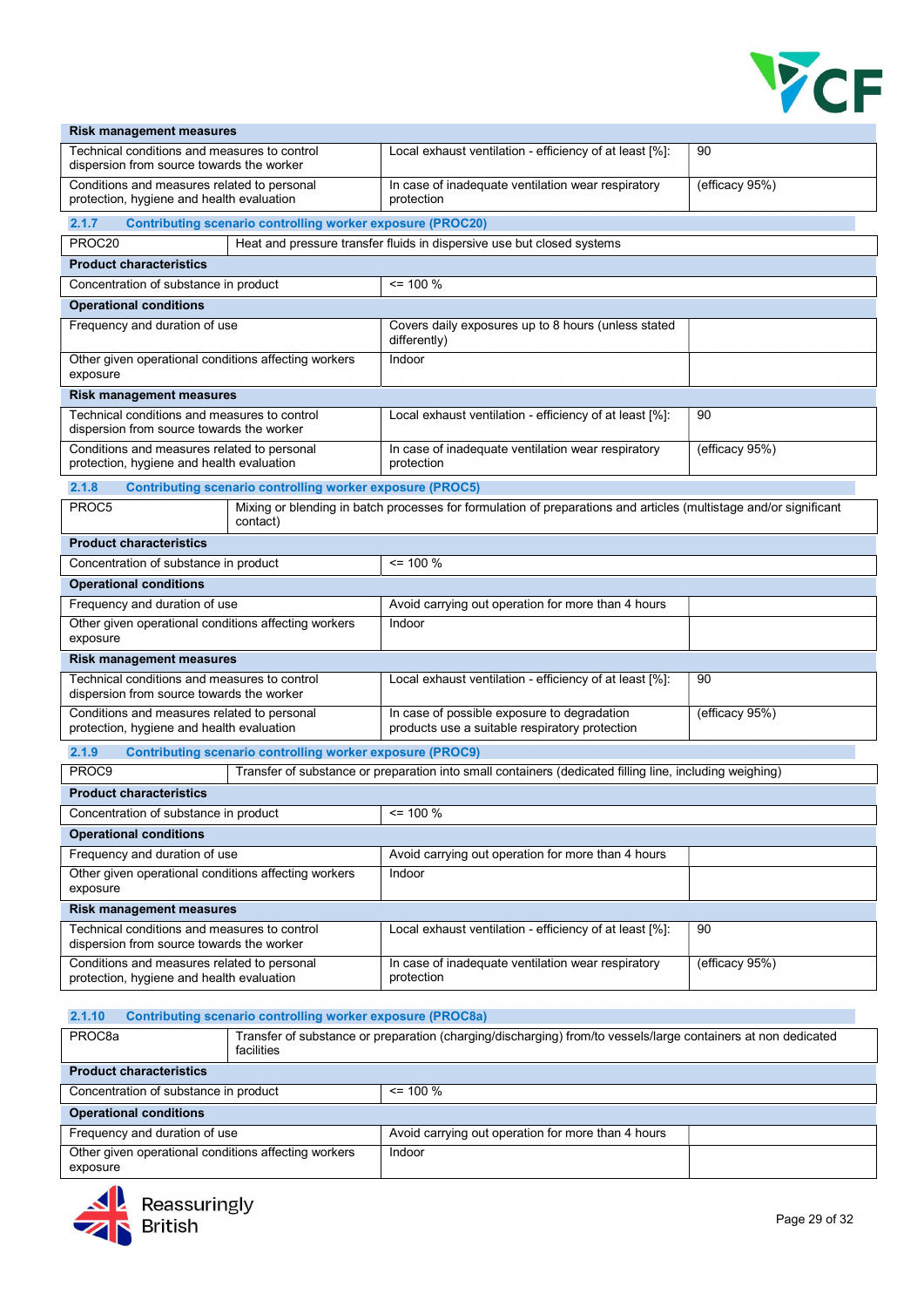

| <b>Risk management measures</b>                                                           |                                                                   |                                                                  |                |  |  |  |
|-------------------------------------------------------------------------------------------|-------------------------------------------------------------------|------------------------------------------------------------------|----------------|--|--|--|
| Technical conditions and measures to control<br>dispersion from source towards the worker |                                                                   | Local exhaust ventilation - efficiency of at least [%]:          | 90             |  |  |  |
| Conditions and measures related to personal<br>protection, hygiene and health evaluation  |                                                                   | In case of inadequate ventilation wear respiratory<br>protection | (efficacy 95%) |  |  |  |
| 2.1.11                                                                                    | <b>Contributing scenario controlling worker exposure (PROC13)</b> |                                                                  |                |  |  |  |
| PROC <sub>13</sub>                                                                        | Treatment of articles by dipping and pouring                      |                                                                  |                |  |  |  |
| <b>Product characteristics</b>                                                            |                                                                   |                                                                  |                |  |  |  |
| Concentration of substance in product                                                     |                                                                   | $\leq$ 100 %                                                     |                |  |  |  |
| <b>Operational conditions</b>                                                             |                                                                   |                                                                  |                |  |  |  |
| Frequency and duration of use                                                             |                                                                   | Avoid carrying out operation for more than 4 hours               |                |  |  |  |
| Other given operational conditions affecting workers<br>exposure                          |                                                                   | Indoor                                                           |                |  |  |  |
| <b>Risk management measures</b>                                                           |                                                                   |                                                                  |                |  |  |  |
| Technical conditions and measures to control<br>dispersion from source towards the worker |                                                                   | Local exhaust ventilation - efficiency of at least [%]:          | 90             |  |  |  |
| Conditions and measures related to personal<br>protection, hygiene and health evaluation  |                                                                   | In case of inadequate ventilation wear respiratory<br>protection | (efficacy 95%) |  |  |  |
| Conditions and measures related to personal<br>protection, hygiene and health evaluation  |                                                                   | Wear suitable gloves tested to EN374                             | (efficacy 90%) |  |  |  |

3. Exposure estimation and reference to its source

#### 3.1. Health

| Long-term - systemic effects |                                          |            |                                         |            |                   |                                       |  |
|------------------------------|------------------------------------------|------------|-----------------------------------------|------------|-------------------|---------------------------------------|--|
| <b>DNEL</b>                  | Inhalation.: 47.6 mg/m <sup>3</sup>      |            |                                         |            |                   |                                       |  |
|                              | Dermal: 6.8 mg/kg bodyweight/day         |            |                                         |            |                   |                                       |  |
| Contributing scenario        | inhalation exposure<br>mg/m <sup>3</sup> | <b>RCR</b> | Dermal exposure<br>mg/kg bodyweight/day | <b>RCR</b> | Sum<br><b>RCR</b> | Assessment method                     |  |
| PROC1                        | 0.01                                     | 0.000      | 0.05                                    | 0.007      | 0.007             | Inhalation.: Used ECETOC TRA<br>model |  |
|                              |                                          |            |                                         |            |                   | Dermal: Used ECETOC TRA model         |  |
| PROC2                        | 0.07                                     | 0.001      | 0.2                                     | 0.029      | 0.030             | Inhalation.: Used ECETOC TRA<br>model |  |
|                              |                                          |            |                                         |            |                   | Dermal: Used ECETOC TRA model         |  |
| PROC3                        | 0.15                                     | 0.003      | 0.01                                    | 0.001      | 0.004             | Inhalation.: Used ECETOC TRA<br>model |  |
|                              |                                          |            |                                         |            |                   | Dermal: Used ECETOC TRA model         |  |
| PROC4                        | 0.15                                     | 0.003      | 0.1                                     | 0.015      | 0.018             | Inhalation.: Used ECETOC TRA<br>model |  |
|                              |                                          |            |                                         |            |                   | Dermal: Used ECETOC TRA model         |  |
| PROC8b                       | 0.07                                     | 0.001      | 0.1                                     | 0.015      | 0.016             | Inhalation.: Used ECETOC TRA<br>model |  |
|                              |                                          |            |                                         |            |                   | Dermal: Used ECETOC TRA model         |  |
| PROC15                       | 0.04                                     | 0.001      | 0.01                                    | 0.001      | 0.002             | Inhalation.: Used ECETOC TRA<br>model |  |
|                              |                                          |            |                                         |            |                   | Dermal: Used ECETOC TRA model         |  |
| PROC <sub>20</sub>           | 0.15                                     | 0.003      | $0.\overline{01}$                       | 0.001      | 0.004             | Inhalation.: Used ECETOC TRA<br>model |  |
|                              |                                          |            |                                         |            |                   | Dermal: Used ECETOC TRA model         |  |
| PROC5                        | 0.22                                     | 0.005      | 0.01                                    | 0.001      | 0.006             | Inhalation.: Used ECETOC TRA<br>model |  |
|                              |                                          |            |                                         |            |                   | Dermal: Used ECETOC TRA model         |  |
| PROC <sub>9</sub>            | 0.18                                     | 0.004      | 0.1                                     | 0.015      | 0.019             | Inhalation.: Used ECETOC TRA<br>model |  |
|                              |                                          |            |                                         |            |                   | Dermal: Used ECETOC TRA model         |  |

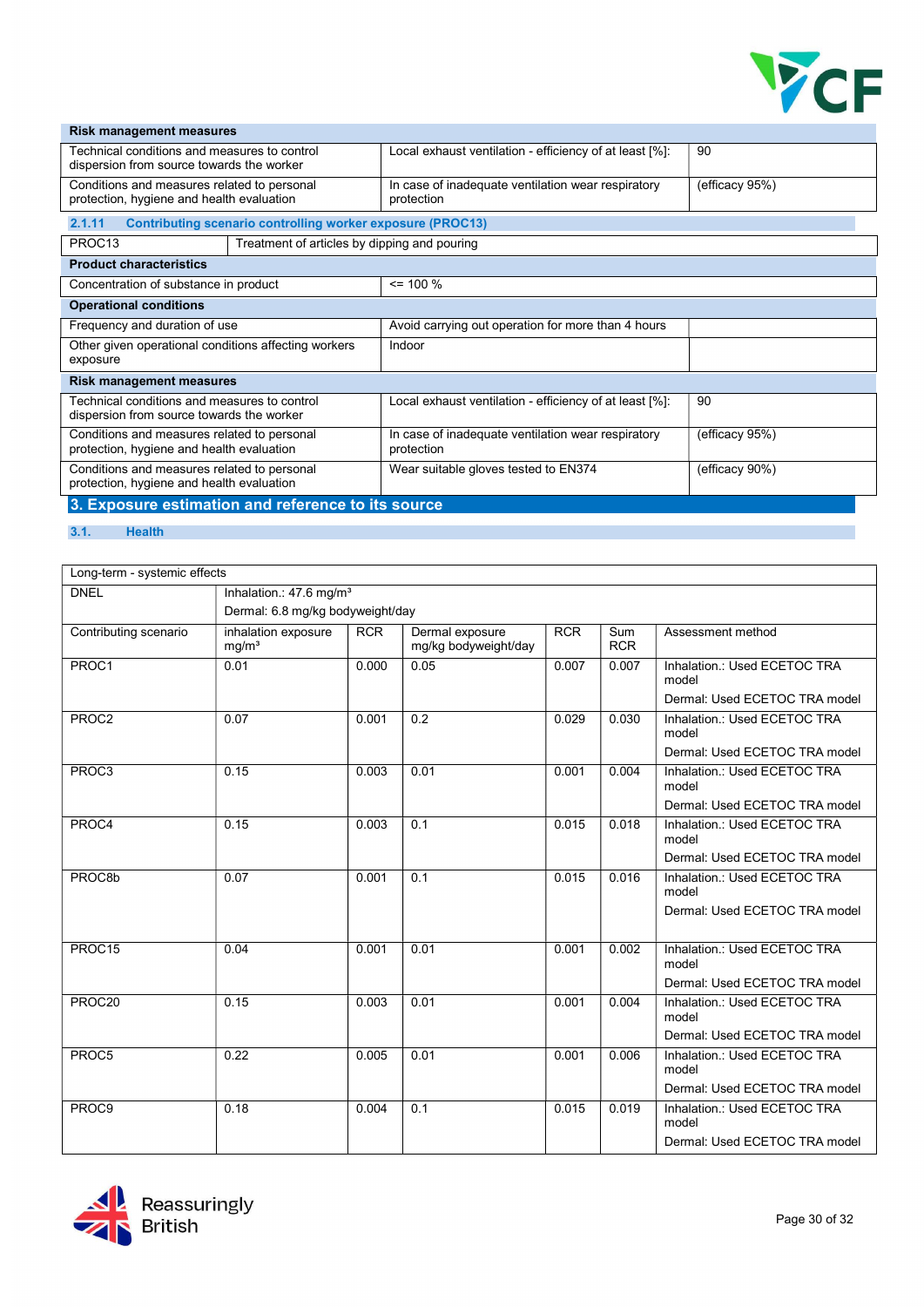

| PROC <sub>8</sub> a | 0.22 | 0.005 | 0.02 | 0.003 | 0.008 | Inhalation.: Used ECETOC TRA<br>model |
|---------------------|------|-------|------|-------|-------|---------------------------------------|
|                     |      |       |      |       |       | Dermal: Used ECETOC TRA model         |
| PROC <sub>13</sub>  | 0.22 | 0.005 | 0.2  | 0.029 | 0.034 | Inhalation.: Used ECETOC TRA<br>model |
|                     |      |       |      |       |       | Dermal: Used ECETOC TRA model         |

| Acute - systemic effects |                                          |            |                                         |            |                          |                                       |
|--------------------------|------------------------------------------|------------|-----------------------------------------|------------|--------------------------|---------------------------------------|
| <b>DNEL</b>              | Inhalation.: 47.6 mg/m <sup>3</sup>      |            |                                         |            |                          |                                       |
|                          | Dermal: 6.8 mg/kg bodyweight/day         |            |                                         |            |                          |                                       |
| Contributing scenario    | inhalation exposure<br>mg/m <sup>3</sup> | <b>RCR</b> | Dermal exposure<br>mg/kg bodyweight/day | <b>RCR</b> | <b>Sum</b><br><b>RCR</b> | Assessment method                     |
| PROC1                    | 0.01                                     | 0.000      | 0.05                                    | 0.007      | 0.007                    | Inhalation.: Used ECETOC TRA<br>model |
|                          |                                          |            |                                         |            |                          | Dermal: Used ECETOC TRA model         |
| PROC2                    | 0.07                                     | 0.001      | $\overline{0.2}$                        | 0.029      | 0.030                    | Inhalation.: Used ECETOC TRA<br>model |
|                          |                                          |            |                                         |            |                          | Dermal: Used ECETOC TRA model         |
| PROC3                    | 0.15                                     | 0.003      | 0.01                                    | 0.001      | 0.004                    | Inhalation.: Used ECETOC TRA<br>model |
|                          |                                          |            |                                         |            |                          | Dermal: Used ECETOC TRA model         |
| PROC4                    | 0.15                                     | 0.003      | 0.1                                     | 0.015      | 0.018                    | Inhalation.: Used ECETOC TRA<br>model |
|                          |                                          |            |                                         |            |                          | Dermal: Used ECETOC TRA model         |
| PROC8b                   | 0.07                                     | 0.001      | 0.1                                     | 0.015      | 0.016                    | Inhalation.: Used ECETOC TRA<br>model |
|                          |                                          |            |                                         |            |                          | Dermal: Used ECETOC TRA model         |
| PROC15                   | 0.04                                     | 0.001      | 0.01                                    | 0.001      | 0.002                    | Inhalation.: Used ECETOC TRA<br>model |
|                          |                                          |            |                                         |            |                          | Dermal: Used ECETOC TRA model         |
| PROC20                   | 0.09                                     | 0.002      | 0.01                                    | 0.001      | 0.003                    | Inhalation.: Used ECETOC TRA<br>model |
|                          |                                          |            |                                         |            |                          | Dermal: Used ECETOC TRA model         |
| PROC5                    | 0.2                                      | 0.004      | 0.01                                    | 0.001      | 0.005                    | Inhalation.: Used ECETOC TRA<br>model |
|                          |                                          |            |                                         |            |                          | Dermal: Used ECETOC TRA model         |
| PROC9                    | 0.18                                     | 0.004      | 0.1                                     | 0.015      | 0.019                    | Inhalation.: Used ECETOC TRA<br>model |
|                          |                                          |            |                                         |            |                          | Dermal: Used ECETOC TRA model         |
| PROC <sub>8a</sub>       | 0.22                                     | 0.005      | 0.02                                    | 0.003      | 0.008                    | Inhalation.: Used ECETOC TRA<br>model |
|                          |                                          |            |                                         |            |                          | Dermal: Used ECETOC TRA model         |
| PROC13                   | 0.22                                     | 0.005      | 0.2                                     | 0.029      | 0.034                    | Inhalation.: Used ECETOC TRA<br>model |
|                          |                                          |            |                                         |            |                          | Dermal: Used ECETOC TRA model         |

| Local - Inhalation.   |                                 |            |                                |            |                                  |  |
|-----------------------|---------------------------------|------------|--------------------------------|------------|----------------------------------|--|
| <b>DNEL</b>           | Acute: $36 \text{ mg/m}^3$      |            |                                |            |                                  |  |
|                       | Long-term: 14 mg/m <sup>3</sup> |            |                                |            |                                  |  |
| Contributing scenario | Acute<br>mg/m <sup>3</sup>      | <b>RCR</b> | Long term<br>mg/m <sup>3</sup> | <b>RCR</b> | Assessment method                |  |
| PROC1                 | 0.01                            | 0.000      | 0.01                           | 0.001      | Acute: Used ECETOC TRA model     |  |
|                       |                                 |            |                                |            | Long term: Used ECETOC TRA model |  |
| PROC <sub>2</sub>     | 0.1                             | 0.003      | 0.25                           | 0.018      | Acute: Used ECETOC TRA model     |  |
|                       |                                 |            |                                |            | Long term: Used ECETOC TRA model |  |
| PROC3                 | 0.2                             | 0.006      | 0.51                           | 0.036      | Acute: Used ECETOC TRA model     |  |
|                       |                                 |            |                                |            | Long term: Used ECETOC TRA model |  |